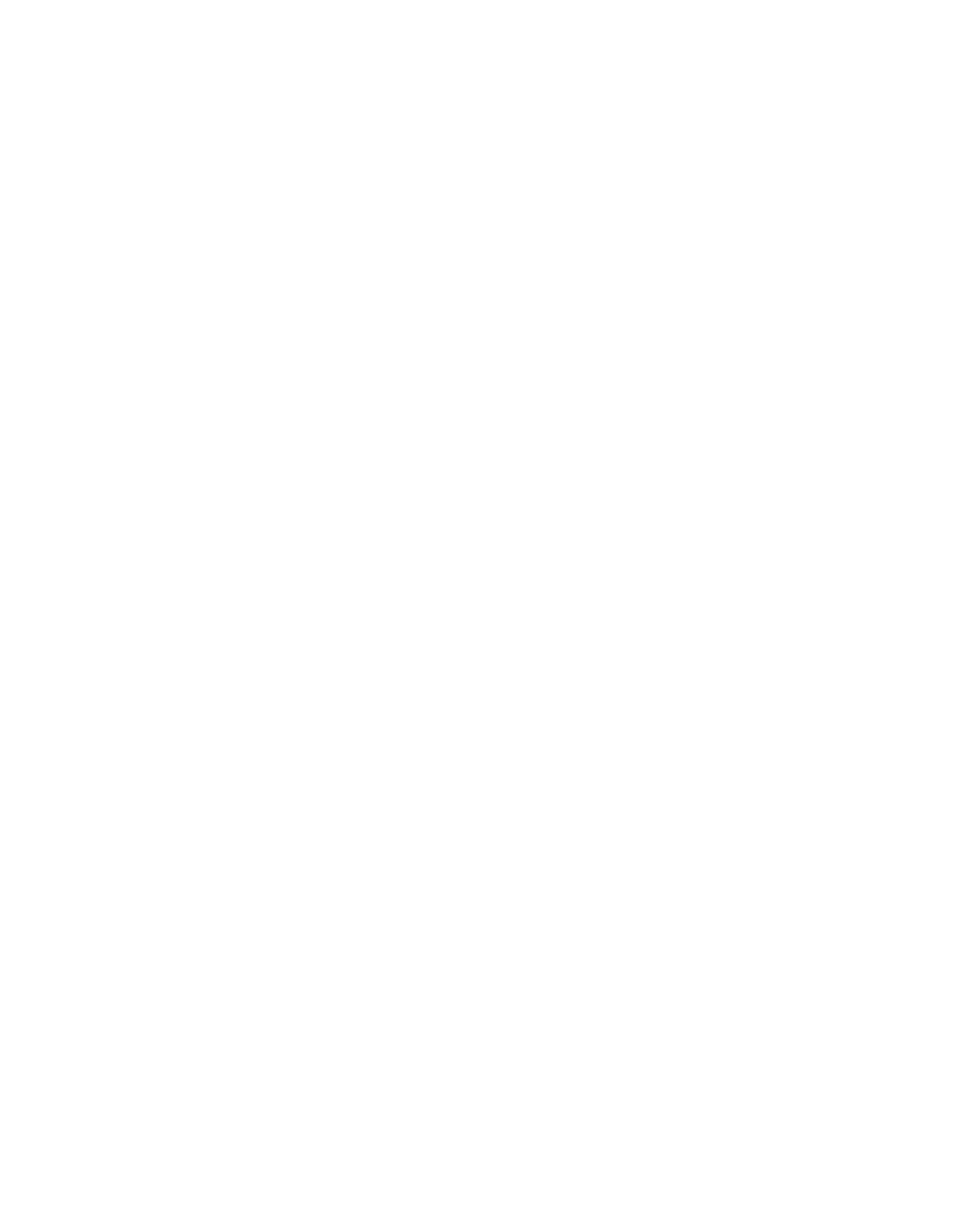# TITLE 49, UNITED STATES CODE SUBTITLE VI. MOTOR VEHICLE AND DRIVER PROGRAMS

# PART A. GENERAL

# **CHAPTER 301. MOTOR VEHICLE SAFETY**

## SUBCHAPTER I. GENERAL

# Sec.

# SUBCHAPTER II. STANDARDS AND COMPLIANCE

| 30112. Prohibitions on manufacturing, selling, and importing noncomplying motor vehicles |  |
|------------------------------------------------------------------------------------------|--|
|                                                                                          |  |
|                                                                                          |  |
|                                                                                          |  |
|                                                                                          |  |
|                                                                                          |  |
|                                                                                          |  |
|                                                                                          |  |
|                                                                                          |  |
|                                                                                          |  |
|                                                                                          |  |
|                                                                                          |  |
|                                                                                          |  |
|                                                                                          |  |
|                                                                                          |  |
|                                                                                          |  |
|                                                                                          |  |
|                                                                                          |  |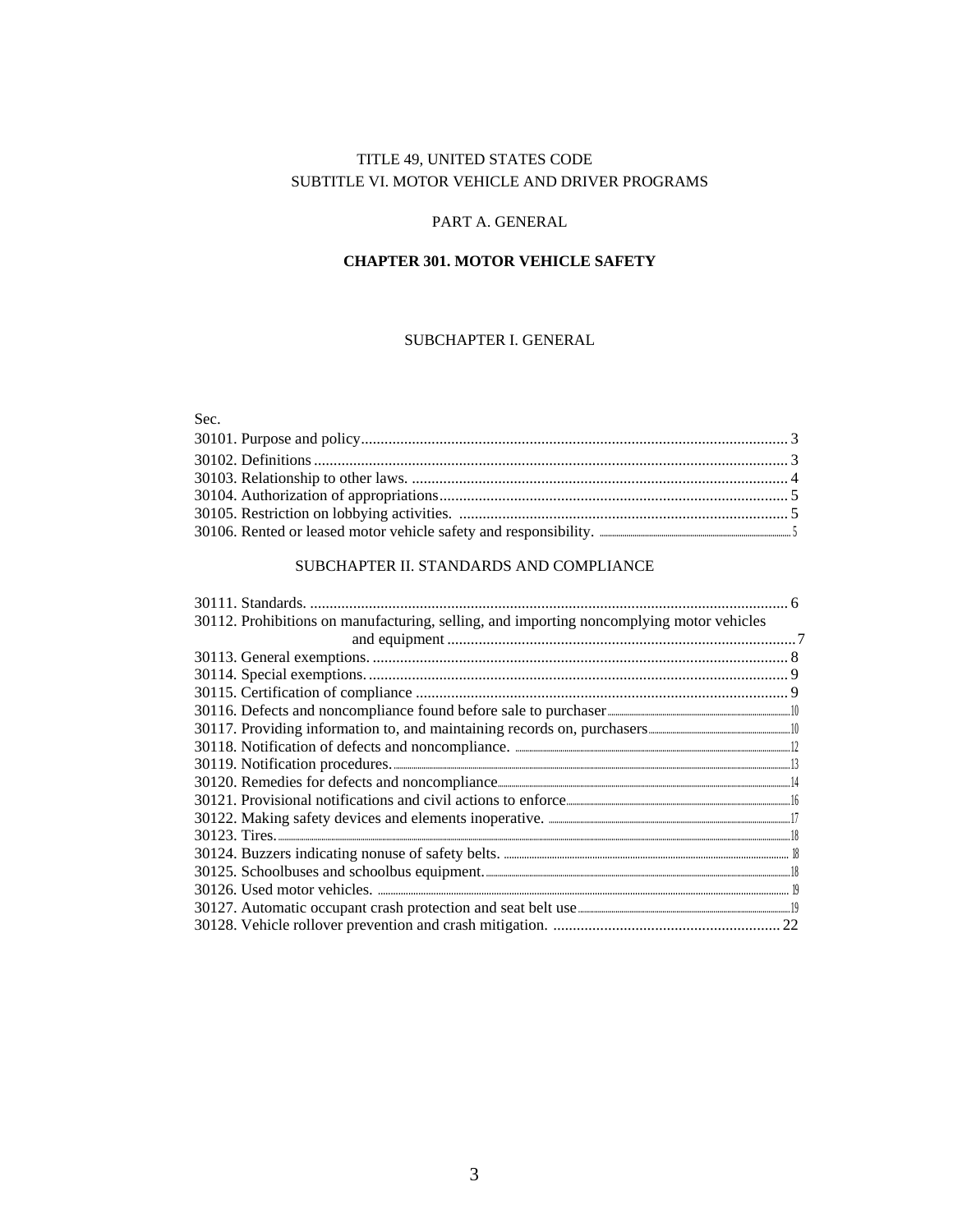# SUBCHAPTER III. IMPORTING NONCOMPLYING MOTOR VEHICLES AND EQUIPMENT

| 30143. Motor vehicles imported by individuals employed outside the United States.  25 |  |
|---------------------------------------------------------------------------------------|--|
|                                                                                       |  |
| 30145. Importing motor vehicles or equipment requiring further manufacturing 26       |  |
|                                                                                       |  |
|                                                                                       |  |

# SUBCHAPTER IV. ENFORCEMENT AND ADMINISTRATIVE

# RELATED UNCODIFIED PROVISIONS

| D.             |  |
|----------------|--|
| Е.             |  |
| F.             |  |
| G.             |  |
|                |  |
| $\mathbf{I}$ . |  |
|                |  |
|                |  |
| L.             |  |
|                |  |
|                |  |
| O.             |  |
|                |  |
|                |  |
|                |  |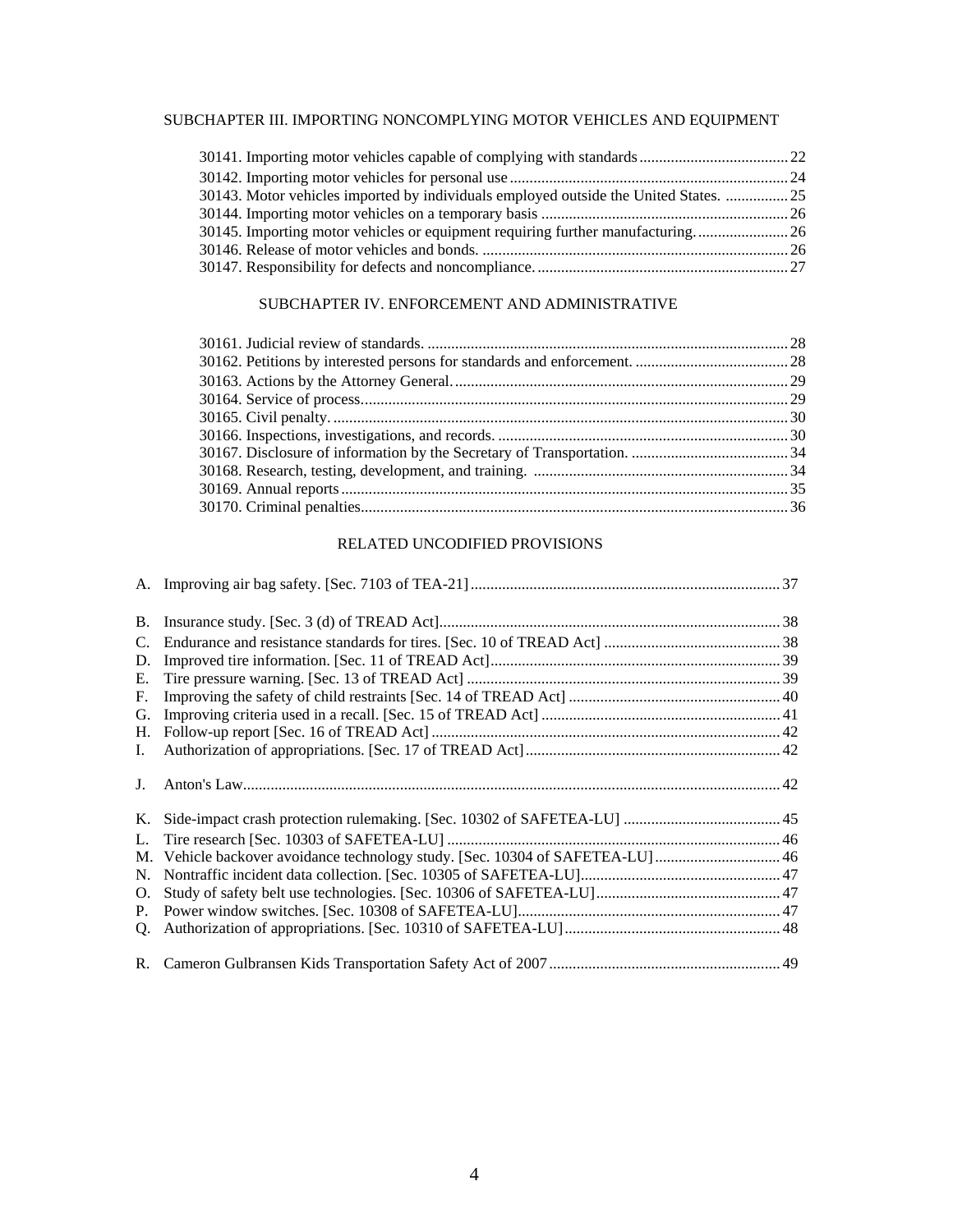# **SUBCHAPTER I. GENERAL**

# **§ 30101. Purpose and policy**

The purpose of this chapter is to reduce traffic accidents and deaths and injuries resulting from traffic accidents. Therefore it is necessary--

(1) to prescribe motor vehicle safety standards for motor vehicles and motor vehicle equipment in interstate commerce; and

**(2)** to carry out needed safety research and development.

### **§ 30102. Definitions**

**(a) General definitions.**--In this chapter--

(1) "dealer" means a person selling and distributing new motor vehicles or motor vehicle equipment primarily to purchasers that in good faith purchase the vehicles or equipment other than for resale.

(2) "defect" includes any defect in performance, construction, a component, or material of a motor vehicle or motor vehicle equipment.

(3) "distributor" means a person primarily selling and distributing motor vehicles or motor vehicle equipment for resale.

(4) "interstate commerce" means commerce between a place in a State and a place in another State or between places in the same State through another State.

**(5)** "manufacturer" means a person--

(A) manufacturing or assembling motor vehicles or motor vehicle equipment; or

(B) importing motor vehicles or motor vehicle equipment for resale.

**(6)** "motor vehicle" means a vehicle driven or drawn by mechanical power and manufactured primarily for use on public streets, roads, and highways, but does not include a vehicle operated only on a rail line.

**(7)** "motor vehicle equipment" means--

(A) any system, part, or component of a motor vehicle as originally manufactured;

(B) any similar part or component manufactured or sold for replacement or improvement of a system, part, or component, or as an accessory or addition to a motor vehicle; or

**(C)** any device or an article or apparel (except medicine or eyeglasses prescribed by a licensed practitioner) that is not a system, part, or component of a motor vehicle and is manufactured, sold, delivered, offered, or intended to be used only to safeguard motor vehicles and highway users against risk of accident, injury, or death.

**(8)** "motor vehicle safety" means the performance of a motor vehicle or motor vehicle equipment in a way that protects the public against unreasonable risk of accidents occurring because of the design, construction, or performance of a motor vehicle, and against unreasonable risk of death or injury in an accident, and includes nonoperational safety of a motor vehicle.

**(9)** "motor vehicle safety standard" means a minimum standard for motor vehicle or motor vehicle equipment performance.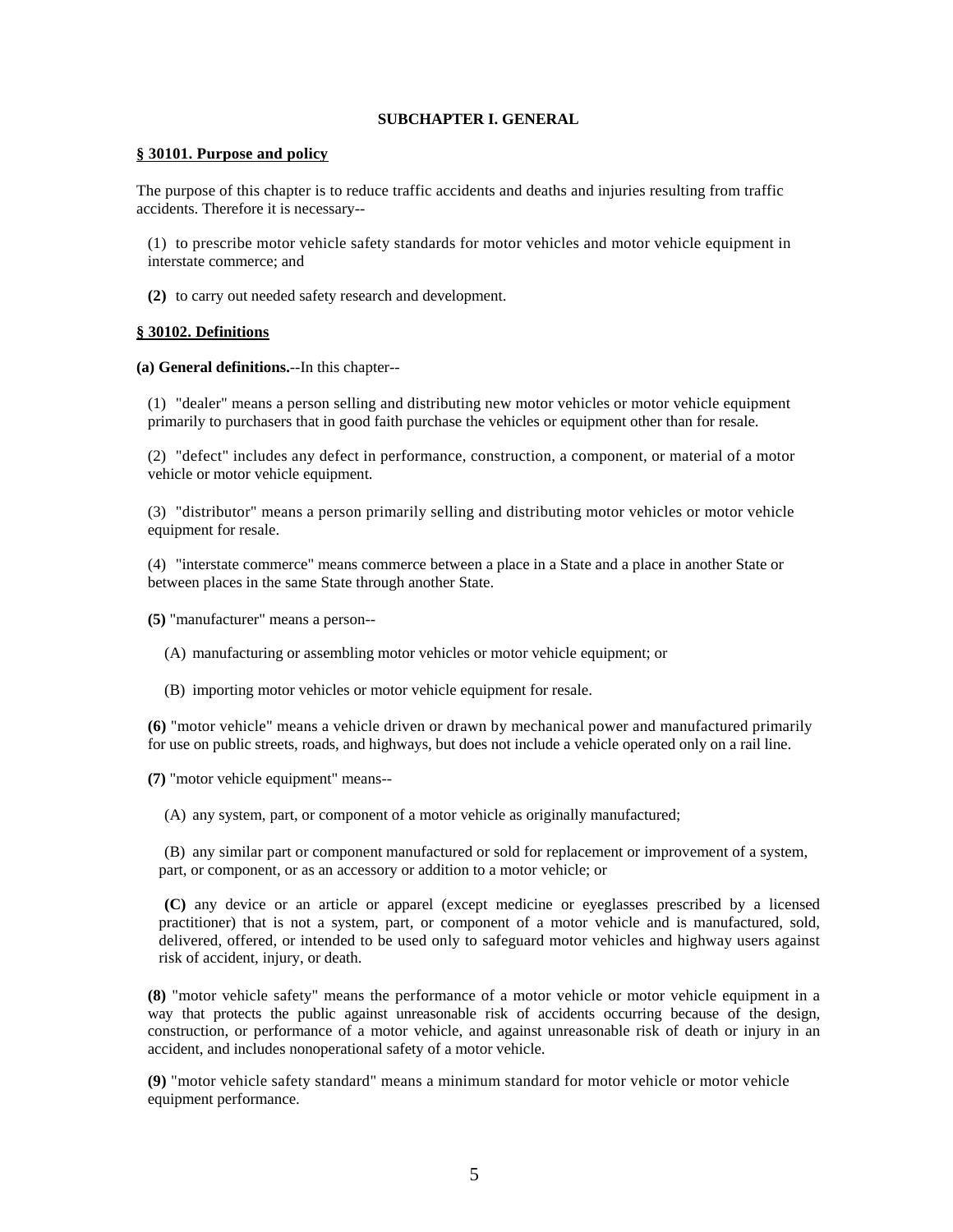(10) "State" means a State of the United States, the District of Columbia, Puerto Rico, the Northern Mariana Islands, Guam, American Samoa, and the Virgin Islands.

(11) "United States district court" means a district court of the United States, a United States court for Guam, the Virgin Islands, and American Samoa, and the district court for the Northern Mariana Islands.

**(b) Limited definitions.--(1)** In sections 30117(b), 30118-30121, and 30166(f) of this title--

(A) "adequate repair" does not include repair resulting in substantially impaired operation of a motor vehicle or motor vehicle equipment;

(B) "first purchaser" means the first purchaser of a motor vehicle or motor vehicle equipment other than for resale;

(C) "original equipment" means motor vehicle equipment (including a tire) installed in or on a motor vehicle at the time of delivery to the first purchaser;

(D) "replacement equipment" means motor vehicle equipment (including a tire) that is not original equipment;

(E) a brand name owner of a tire marketed under a brand name not owned by the manufacturer of the tire is deemed to be the manufacturer of the tire;

(F) a defect in original equipment, or noncompliance of original equipment with a motor vehicle safety standard prescribed under this chapter, is deemed to be a defect or noncompliance of the motor vehicle in or on which the equipment was installed at the time of delivery to the first purchaser;

**(G)** a manufacturer of a motor vehicle in or on which original equipment was installed when delivered to the first purchaser is deemed to be the manufacturer of the equipment; and

**(II)** a retreader of a tire is deemed to be the manufacturer of the tire.

**(2)** The Secretary of Transportation may prescribe regulations changing paragraph (1)(C), (D), (F), or (G) of this subsection.

### **§ 30103. Relationship to other laws**

**(a) Uniformity of regulations.**--The Secretary of Transportation may not prescribe a safety regulation related to a motor vehicle subject to subchapter I of chapter 135 of this title that differs from a motor vehicle safety standard prescribed under this chapter. However, the Secretary may prescribe, for a motor vehicle operated by a carrier subject to subchapter I of chapter 135, a safety regulation that imposes a higher standard of performance after manufacture than that required by an applicable standard in effect at the time of manufacture.

**(b) Preemption.--(1)** When a motor vehicle safety standard is in effect under this chapter, a State or a political subdivision of a State may prescribe or continue in effect a standard applicable to the same aspect of performance of a motor vehicle or motor vehicle equipment only if the standard is identical to the standard prescribed under this chapter. However, the United States Government, a State, or a political subdivision of a State may prescribe a standard for a motor vehicle or motor vehicle equipment obtained for its own use that imposes a higher performance requirement than that required by the otherwise applicable standard under this chapter.

**(2)** A State may enforce a standard that is identical to a standard prescribed under this chapter.

**(c) Antitrust laws.**--This chapter does not--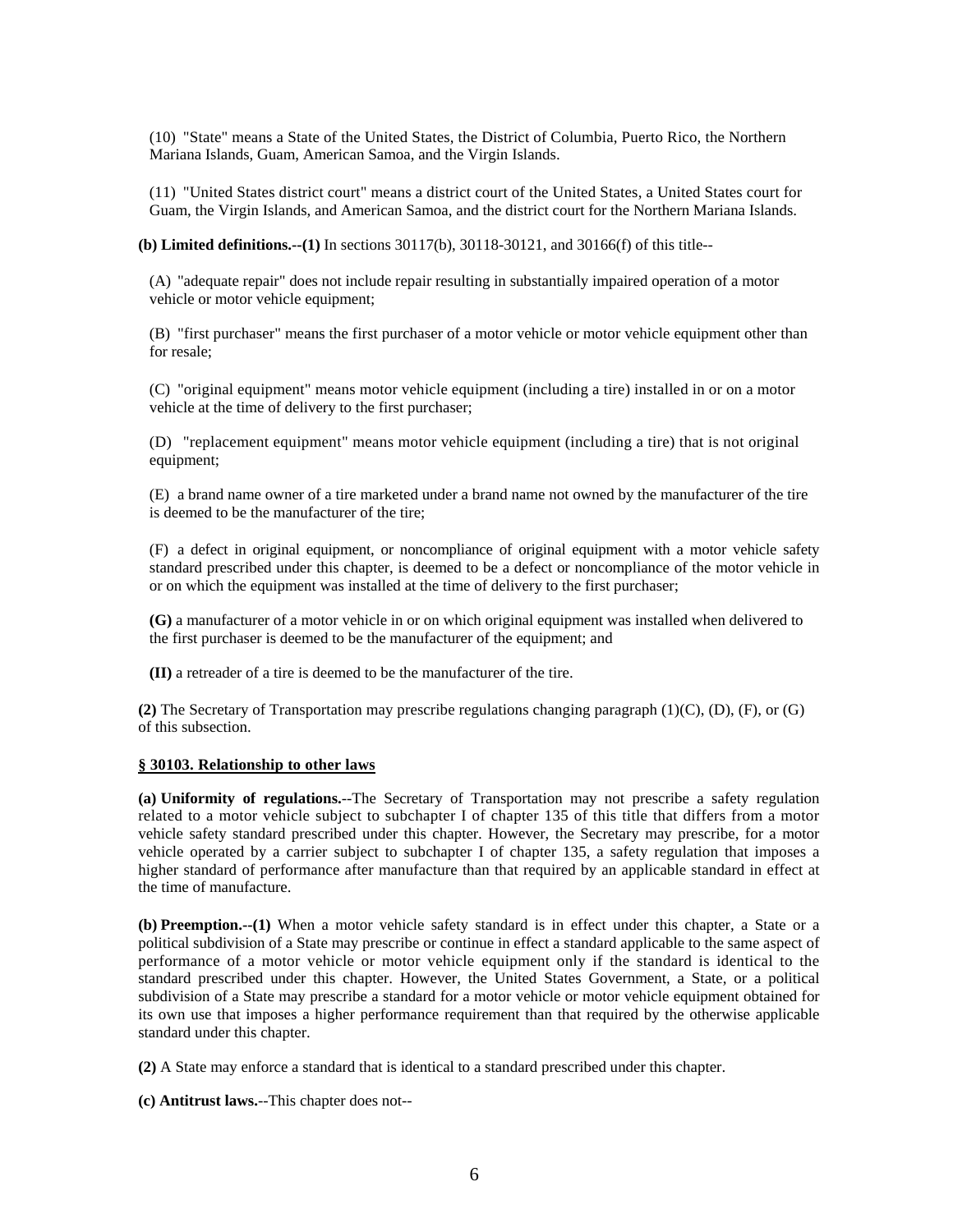(1) exempt from the antitrust laws conduct that is unlawful under those laws; or

(2) prohibit under the antitrust laws conduct that is lawful under those laws.

**(d) Warranty obligations and additional legal rights and remedies.**--Sections 30117(b), 30118-30121, 30166(f), and 30167(a) and (b) of this title do not establish or affect a warranty obligation under a law of the United States or a State. A remedy under those sections and sections 30161 and 30162 of this title is in addition to other rights and remedies under other laws of the United States or a State.

**(e) Common law liabiity.**--Compliance with a motor vehicle safety standard prescribed under this chapter does not exempt a person from liability at common law.

# **§ 30104. Authorization of appropriations**

There is authorized to be appropriated to the Secretary \$98,313,500 for the National Highway Traffic Safety Administration to carry out this part in each fiscal year beginning in fiscal year 1999 and ending in fiscal year 2001.

# **§ 30105. Restrictions on lobbying activities**

**(a) In general.**--No funds appropriated to the Secretary for the National Highway Traffic Safety Administration shall be available for any activity specifically designed to urge a State or local legislator to favor or oppose the adoption of any specific legislative proposal pending before any State or local legislative body.

**(b) Appearance as witness not barred.**--Subsection (a) does not prohibit officers or employees of the United States from testifying before any State or local legislative body in response to the invitation of any member of that legislative body or a State executive office.

### **§ 30106. Rented or leased motor vehicle safety and responsibility**

**(a) In general.**--An owner of a motor vehicle that rents or leases the vehicle to a person (or an affiliate of the owner) shall not be liable under the law of any State or political subdivision thereof, by reason of being the owner of the vehicle (or an affiliate of the owner), for harm to persons or property that results or arises out of the use, operation, or possession of the vehicle during the period of the rental or lease, if--

(1) the owner (or an affiliate of the owner) is engaged in the trade or business of renting or leasing motor vehicles; and

(2) there is no negligence or criminal wrongdoing on the part of the owner (or an affiliate of the owner).

**(b) Financial responsibility laws.**--Nothing in this section supersedes the law of any State or political subdivision thereof--

(1) imposing financial responsibility or insurance standards on the owner of a motor vehicle for the privilege of registering and operating a motor vehicle; or

(2) imposing liability on business entities engaged in the trade or business of renting or leasing motor vehicles for failure to meet the financial responsibility or liability insurance requirements under State law.

**(c) Applicability and effective date.**--Notwithstanding any other provision of law, this section shall apply with respect to any action commenced on or after the date of enactment of this section without regard to whether the harm that is the subject of the action, or the conduct that caused the harm, occurred before such date of enactment.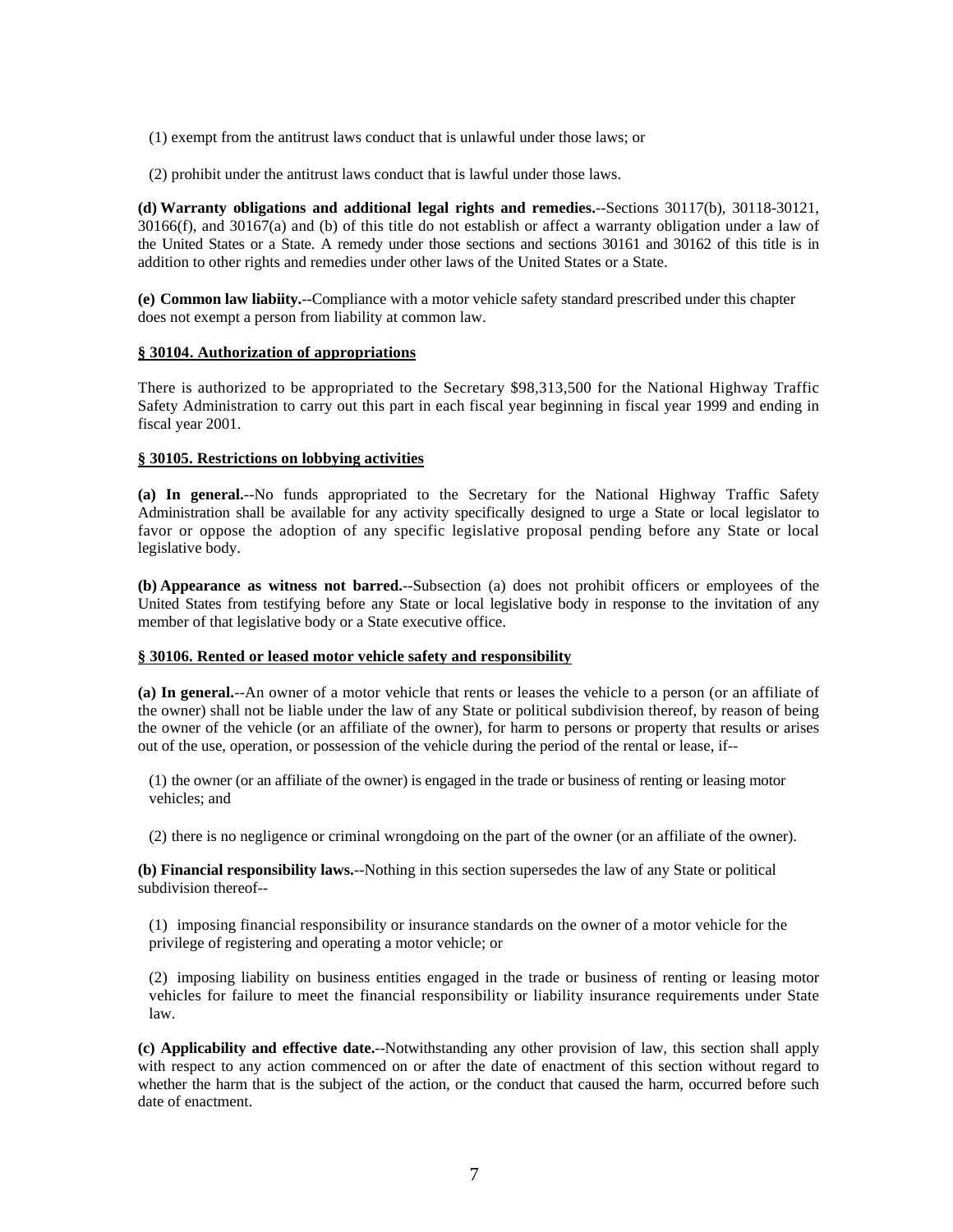**(d) Definitions.**--In this section, the following definitions apply:

**(1) Affiliate.**--The term "affiliate" means a person other than the owner that directly or indirectly controls, is controlled by, or is under common control with the owner. In the preceding sentence, the term "control" means the power to direct the management and policies of a person whether through ownership of voting securities or otherwise.

**(2) Owner.**--The term "owner" means a person who is--

(A)a record or beneficial owner, holder of title, lessor, or lessee of a motor vehicle;

(B)entitled to the use and possession of a motor vehicle subject to a security interest in another person; or

**(C)** a lessor, lessee, or a bailee of a motor vehicle, in the trade or business of renting or leasing motor vehicles, having the use or possession thereof, under a lease, bailment, or otherwise.

**(3) Person.**--The term "person" means any individual, corporation, company, limited liability company, trust, association, firm, partnership, society, joint stock company, or any other entity.

# **SUBCHAPTER II. STANDARDS AND COMPLIANCE**

# **§ 30111. Standards**

**(a) General requirements.**--The Secretary of Transportation shall prescribe motor vehicle safety standards. Each standard shall be practicable, meet the need for motor vehicle safety, and be stated in objective terms.

**(b) Considerations and consultation.**--When prescribing a motor vehicle safety standard under this chapter, the Secretary shall--

(1) consider relevant available motor vehicle safety information;

(2) consult with the agency established under the Act of August 20, 1958 (Public Law 85-684, 72 Stat. 635), and other appropriate State or interstate authorities (including legislative committees);

(3) consider whether a proposed standard is reasonable, practicable, and appropriate for the particular type of motor vehicle or motor vehicle equipment for which it is prescribed; and

(4) consider the extent to which the standard will carry out section 30101 of this title.

**(c) Cooperation.**--The Secretary may advise, assist, and cooperate with departments, agencies, and instrumentalities of the United States Government, States, and other public and private agencies in developing motor vehicle safety standards.

**(d) Effective dates of standards.**--The Secretary shall specify the effective date of a motor vehicle safety standard prescribed under this chapter in the order prescribing the standard. A standard may not become effective before the 180th day after the standard is prescribed or later than one year after it is prescribed. However, the Secretary may prescribe a different effective date after finding, for good cause shown, that a different effective date is in the public interest and publishing the reasons for the finding.

**(e) 5-Year plan for testing standards.**--The Secretary shall establish and periodically review and update on a continuing basis a 5-year plan for testing motor vehicle safety standards prescribed under this chapter that the Secretary considers capable of being tested. In developing the plan and establishing testing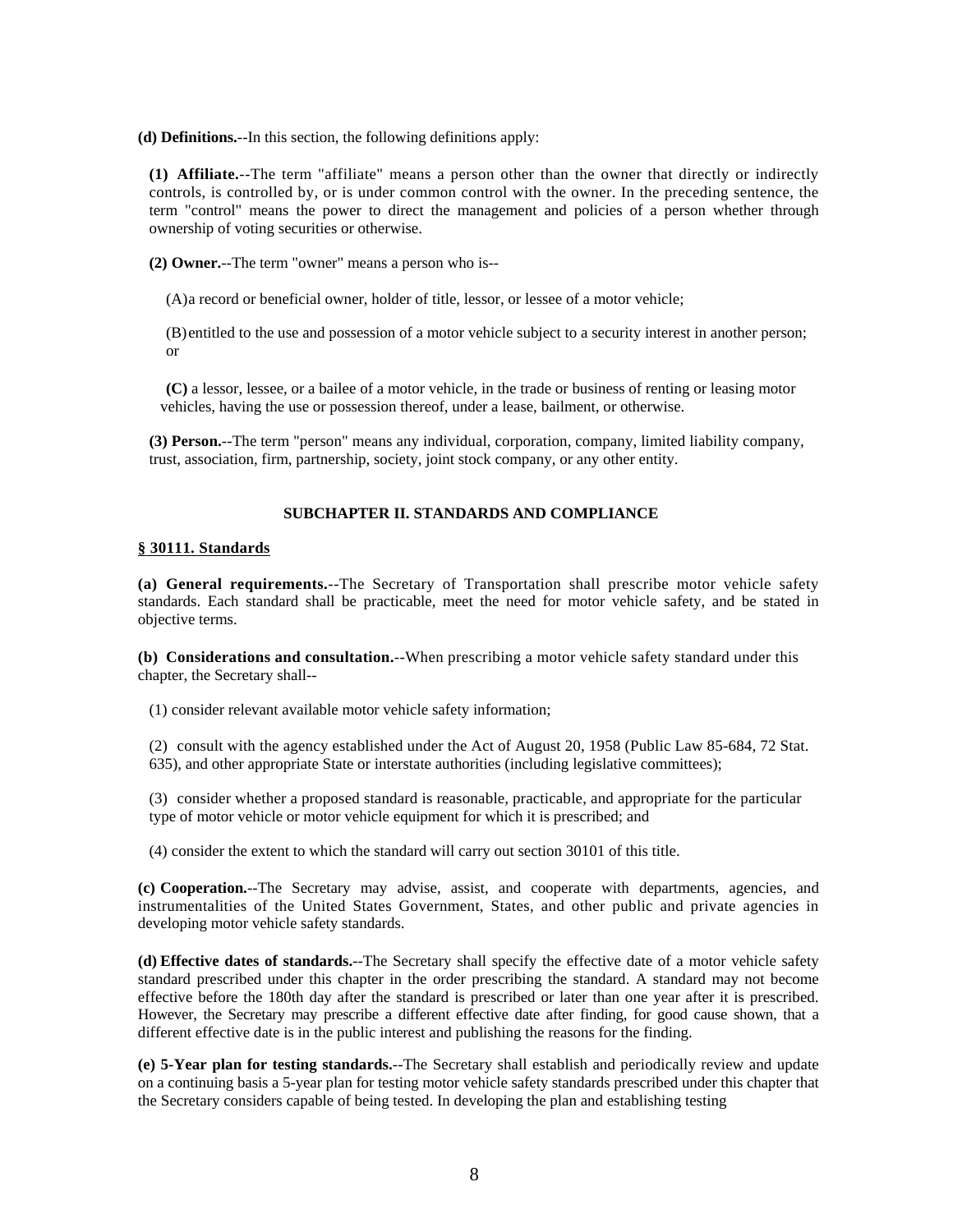priorities, the Secretary shall consider factors the Secretary considers appropriate, consistent with section 30101 of this title and the Secretary's other duties and powers under this chapter. The Secretary may change at any time those priorities to address matters the Secretary considers of greater priority. The initial plan may be the 5-year plan for compliance testing in effect on December 18, 1991.

# **§ 30112. Prohibitions on manufacturing, selling, and importing noncomplying motor vehicles and equipment**

### **(a) General.--**

(1) Except as provided in this section, sections 30113 and 30114 of this title, and subchapter III of this chapter, a person may not manufacture for sale, sell, offer for sale, introduce or deliver for introduction in interstate commerce, or import into the United States, any motor vehicle or motor vehicle equipment manufactured on or after the date an applicable motor vehicle safety standard prescribed under this chapter takes effect unless the vehicle or equipment complies with the standard and is covered by a certification issued under section 30115 of this title.

(2) Except as provided in this section, sections 30113 and 30114 of this title, and subchapter III of this chapter, a school or school system may not purchase or lease a new 15-passenger van if it will be used significantly by, or on behalf of, the school or school system to transport preprimary, primary, or secondary school students to or from school or an event related to school, unless the 15-passenger van complies with the motor vehicle standards prescribed for school buses and multifunction school activity buses under this title. This paragraph does not apply to the purchase or lease of a 15- passenger van under a contract executed before the date of enactment of this paragraph.

**(b) Nonapplication.**--This section does not apply to--

(1) the sale, offer for sale, or introduction or delivery for introduction in interstate commerce of a motor vehicle or motor vehicle equipment after the first purchase of the vehicle or equipment in good faith other than for resale;

(2) a person--

(A)establishing that the person had no reason to know, despite exercising reasonable care, that a motor vehicle or motor vehicle equipment does not comply with applicable motor vehicle safety standards prescribed under this chapter; or

(B) holding, without knowing about the noncompliance and before the vehicle or equipment is first purchased in good faith other than for resale, a certificate issued by a manufacturer or importer stating the vehicle or equipment complies with applicable standards prescribed under this chapter;

(3) a motor vehicle or motor vehicle equipment intended only for export, labeled for export on the vehicle or equipment and on the outside of any container of the vehicle or equipment, and exported;

(4) a motor vehicle the Secretary of Transportation decides under section 30141 of this title is capable of complying with applicable standards prescribed under this chapter;

(5) a motor vehicle imported for personal use by an individual who receives an exemption under section 30142 of this title;

(6) a motor vehicle under section 30143 of this title imported by an individual employed outside the United States;

(7) a motor vehicle under section 30144 of this title imported on a temporary basis;

(8) a motor vehicle or item of motor vehicle equipment under section 30145 of this title requiring further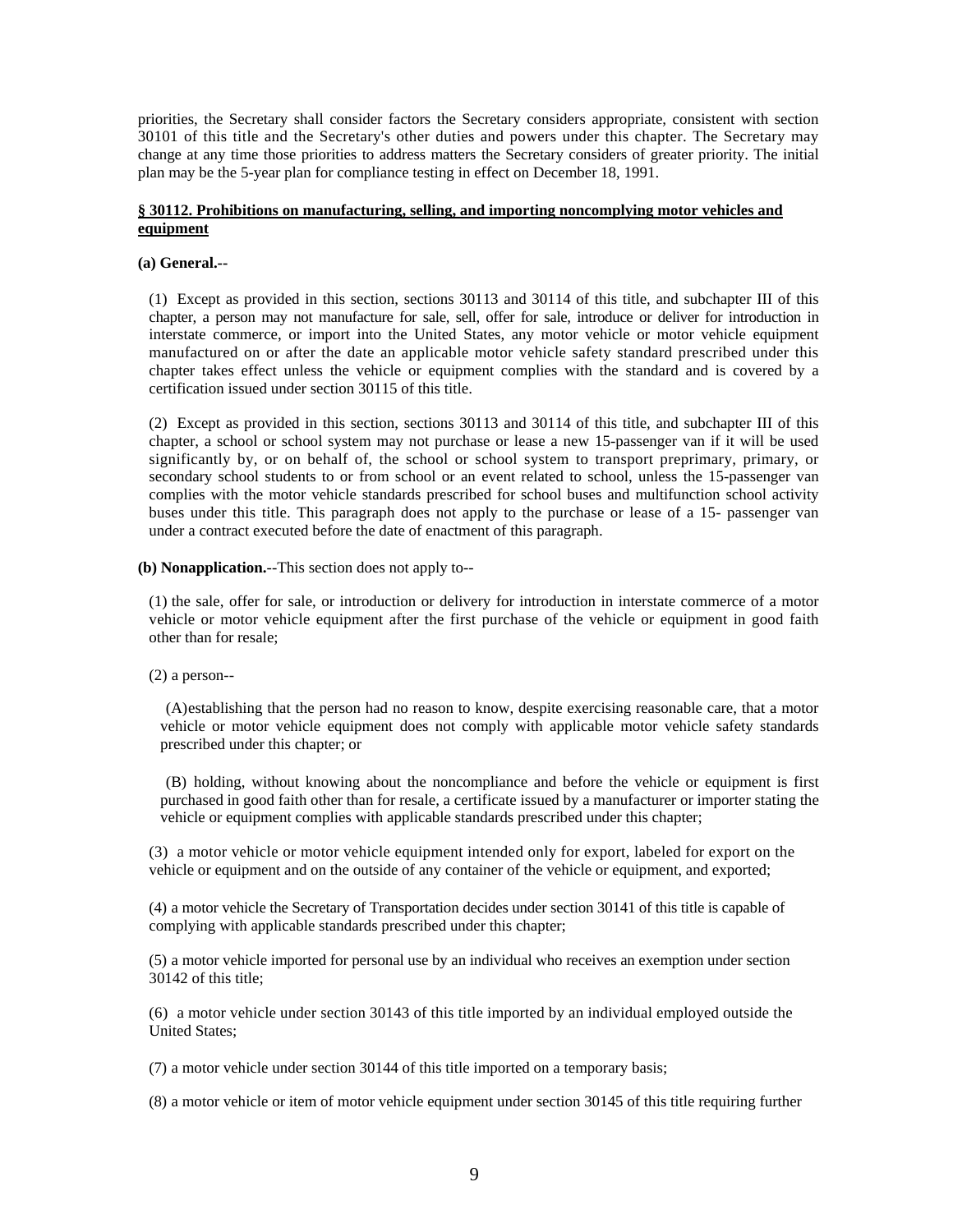manufacturing; or

**(9)** a motor vehicle that is at least 25 years old.

# **§ 30113. General exemptions**

**(a) Definition.**--In this section, "low-emission motor vehicle" means a motor vehicle meeting the standards for new motor vehicles applicable to the vehicle under section 202 of the Clean Air Act (42 U.S.C. 7521) when the vehicle is manufactured and emitting an air pollutant in an amount significantly below one of those standards.

**(b) Authority to exempt and procedures.—(1)** The Secretary of Transportation may exempt, on a temporary basis, motor vehicles from a motor vehicle safety standard prescribed under this chapter or passenger motor vehicles from a bumper standard prescribed under chapter 325 of this title, on terms the Secretary considers appropriate. An exemption may be renewed. A renewal may be granted only on reapplication and must conform to the requirements of this subsection.

(2) The Secretary may begin a proceeding under this subsection when a manufacturer applies for an exemption or a renewal of an exemption. The Secretary shall publish notice of the application and provide an opportunity to comment. An application for an exemption or for a renewal of an exemption shall be filed at a time and in the way, and contain information, this section and the Secretary require.

(3) The Secretary may act under this subsection on finding that--

**(A)** an exemption is consistent with the public interest and this chapter or chapter 325 of this title (as applicable); and

(B)(i) compliance with the standard would cause substantial economic hardship to a manufacturer that has tried to comply with the standard in good faith;

(ii) the exemption would make easier the development or field evaluation of a new motor vehicle safety feature providing a safety level at least equal to the safety level of the standard;

(iii) the exemption would make the development or field evaluation of a low-emission motor vehicle easier and would not unreasonably lower the safety level of that vehicle; or

**(iv)** compliance with the standard would prevent the manufacturer from selling a motor vehicle with an overall safety level at least equal to the overall safety level of nonexempt vehicles.

**(c) Contents of applications.**--A manufacturer applying for an exemption under subsection (b) of this section shall include the following information in the application:

(1) if the application is made under subsection  $(b)(3)(B)(i)$  of this section, a complete financial statement describing the economic hardship and a complete description of the manufacturer's good faith effort to comply with each motor vehicle safety standard prescribed under this chapter, or a bumper standard prescribed under chapter 325 of this title, from which the manufacturer is requesting an exemption.

(2) if the application is made under subsection  $(b)(3)(B)(ii)$  of this section, a record of the research, development, and testing establishing the innovative nature of the safety feature and a detailed analysis establishing that the safety level of the feature at least equals the safety level of the standard.

**(3)** if the application is made under subsection (b)(3)(B)(iii) of this section, a record of the research, development, and testing establishing that the motor vehicle is a low-emission motor vehicle and that the safety level of the vehicle is not lowered unreasonably by exemption from the standard.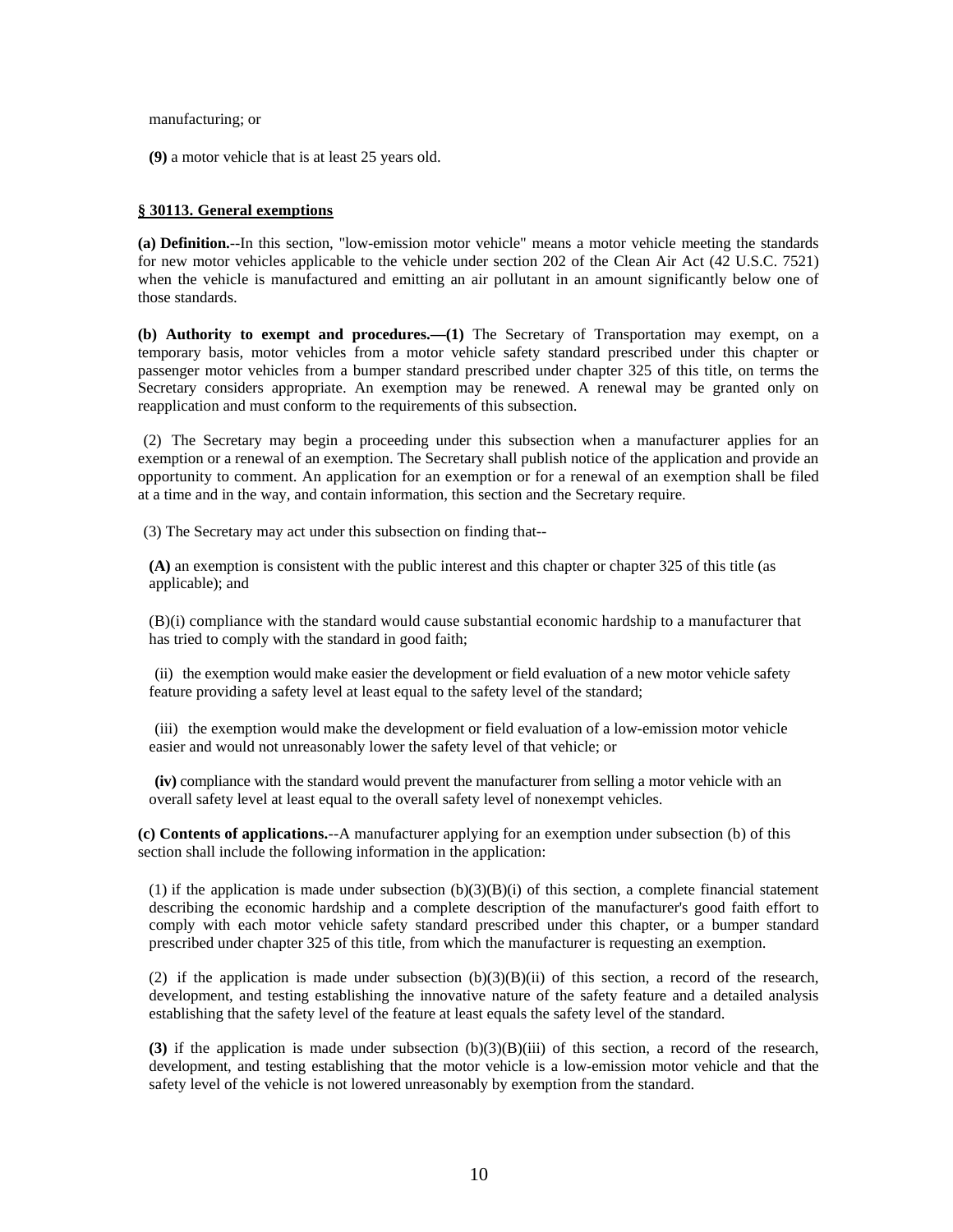**(4)** if the application is made under subsection (b)(3)(B)(iv) of this section, a detailed analysis showing how the vehicle provides an overall safety level at least equal to the overall safety level of nonexempt vehicles.

**(d) Eligibiity.**--A manufacturer is eligible for an exemption under subsection (b)(3)(B)(i) of this section (including an exemption under subsection  $(b)(3)(B)(i)$  relating to a bumper standard referred to in subsection (b)(1)) only if the Secretary determines that the manufacturer's total motor vehicle production in the most recent year of production is not more than 10,000. A manufacturer is eligible for an exemption under subsection  $(b)(3)(B)(ii)$ , (iii), or (iv) of this section only if the Secretary determines the exemption is for not more than 2,500 vehicles to be sold in the United States in any 12- month period.

**(e) Maximum period.**--An exemption or renewal under subsection (b)(3)(B)(i) of this section may be granted for not more than 3 years. An exemption or renewal under subsection  $(b)(3)(B)(ii)$ , (iii), or (iv) of this section may be granted for not more than 2 years.

**(f)Disclosure.**--The Secretary may make public, by the 10th day after an application is filed, information contained in the application or relevant to the application unless the information concerns or is related to a trade secret or other confidential information not relevant to the application.

**(g) Notice of decision.**--The Secretary shall publish in the Federal Register a notice of each decision granting an exemption under this section and the reasons for granting it.

**(h) Permanent label requirement.**--The Secretary shall require a permanent label to be fixed to a motor vehicle granted an exemption under this section. The label shall either name or describe each motor vehicle safety standard prescribed under this chapter or bumper standard prescribed under chapter 325 of this title from which the vehicle is exempt. The Secretary may require that written notice of an exemption be delivered by appropriate means to the dealer and the first purchaser of the vehicle other than for resale.

# **§ 30114. Special exemptions**

The Secretary of Transportation may exempt a motor vehicle or item of motor vehicle equipment from section 30112(a) of this title on terms the Secretary decides are necessary for research, investigations, demonstrations, training, competitive racing events, show, or display.

# **§ 30115. Certification of compliance**

**(a) In general**--A manufacturer or distributor of a motor vehicle or motor vehicle equipment shall certify to the distributor or dealer at delivery that the vehicle or equipment complies with applicable motor vehicle safety standards prescribed under this chapter. A person may not issue the certificate if, in exercising reasonable care, the person has reason to know the certificate is false or misleading in a material respect. Certification of a vehicle must be shown by a label or tag permanently fixed to the vehicle. Certification of equipment may be shown by a label or tag on the equipment or on the outside of the container in which the equipment is delivered.

**(b) Certification label.**--In the case of the certification label affixed by an intermediate or final stage manufacturer of a motor vehicle built in more than 1 stage, each intermediate or final stage manufacturer shall certify with respect to each applicable Federal motor vehicle safety standard--

(1) that it has complied with the specifications set forth in the compliance documentation provided by the incomplete motor vehicle manufacturer in accordance with regulations prescribed by the Secretary; or

(2) that it has elected to assume responsibility for compliance with that standard.

If the intermediate or final stage manufacturer elects to assume responsibility for compliance with the standard covered by the documentation provided by an incomplete motor vehicle manufacturer, the intermediate or final stage manufacturer shall notify the incomplete motor vehicle manufacturer in writing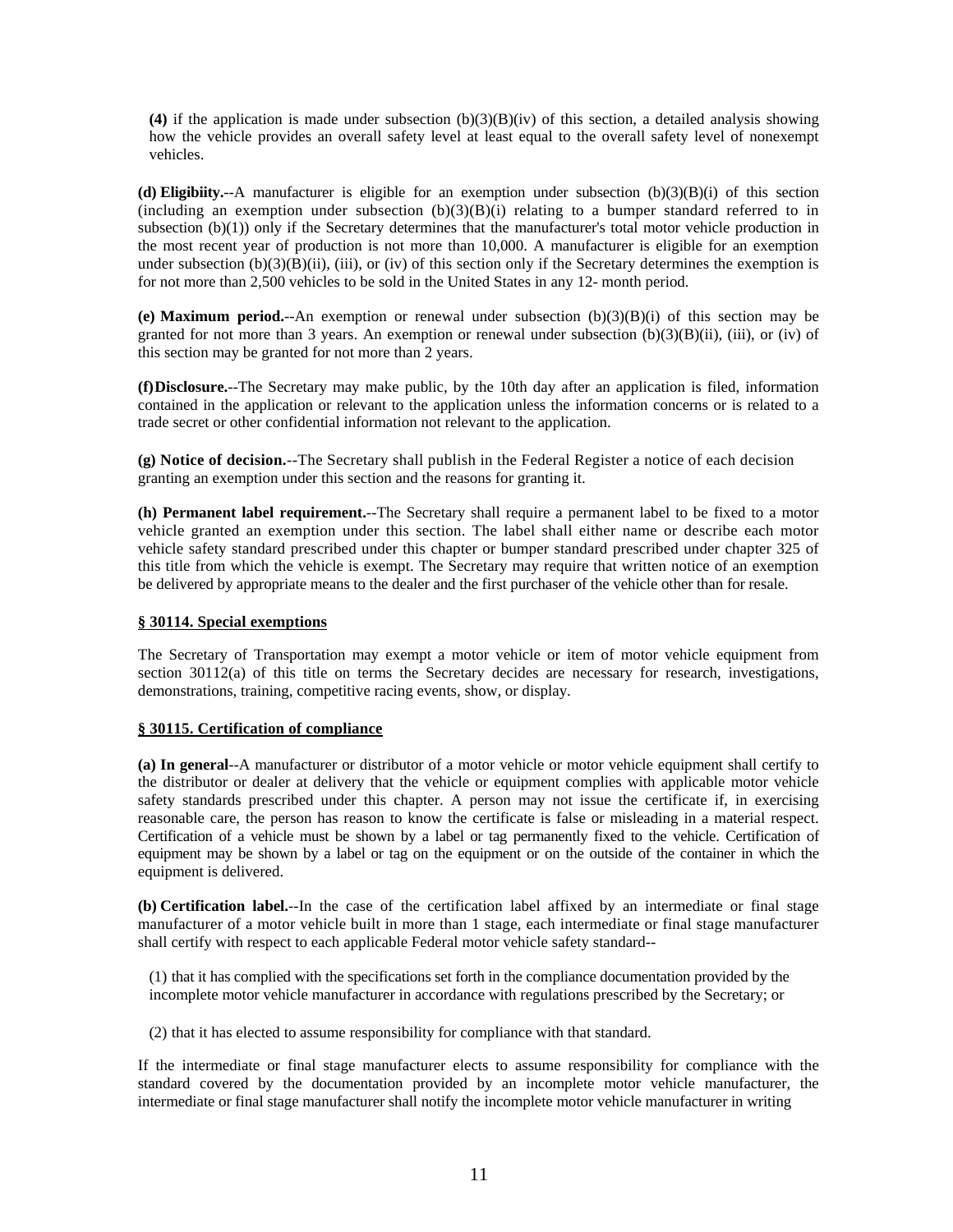within a reasonable time of affixing the certification label. A violation of this subsection shall not be subject to a civil penalty under section 30165.

# **§ 30116. Defects and noncompliance found before sale to purchaser**

**(a) Actions required of manufacturers and distributors.--If,** after a manufacturer or distributor sells a motor vehicle or motor vehicle equipment to a distributor or dealer and before the distributor or dealer sells the vehicle or equipment, it is decided that the vehicle or equipment contains a defect related to motor vehicle safety or does not comply with applicable motor vehicle safety standards prescribed under this chapter--

(1) the manufacturer or distributor immediately shall repurchase the vehicle or equipment at the price paid by the distributor or dealer, plus transportation charges and reasonable reimbursement of at least one percent a month of the price paid prorated from the date of notice of noncompliance or defect to the date of repurchase; or

(2) if a vehicle, the manufacturer or distributor immediately shall give to the distributor or dealer at the manufacturer's or distributor's own expense, the part or equipment needed to make the vehicle comply with the standards or correct the defect.

**(b) Distributor or dealer installation.**--The distributor or dealer shall install the part or equipment referred to in subsection (a)(2) of this section. If the distributor or dealer installs the part or equipment with reasonable diligence after it is received, the manufacturer shall reimburse the distributor or dealer for the reasonable value of the installation and a reasonable reimbursement of at least one percent a month of the manufacturer's or distributor's selling price prorated from the date of notice of noncompliance or defect to the date the motor vehicle complies with applicable motor vehicle safety standards prescribed under this chapter or the defect is corrected.

**(c) Establishing amount due and civil actions.**--The parties shall establish the value of installation and the amount of reimbursement under this section. If the parties do not agree, or if a manufacturer or distributor refuses to comply with subsection (a) or (b) of this section, the distributor or dealer purchasing the motor vehicle or motor vehicle equipment may bring a civil action. The action may be brought in a United States district court for the judicial district in which the manufacturer or distributor resides, is found, or has an agent, to recover damages, court costs, and a reasonable attorney's fee. An action under this section must be brought not later than 3 years after the claim accrues.

# **§ 30117. Providing information to, and maintaining records on, purchasers**

**(a) Providing information and notice.**--The Secretary of Transportation may require that each manufacturer of a motor vehicle or motor vehicle equipment provide technical information related to performance and safety required to carry out this chapter. The Secretary may require the manufacturer to give the following notice of that information when the Secretary decides it is necessary:

(1) to each prospective purchaser of a vehicle or equipment before the first sale other than for resale at each location at which the vehicle or equipment is offered for sale by a person having a legal relationship with the manufacturer, in a way the Secretary decides is appropriate.

(2) to the first purchaser of a vehicle or equipment other than for resale when the vehicle or equipment is bought, in printed matter placed in the vehicle or attached to or accompanying the equipment.

**(b) Maintaining purchaser records and procedures.—(1)** A manufacturer of a motor vehicle or tire (except a retreaded tire) shall cause to be maintained a record of the name and address of the first purchaser of each vehicle or tire it produces and, to the extent prescribed by regulations of the Secretary, shall cause to be maintained a record of the name and address of the first purchaser of replacement equipment (except a tire) that the manufacturer produces. The Secretary may prescribe by regulation the records to be maintained and reasonable procedures for maintaining the records under this subsection, including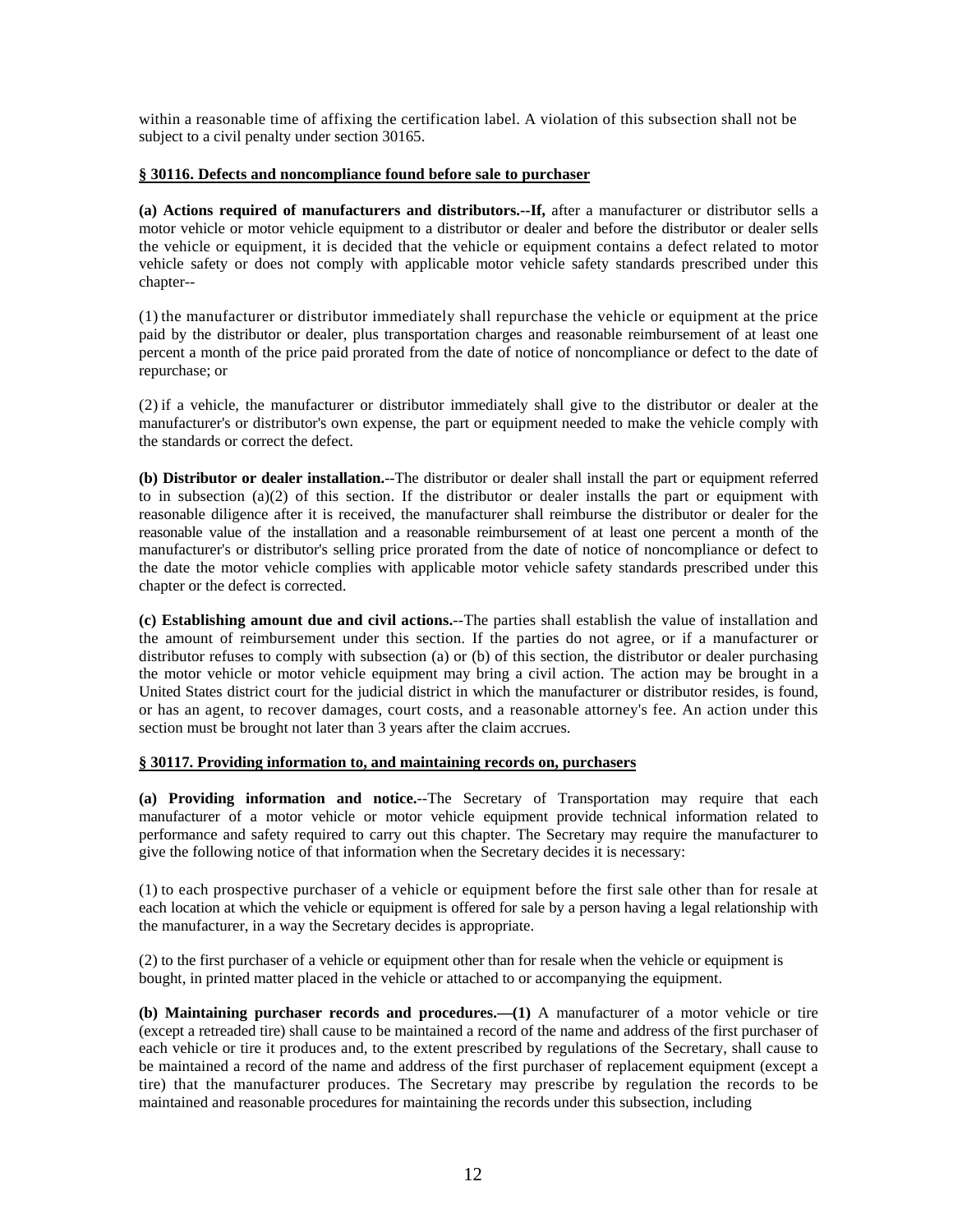procedures to be followed by distributors and dealers to assist the manufacturer in obtaining the information required by this subsection. A procedure shall be reasonable for the type of vehicle or tire involved, and shall provide reasonable assurance that a customer list of a distributor or dealer, or similar information, will be made available to a person (except the distributor or dealer) only when necessary to carry out this subsection and sections  $30118-30121$ ,  $30166(f)$ , and  $30167(a)$  and (b) of this title. Availability of assistance from a distributor or dealer does not affect an obligation of a manufacturer under this subsection.

(2)(A) Except as provided in paragraph (3) of this subsection, the Secretary may require a distributor or dealer to maintain a record under paragraph (1) of this subsection only if the business of the distributor or dealer is owned or controlled by a manufacturer of tires.

**(B)** The Secretary shall require each distributor and dealer whose business is not owned or controlled by a manufacturer of tires to give a registration form (containing the tire identification number) to the first purchaser of a tire. The Secretary shall prescribe the form, which shall be standardized for all tires and designed to allow the purchaser to complete and return it directly to the manufacturer of the tire. The manufacturer shall give sufficient copies of forms to distributors and dealers.

(3)(A) The Secretary shall evaluate from time to time how successful the procedures under paragraph (2) of this subsection have been in helping to maintain records about first purchasers of tires. After each evaluation, the Secretary shall decide--

(i) the extent to which distributors and dealers have complied with the procedures;

(ii)the extent to which distributors and dealers have encouraged first purchasers of tires to register the tires; and

**(iii)** whether to prescribe for manufacturers, distributors, or dealers other requirements that the Secretary decides will increase significantly the percentage of first purchasers of tires about whom records are maintained.

**(B)** The Secretary may prescribe a requirement under subparagraph (A) of this paragraph only if the Secretary decides it is necessary to reduce the risk to motor vehicle safety, after considering--

(i)the cost of the requirement to manufacturers and the burden of the requirement on distributors and dealers, compared to the increase in the percentage of first purchasers of tires about whom records would be maintained as a result of the requirement;

 $(i)$ ; ii) the extent to which distributors and dealers have complied with the procedures in paragraph  $(2)$  of this subsection; and

**(iii)** the extent to which distributors and dealers have encouraged first purchasers of tires to register the tires.

**(C)** A manufacturer of tires shall reimburse distributors and dealers of that manufacturer's tires for all reasonable costs incurred by the distributors and dealers in complying with a requirement prescribed by the Secretary under subparagraph (A) of this paragraph.

**(D)** After making a decision under subparagraph (A) of this paragraph, the Secretary shall submit to each House of Congress a report containing a detailed statement of the decision and an explanation of the reasons for the decision.

### **(c) Rollover tests.--**

-

**(1) Development.**--Not later than 2 years from the date of the enactment of this subsection, the Secretary shall-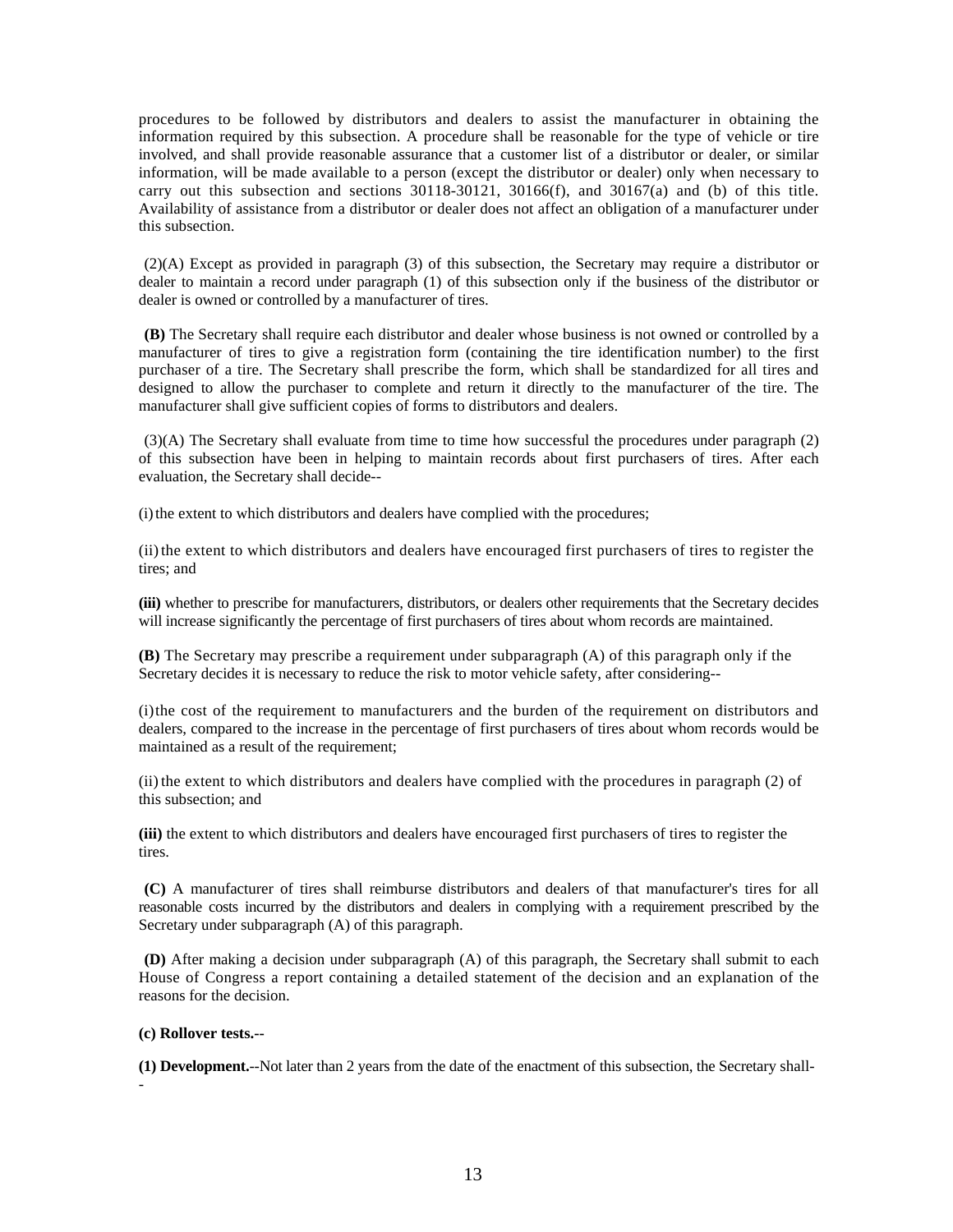(A)develop a dynamic test on rollovers by motor vehicles for the purposes of a consumer information program; and

(B) carry out a program of conducting such tests.

**(2) Test results.**--As the Secretary develops a test under paragraph (1)(A), the Secretary shall conduct a rulemaking to determine how best to disseminate test results to the public.

**(3) Motor vehicles covered.**--This subsection applies to motor vehicles, including passenger cars, multipurpose passenger vehicles, and trucks, with a gross vehicle weight rating of 10,000 pounds or less. A motor vehicle designed to provide temporary residential accommodations is not covered.

# **§ 30118. Notification of defects and noncompliance**

**(a) Notification by Secretary.**--The Secretary of Transportation shall notify the manufacturer of a motor vehicle or replacement equipment immediately after making an initial decision (through testing, inspection, investigation, or research carried out under this chapter, examining communications under section 30166(f) of this title, or otherwise) that the vehicle or equipment contains a defect related to motor vehicle safety or does not comply with an applicable motor vehicle safety standard prescribed under this chapter. The notification shall include the information on which the decision is based. The Secretary shall publish a notice of each decision under this subsection in the Federal Register. Subject to section 30167(a) of this title, the notification and information are available to any interested person.

**(b) Defect and noncompliance proceedings and orders.—(1)** The Secretary may make a final decision that a motor vehicle or replacement equipment contains a defect related to motor vehicle safety or does not comply with an applicable motor vehicle safety standard prescribed under this chapter only after giving the manufacturer an opportunity to present information, views, and arguments showing that there is no defect or noncompliance or that the defect does not affect motor vehicle safety. Any interested person also shall be given an opportunity to present information, views, and arguments.

**(2)** If the Secretary decides under paragraph (1) of this subsection that the vehicle or equipment contains the defect or does not comply, the Secretary shall order the manufacturer to--

(A) give notification under section 30119 of this title to the owners, purchasers, and dealers of the vehicle or equipment of the defect or noncompliance; and

(B) remedy the defect or noncompliance under section 30120 of this title.

**(c) Notification by manufacturer.**--A manufacturer of a motor vehicle or replacement equipment shall notify the Secretary by certified mail, and the owners, purchasers, and dealers of the vehicle or equipment as provided in section 30119(d) of this section, if the manufacturer--

(1) learns the vehicle or equipment contains a defect and decides in good faith that the defect is related to motor vehicle safety; or

(2) decides in good faith that the vehicle or equipment does not comply with an applicable motor vehicle safety standard prescribed under this chapter.

**(d) Exemptions.**--On application of a manufacturer, the Secretary shall exempt the manufacturer from this section if the Secretary decides a defect or noncompliance is inconsequential to motor vehicle safety. The Secretary may take action under this subsection only after notice in the Federal Register and an opportunity for any interested person to present information, views, and arguments.

**(e) Hearings about meeting notification requirements.**--On the motion of the Secretary or on petition of any interested person, the Secretary may conduct a hearing to decide whether the manufacturer has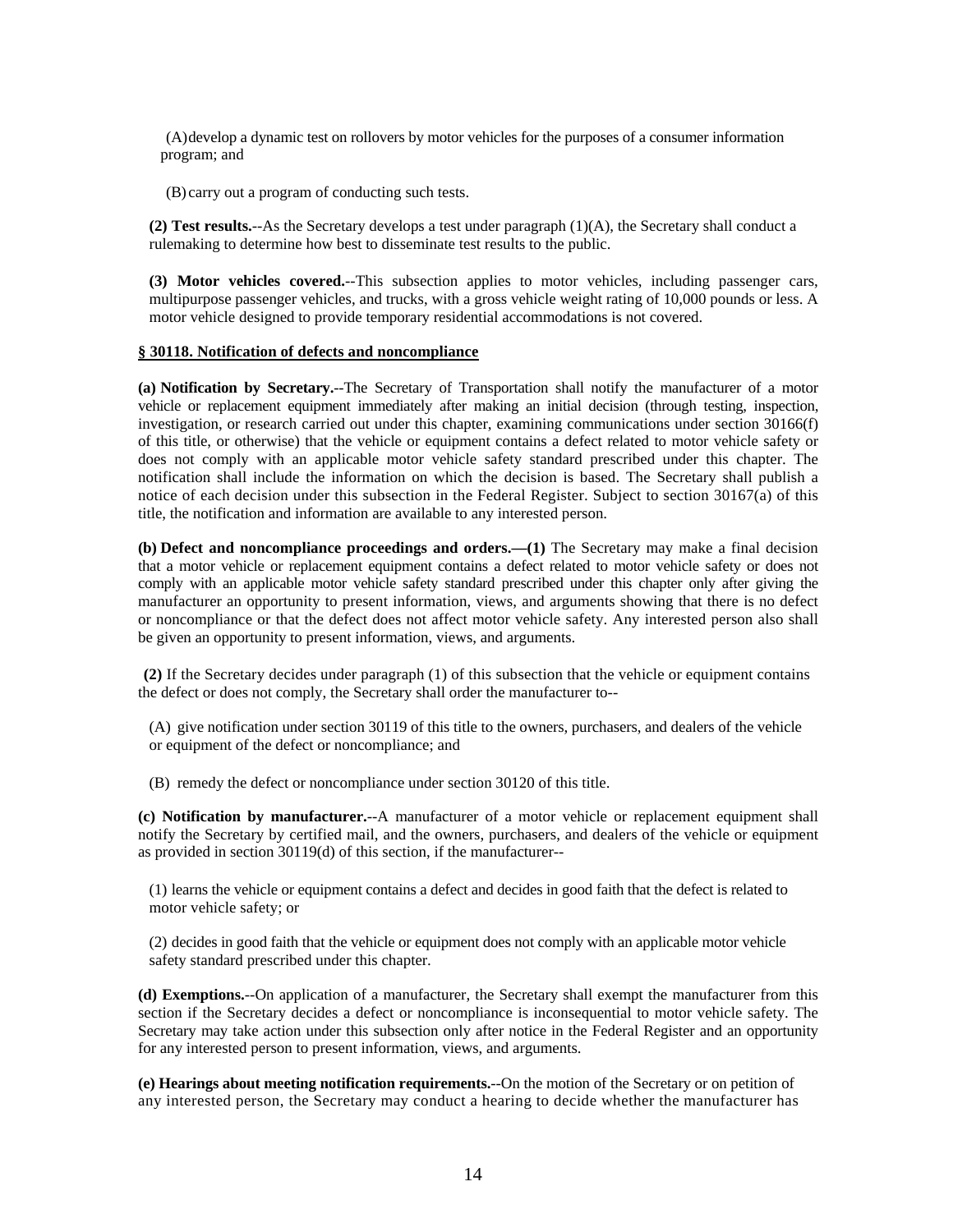reasonably met the notification requirements under this section. Any interested person may make written and oral presentations of information, views, and arguments on whether the manufacturer has reasonably met the notification requirements. If the Secretary decides that the manufacturer has not reasonably met the notification requirements, the Secretary shall order the manufacturer to take specified action to meet those requirements and may take any other action authorized under this chapter.

# **§ 30119. Notification procedures**

**(a) Contents of notification.**--Notification by a manufacturer required under section 30118 of this title of a defect or noncompliance shall contain--

(1) a clear description of the defect or noncompliance;

(2) an evaluation of the risk to motor vehicle safety reasonably related to the defect or noncompliance;

(3) the measures to be taken to obtain a remedy of the defect or noncompliance;

(4) a statement that the manufacturer giving notice will remedy the defect or noncompliance without charge under section 30120 of this title;

(5) the earliest date on which the defect or noncompliance will be remedied without charge, and for tires, the period during which the defect or noncompliance will be remedied without charge under section 30120 of this title;

(6) the procedure the recipient of a notice is to follow to inform the Secretary of Transportation when a manufacturer, distributor, or dealer does not remedy the defect or noncompliance without charge under section 30120 of this title; and

**(7)** other information the Secretary prescribes by regulation.

**(b) Earliest remedy date.**--The date specified by a manufacturer in a notification under subsection (a)(5) of this section or section 30121 (c)(2) of this title is the earliest date that parts and facilities reasonably can be expected to be available to remedy the defect or noncompliance. The Secretary may disapprove the date.

**(c) Time for notification.**--Notification required under section 30118 of this title shall be given within a reasonable time--

(1) prescribed by the Secretary, after the manufacturer receives notice of a final decision under section 30118(b) of this title; or

(2) after the manufacturer first decides that a safety-related defect or noncompliance exists under section 30118(c) of this title.

**(d) Means of providing notification.--(1)** Notification required under section 30118 of this title about a motor vehicle shall be sent by first class mail--

(A) to each person registered under State law as the owner and whose name and address are reasonably ascertainable by the manufacturer through State records or other available sources; or

(B) if a registered owner is not notified under clause (A) of this paragraph, to the most recent purchaser known to the manufacturer.

**(2)** Notification required under section 30118 of this title about replacement equipment (except a tire) shall be sent by first class mail to the most recent purchaser known to the manufacturer. In addition, if the Secretary decides that public notice is required for motor vehicle safety, public notice shall be given in the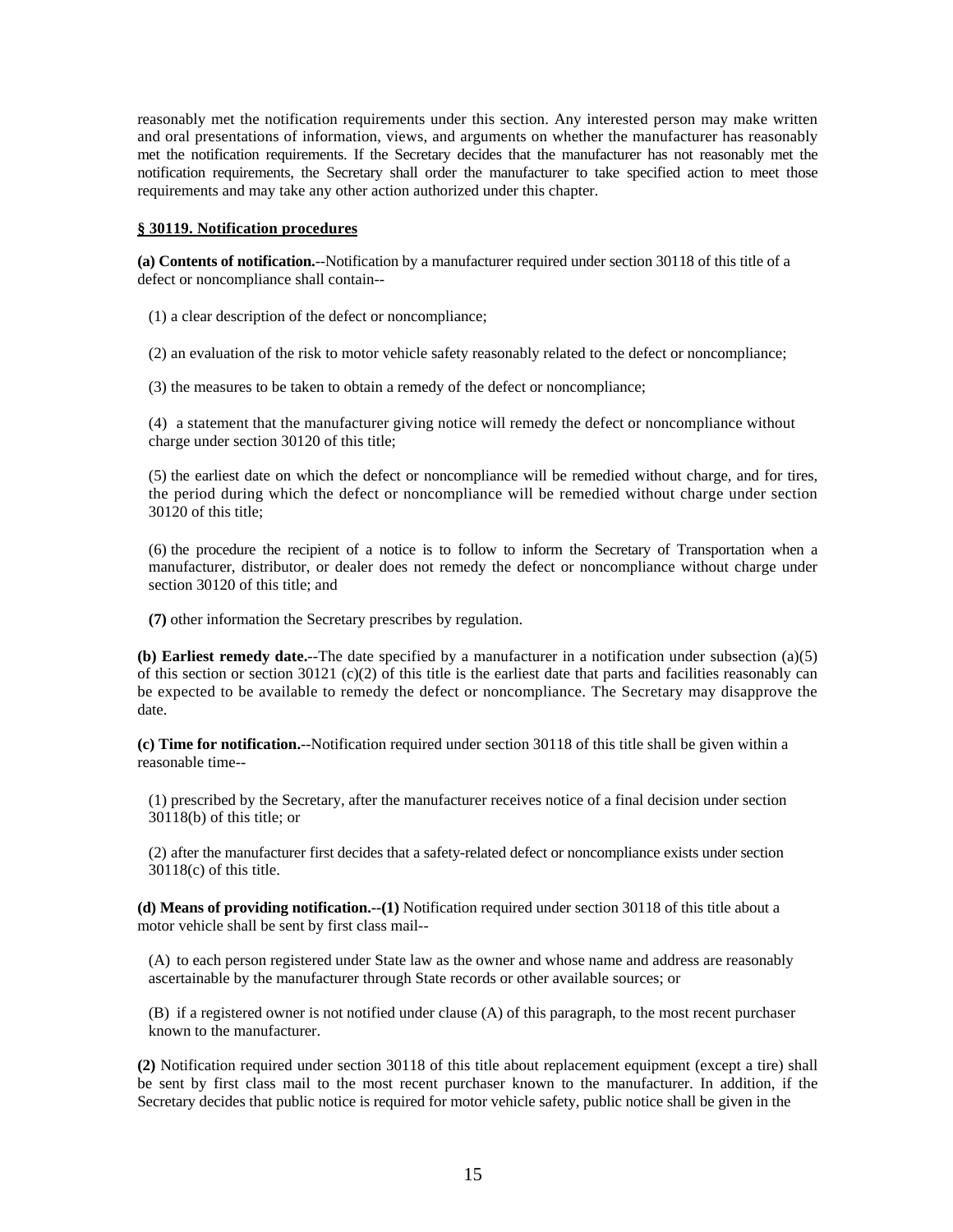way required by the Secretary after consulting with the manufacturer.

**(3)** Notification required under section 30118 of this title about a tire shall be sent by first class mail (or, if the manufacturer prefers, by certified mail) to the most recent purchaser known to the manufacturer. In addition, if the Secretary decides that public notice is required for motor vehicle safety, public notice shall be given in the way required by the Secretary after consulting with the manufacturer. In deciding whether public notice is required, the Secretary shall consider--

- (A) the magnitude of the risk to motor vehicle safety caused by the defect or noncompliance; and
- (B) the cost of public notice compared to the additional number of owners the notice may reach.

**(4)** A dealer to whom a motor vehicle or replacement equipment was delivered shall be notified by certified mail or quicker means if available.

**(e) Second notification.**--If the Secretary decides that a notification sent by a manufacturer under this section has not resulted in an adequate number of motor vehicles or items of replacement equipment being returned for remedy, the Secretary may order the manufacturer to send a 2d notification in the way the Secretary prescribes by regulation.

**(f)Notification by lessor to lessee.--(1)** In this subsection, "leased motor vehicle" means a motor vehicle that is leased to a person for at least 4 months by a lessor that has leased at least 5 motor vehicles in the 12 months before the date of the notification.

**(2)** A lessor that receives a notification required by section 30118 of this title about a leased motor vehicle shall provide a copy of the notification to the lessee in the way the Secretary prescribes by regulation.

#### **§ 30120. Remedies for defects and noncompliance**

**(a) Ways to remedy.—(1)** Subject to subsections (f) and (g) of this section, when notification of a defect or noncompliance is required under section 30118(b) or (c) of this title, the manufacturer of the defective or noncomplying motor vehicle or replacement equipment shall remedy the defect or noncompliance without charge when the vehicle or equipment is presented for remedy. Subject to subsections (b) and (c) of this section, the manufacturer shall remedy the defect or noncompliance in any of the following ways the manufacturer chooses:

- **(A)** if a vehicle--
- (i) by repairing the vehicle;
- (ii) by replacing the vehicle with an identical or reasonably equivalent vehicle; or
- **(iii)** by refunding the purchase price, less a reasonable allowance for depreciation.

**(B)** if replacement equipment, by repairing the equipment or replacing the equipment with identical or reasonably equivalent equipment.

**(2)** The Secretary of Transportation may prescribe regulations to allow the manufacturer to impose conditions on the replacement of a motor vehicle or refund of its price.

**(b) Tire remedies.--(1)** A manufacturer of a tire, including an original equipment tire, shall remedy a defective or noncomplying tire if the owner or purchaser presents the tire for remedy not later than 60 days after the later of--

**(A)** the day the owner or purchaser receives notification under section 30119 of this title; or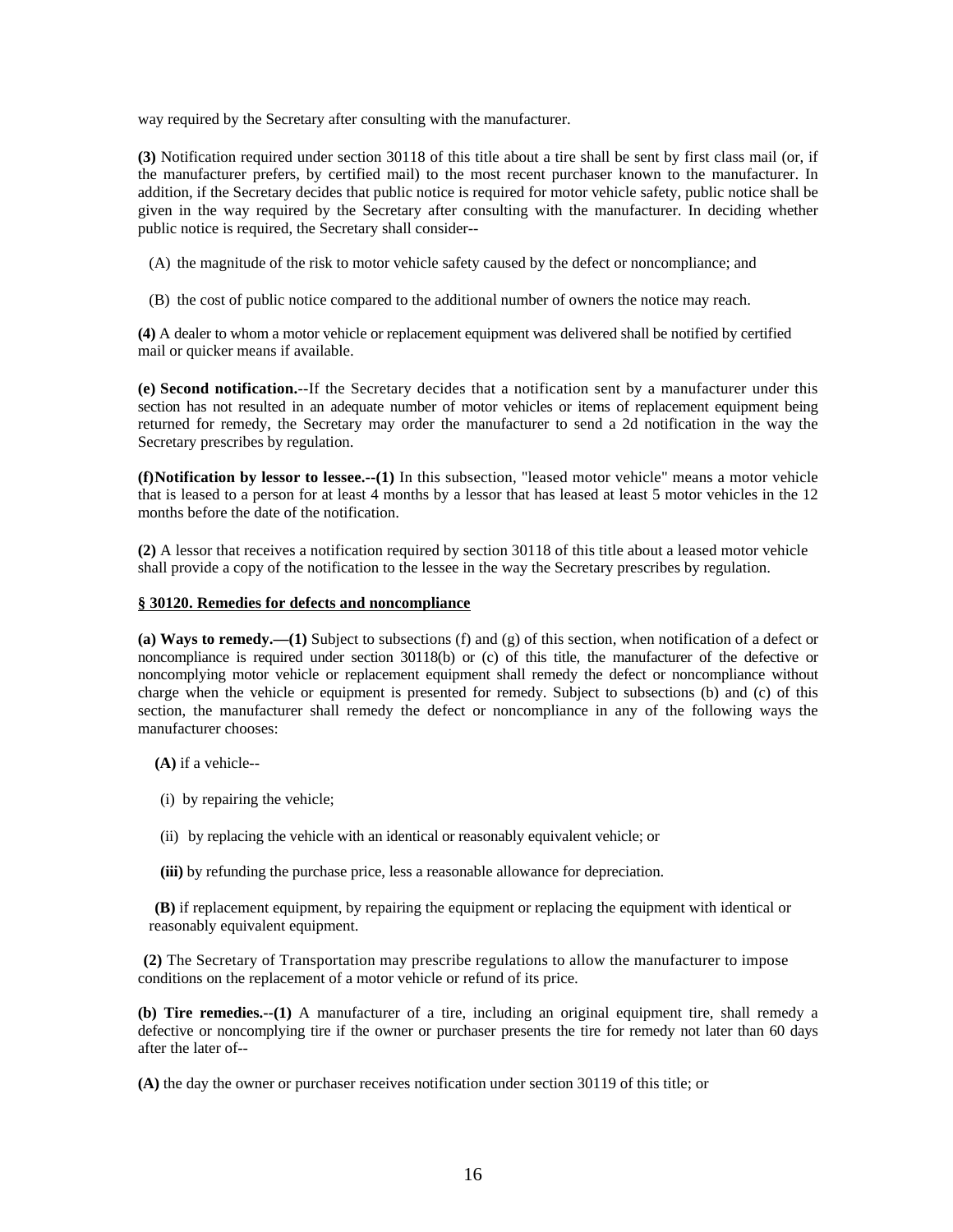**(B)** if the manufacturer decides to replace the tire, the day the owner or purchaser receives notification that a replacement is available.

**(2)** If the manufacturer decides to replace the tire and the replacement is not available during the 60-day period, the owner or purchaser must present the tire for remedy during a subsequent 60-day period that begins only after the owner or purchaser receives notification that a replacement will be available during the subsequent period. If tires are available during the subsequent period, only a tire presented for remedy during that period must be remedied.

**(c) Adequacy of repairs.—(1)** If a manufacturer decides to repair a defective or noncomplying motor vehicle or replacement equipment and the repair is not done adequately within a reasonable time, the manufacturer shall--

(A) replace the vehicle or equipment without charge with an identical or reasonably equivalent vehicle or equipment; or

(B) for a vehicle, refund the purchase price, less a reasonable allowance for depreciation.

(2) Failure to repair a motor vehicle or replacement equipment adequately not later than 60 days after its presentation is prima facie evidence of failure to repair within a reasonable time. However, the Secretary may extend, by order, the 60-day period if good cause for an extension is shown and the reason is published in the Federal Register before the period ends. Presentation of a vehicle or equipment for repair before the date specified by a manufacturer in a notice under section 301 19(a)(5) or 30121(c)(2) of this title is not a presentation under this subsection.

(3) If the Secretary determines that a manufacturer's remedy program is not likely to be capable of completion within a reasonable time, the Secretary may require the manufacturer to accelerate the remedy program if the Secretary finds--

(A) that there is a risk of serious injury or death if the remedy program is not accelerated; and

(B) that acceleration of the remedy program can be reasonably achieved by expanding the sources of replacement parts, expanding the number of authorized repair facilities, or both.

The Secretary may prescribe regulations to carry out this paragraph.

**(d) Filing manufacturer's remedy program.**--A manufacturer shall file with the Secretary a copy of the manufacturer's program under this section for remedying a defect or noncompliance. The Secretary shall make the program available to the public and publish a notice of availability in the Federal Register. A manufacturer's remedy program shall include a plan for reimbursing an owner or purchaser who incurred the cost of the remedy within a reasonable time in advance of the manufacturer's notification under subsection (b) or (c) of section 30118. The Secretary may prescribe regulations establishing what constitutes a reasonable time for purposes of the preceding sentence and other reasonable conditions for the reimbursement plan. In the case of a remedy program involving the replacement of tires, the manufacturer shall include a plan addressing how to prevent, to the extent reasonably within the control of the manufacturer, replaced tires from being resold for installation on a motor vehicle, and how to limit, to the extent reasonably within the control of the manufacturer, the disposal of replaced tires in landfills, particularly through shredding, crumbling, recycling, recovery, and other alternative beneficial nonvehicular uses. The manufacturer shall include information about the implementation of such plan with each quarterly report to the Secretary regarding the progress of any notification or remedy campaigns.

**(e) Hearings about meeting remedy requirements.**--On the motion of the Secretary or on application by any interested person, the Secretary may conduct a hearing to decide whether the manufacturer has reasonably met the remedy requirements under this section. Any interested person may make written and oral presentations of information, views, and arguments on whether the manufacturer has reasonably met the remedy requirements. If the Secretary decides a manufacturer has not reasonably met the remedy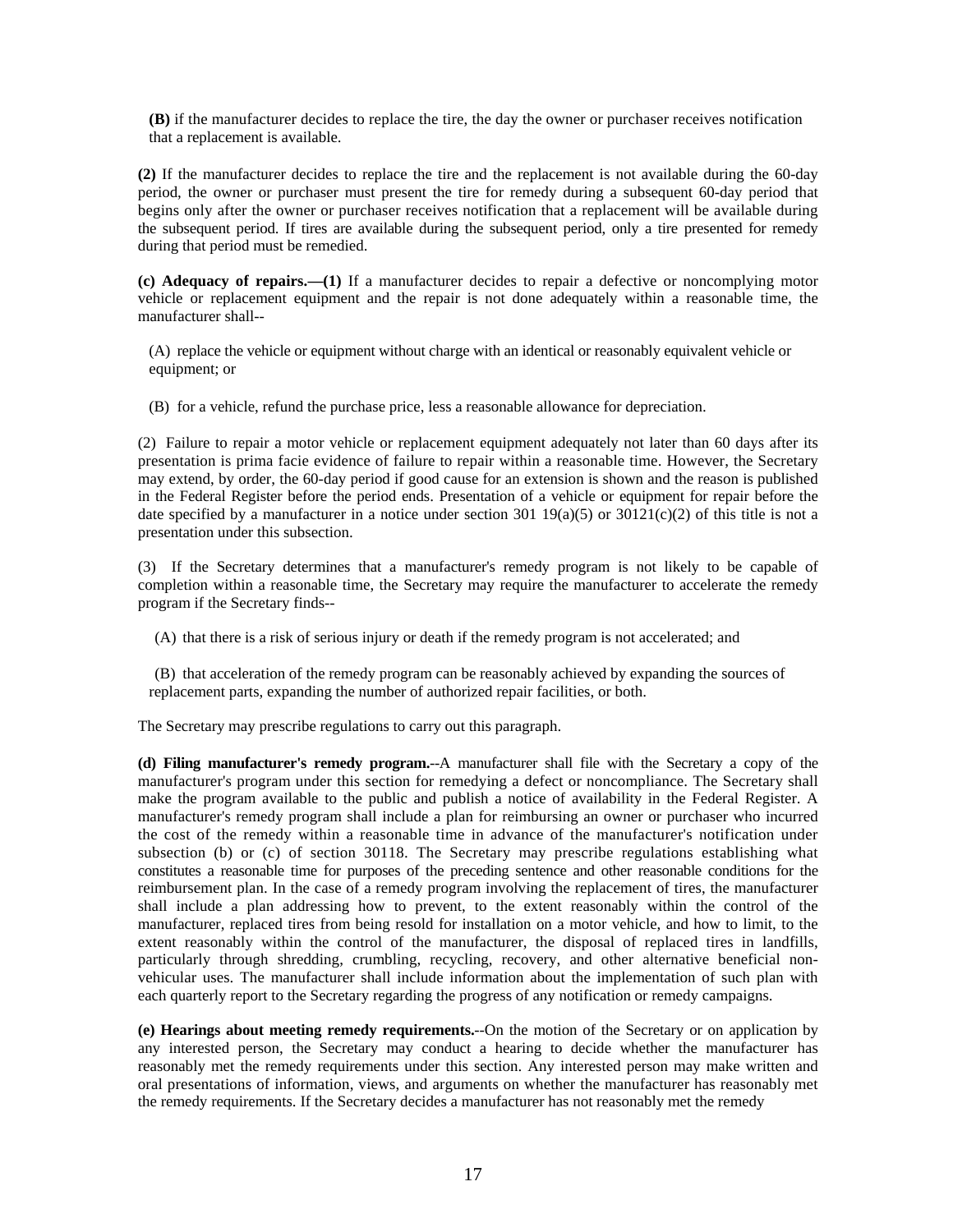requirements, the Secretary shall order the manufacturer to take specified action to meet those requirements and may take any other action authorized under this chapter.

**(f)Fair reimbursement to dealers.**--A manufacturer shall pay fair reimbursement to a dealer providing a remedy without charge under this section.

**(g) Nonapplication.--(1)** The requirement that a remedy be provided without charge does not apply if the motor vehicle or replacement equipment was bought by the first purchaser more than 10 calendar years, or the tire, including an original equipment tire, was bought by the first purchaser more than 5 calendar years, before notice is given under section 30118(c) of this title or an order is issued under section 30118(b) of this title, whichever is earlier.

**(2)** This section does not apply during any period in which enforcement of an order under section 30118(b) of this title is restrained or the order is set aside in a civil action to which section 30121(d) of this title applies.

**(h) Exemptions.**--On application of a manufacturer, the Secretary shall exempt the manufacturer from this section if the Secretary decides a defect or noncompliance is inconsequential to motor vehicle safety. The Secretary may take action under this subsection only after notice in the Federal Register and an opportunity for any interested person to present information, views, and arguments.

**(i)Limitation on sale or lease.--(1)** If notification is required by an order under section 30118(b) of this title or is required under section 30118(c) of this title and the manufacturer has provided to a dealer (including retailers of motor vehicle equipment) notification about a new motor vehicle or new item of replacement equipment in the dealer's possession at the time of notification that contains a defect related to motor vehicle safety or does not comply with an applicable motor vehicle safety standard prescribed under this chapter, the dealer may sell or lease the motor vehicle or item of replacement equipment only if--

(A) the defect or noncompliance is remedied as required by this section before delivery under the sale or lease; or

(B) when the notification is required by an order under section 30118(b) of this title, enforcement of the order is restrained or the order is set aside in a civil action to which section 30121(d) of this title applies.

**(2)** This subsection does not prohibit a dealer from offering for sale or lease the vehicle or equipment.

**(j) Prohibition on sales of replaced equipment.**--No person may sell or lease any motor vehicle equipment (including a tire), for installation on a motor vehicle, that is the subject of a decision under section 30118(b) or a notice required under section 30118(c) in a condition that it may be reasonably used for its original purpose unless--

(1) the defect or noncompliance is remedied as required by this section before delivery under the sale or lease; or

(2) notification of the defect or noncompliance is required under section 30118(b) but enforcement of the order is set aside in a civil action to which section 30121(d) applies.

# **§ 30121. Provisional notification and civil actions to enforce**

**(a) Provisional notification.—(1)** The Secretary of Transportation may order a manufacturer to issue a provisional notification if a civil action about an order issued under section 30118(b) of this title has been brought under section 30163 of this title. The provisional notification shall contain--

**(A)** a statement that the Secretary has decided that a defect related to motor vehicle safety or noncompliance with a motor vehicle safety standard prescribed under this chapter exists and that the manufacturer is contesting the decision in a civil action in a United States district court;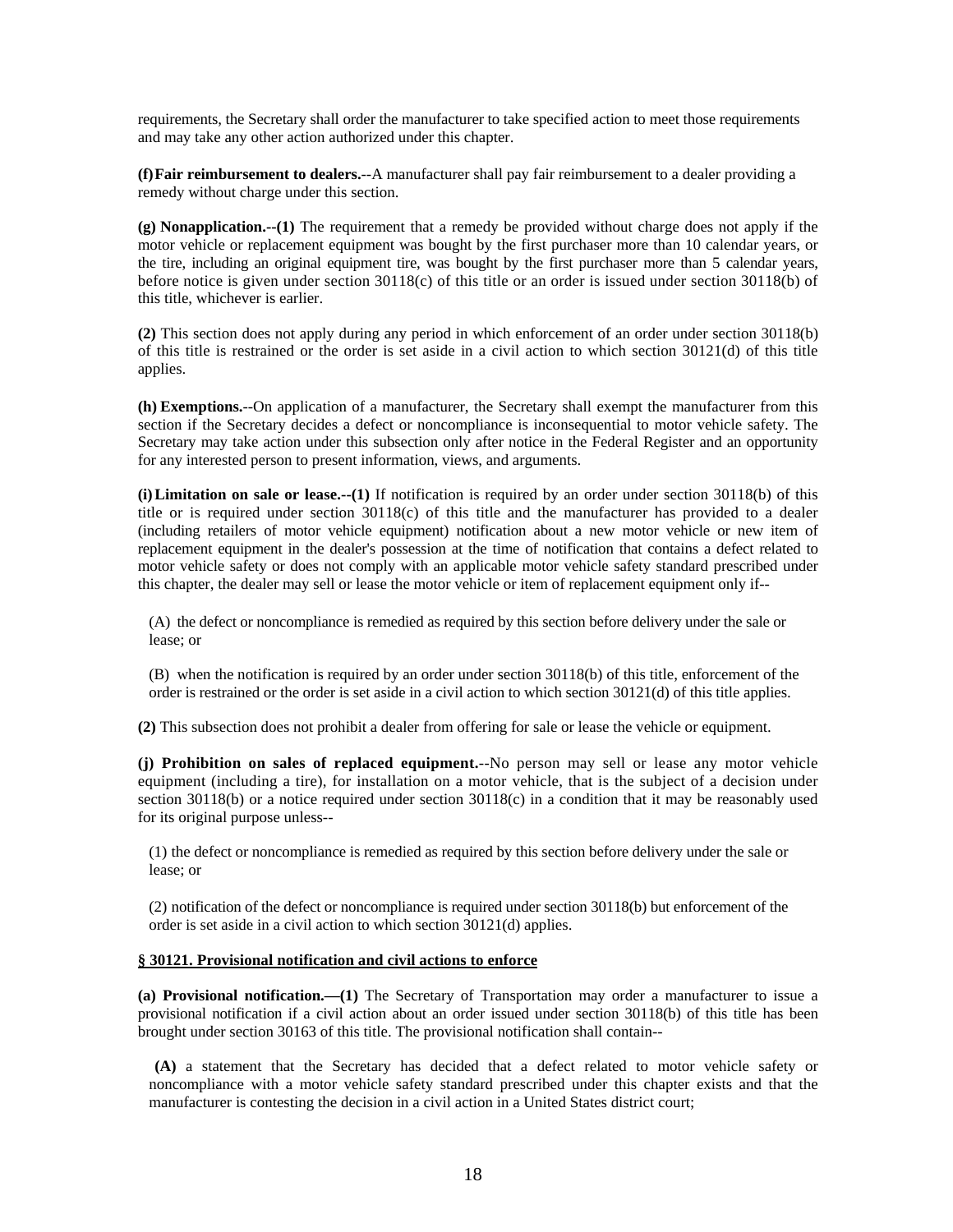**(B)** a clear description of the Secretary's stated basis for the decision;

(C) the Secretary's evaluation of the risk to motor vehicle safety reasonably related to the defect or noncompliance;

(D) measures the Secretary considers necessary to avoid an unreasonable risk to motor vehicle safety resulting from the defect or noncompliance;

(E) a statement that the manufacturer will remedy the defect or noncompliance without charge under section 30120 of this title, but that the requirement to remedy without charge is conditioned on the outcome of the civil action; and

(F) other information the Secretary prescribes by regulation or includes in the order requiring the notice.

**(2)** A notification under this subsection does not relieve a manufacturer of liability for not giving notification required by an order under section 30118(b) of this title.

**(b) Civil actions for not notifying.—(1)** A manufacturer that does not notify owners and purchasers under section 30119(c) and (d) of this title is liable to the United States Government for a civil penalty, unless the manufacturer prevails in a civil action referred to in subsection (a) of this section or the court in that action enjoins enforcement of the order. Enforcement may be enjoined only if the court decides that the failure to notify is reasonable and that the manufacturer has demonstrated the likelihood of prevailing on the merits. If enforcement is enjoined, the manufacturer is not liable during the time the order is stayed.

**(2)** A manufacturer that does not notify owners and purchasers as required under subsection (a) of this section is liable for a civil penalty regardless of whether the manufacturer prevails in an action on the validity of the order issued under section 30118(b) of this title.

**(c) Orders to manufacturers.**--If the Secretary prevails in a civil action referred to in subsection (a) of this section, the Secretary shall order the manufacturer--

(1) to notify each owner, purchaser, and dealer described in section 30119(d) of this title of the outcome of the action and other information the Secretary requires, and notification under this clause may be combined with notification required under section 30118(b) of this title;

(2) to specify the earliest date under section 30119(b) of this title on which the defect or noncompliance will be remedied without charge under section 30120 of this title; and

**(3)** if notification was required under subsection (a) of this section, to reimburse an owner or purchaser for reasonable and necessary expenses (in an amount that is not more than the amount specified in the order of the Secretary under subsection (a)) incurred for repairing the defect or noncompliance during the period beginning on the date that notification was required to be issued and ending on the date the owner or purchaser receives the notification under this subsection.

**(d) Venue.**--Notwithstanding section 30163(c) of this title, a civil action about an order issued under section 30118(b) of this title must be brought in the United States district court for a judicial district in the State in which the manufacturer is incorporated or the District of Columbia. On motion of a party, the court may transfer the action to another district court if good cause is shown. All actions related to the same order under section 30118(b) shall be consolidated in an action in one judicial district under an order of the court in which the first action was brought. If the first action is transferred to another court, that court shall issue the consolidation order.

#### **§ 30122. Making safety devices and elements inoperative**

**(a) Definition.**--In this section, "motor vehicle repair business" means a person holding itself out to the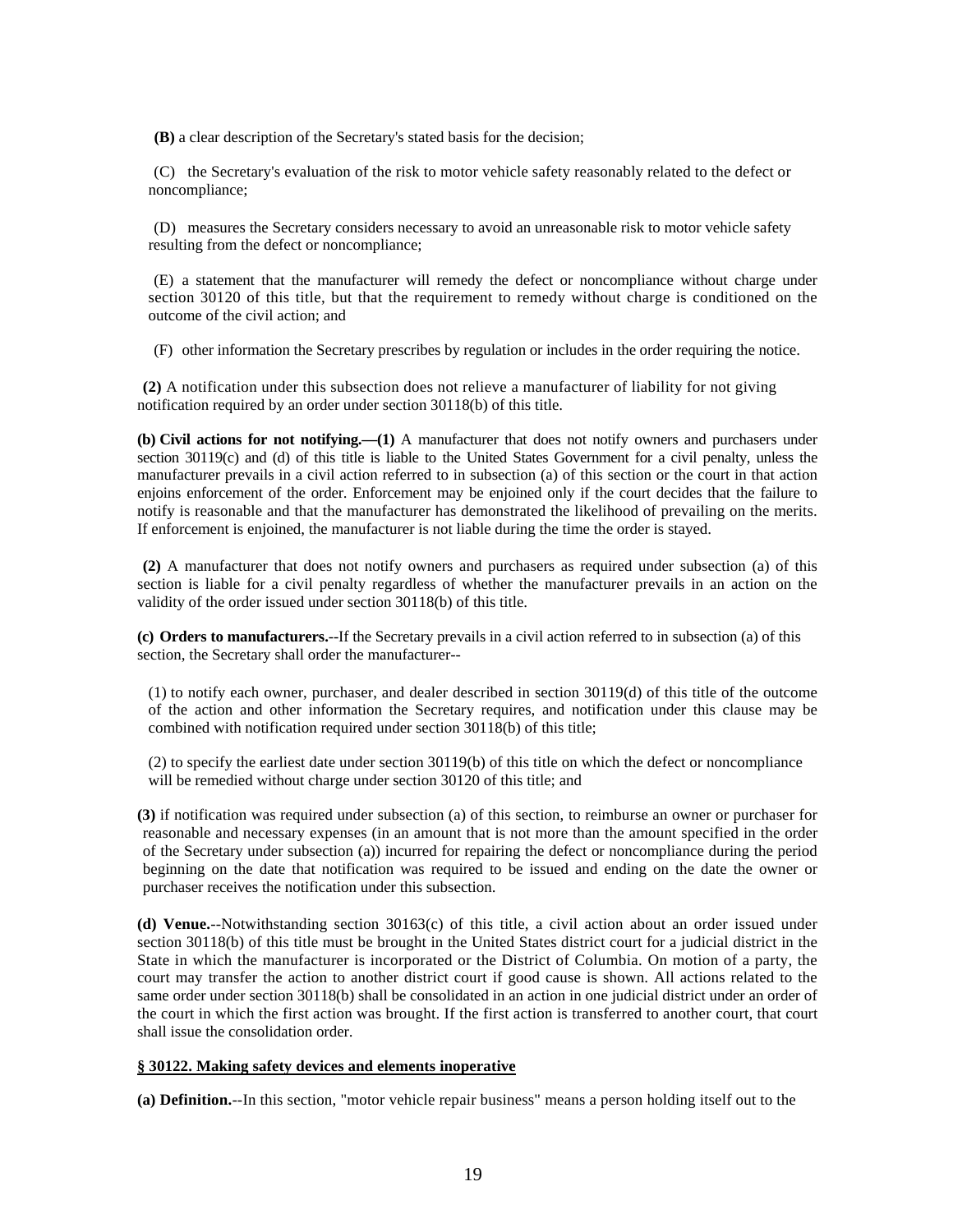public to repair for compensation a motor vehicle or motor vehicle equipment.

**(b) Prohibition.**--A manufacturer, distributor, dealer, or motor vehicle repair business may not knowingly make inoperative any part of a device or element of design installed on or in a motor vehicle or motor vehicle equipment in compliance with an applicable motor vehicle safety standard prescribed under this chapter unless the manufacturer, distributor, dealer, or repair business reasonably believes the vehicle or equipment will not be used (except for testing or a similar purpose during maintenance or repair) when the device or element is inoperative.

**(c) Regulations.**--The Secretary of Transportation may prescribe regulations--

(1) to exempt a person from this section if the Secretary decides the exemption is consistent with motor vehicle safety and section 30101 of this title; and

(2) to define "make inoperative".

**(d) Nonapplication.**--This section does not apply to a safety belt interlock or buzzer designed to indicate a safety belt is not in use as described in section 30124 of this title.

# **§ 30123. Tires**

**(a) Regrooved tire limitations.—(1)** In this subsection, "regrooved tire" means a tire with a new tread produced by cutting into the tread of a worn tire.

**(2)** The Secretary may authorize the sale, offer for sale, introduction for sale, or delivery for introduction in interstate commerce, of a regrooved tire or a motor vehicle equipped with regrooved tires if the Secretary decides the tires are designed and made in a way consistent with section 30101 of this title. A person may not sell, offer for sale, introduce for sale, or deliver for introduction in interstate commerce, a regrooved tire or a vehicle equipped with regrooved tires unless authorized by the Secretary.

**(b) Uniform quality grading system, nomenclature, and marketing practices.**--The Secretary shall prescribe through standards a uniform quality grading system for motor vehicle tires to help consumers make an informed choice when purchasing tires. The Secretary also shall cooperate with industry and the Federal Trade Commission to the greatest extent practicable to eliminate deceptive and confusing tire nomenclature and marketing practices. A tire standard or regulation prescribed under this chapter supersedes an order or administrative interpretation of the Commission.

**(c) Maximum load standards.**--The Secretary shall require a motor vehicle to be equipped with tires that meet maximum load standards when the vehicle is loaded with a reasonable amount of luggage and the total number of passengers the vehicle is designed to carry. The vehicle shall be equipped with those tires by the manufacturer or by the first purchaser when the vehicle is first bought in good faith other than for resale.

# **[(d) to (f) Redesignated (a) to (c)]**

# **§ 30124. Buzzers indicating nonuse of safety belts**

A motor vehicle safety standard prescribed under this chapter may not require or allow a manufacturer to comply with the standard by using a safety belt interlock designed to prevent starting or operating a motor vehicle if an occupant is not using a safety belt or a buzzer designed to indicate a safety belt is not in use, except a buzzer that operates only during the 8-second period after the ignition is turned to the "start" or "on" position.

# **§ 30125. Schoolbuses and schoolbus equipment**

**(a) Definitions.**--In this section--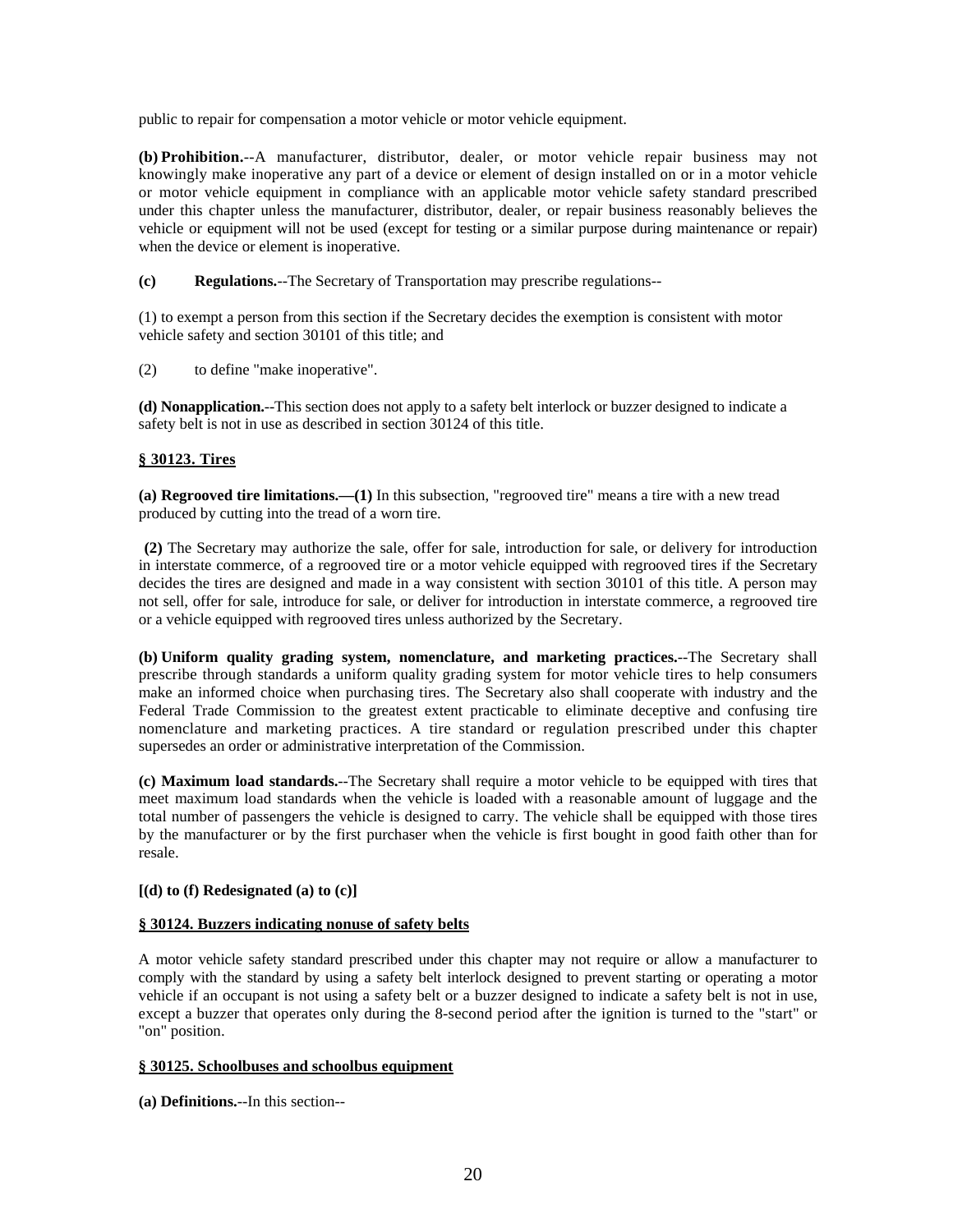(1) "schoolbus" means a passenger motor vehicle designed to carry a driver and more than 10 passengers, that the Secretary of Transportation decides is likely to be used significantly to transport preprimary, primary, and secondary school students to or from school or an event related to school.

(2) "schoolbus equipment" means equipment designed primarily for a schoolbus or manufactured or sold to replace or improve a system, part, or component of a schoolbus or as an accessory or addition to a schoolbus.

**(b) Standards.**--The Secretary shall prescribe motor vehicle safety standards for schoolbuses and schoolbus equipment manufactured in, or imported into, the United States. Standards shall include minimum performance requirements for—

(1) emergency exits;

- (2) interior protection for occupants;
- (3) floor strength;
- (4) seating systems;
- (5) crashworthiness of body and frame (including protection against rollover hazards);
- (6) vehicle operating systems;
- (7) windows and windshields; and
- (8) fuel systems.

**(c) Test driving by manufacturers.**--The Secretary may require by regulation a schoolbus to be testdriven by a manufacturer before introduction in commerce.

# **§ 30126. Used motor vehicles**

To ensure a continuing and effective national safety program, it is the policy of the United States Government to encourage and strengthen State inspection of used motor vehicles. Therefore, the Secretary of Transportation shall prescribe uniform motor vehicle safety standards applicable to all used motor vehicles. The standards shall be stated in terms of motor vehicle safety performance.

### **§ 30127. Automatic occupant crash protection and seat belt use**

**(a) Definitions.**--In this section--

(1) "bus" means a motor vehicle with motive power (except a trailer) designed to carry more than 10 individuals.

(2) "multipurpose passenger vehicle" means a motor vehicle with motive power (except a trailer), designed to carry not more than 10 individuals, that is constructed either on a truck chassis or with special features for occasional off-road operation.

(3) "passenger car" means a motor vehicle with motive power (except a multipurpose passenger vehicle, motorcycle, or trailer) designed to carry not more than 10 individuals.

(4) "truck" means a motor vehicle with motive power (except a trailer) designed primarily to transport property or special purpose equipment.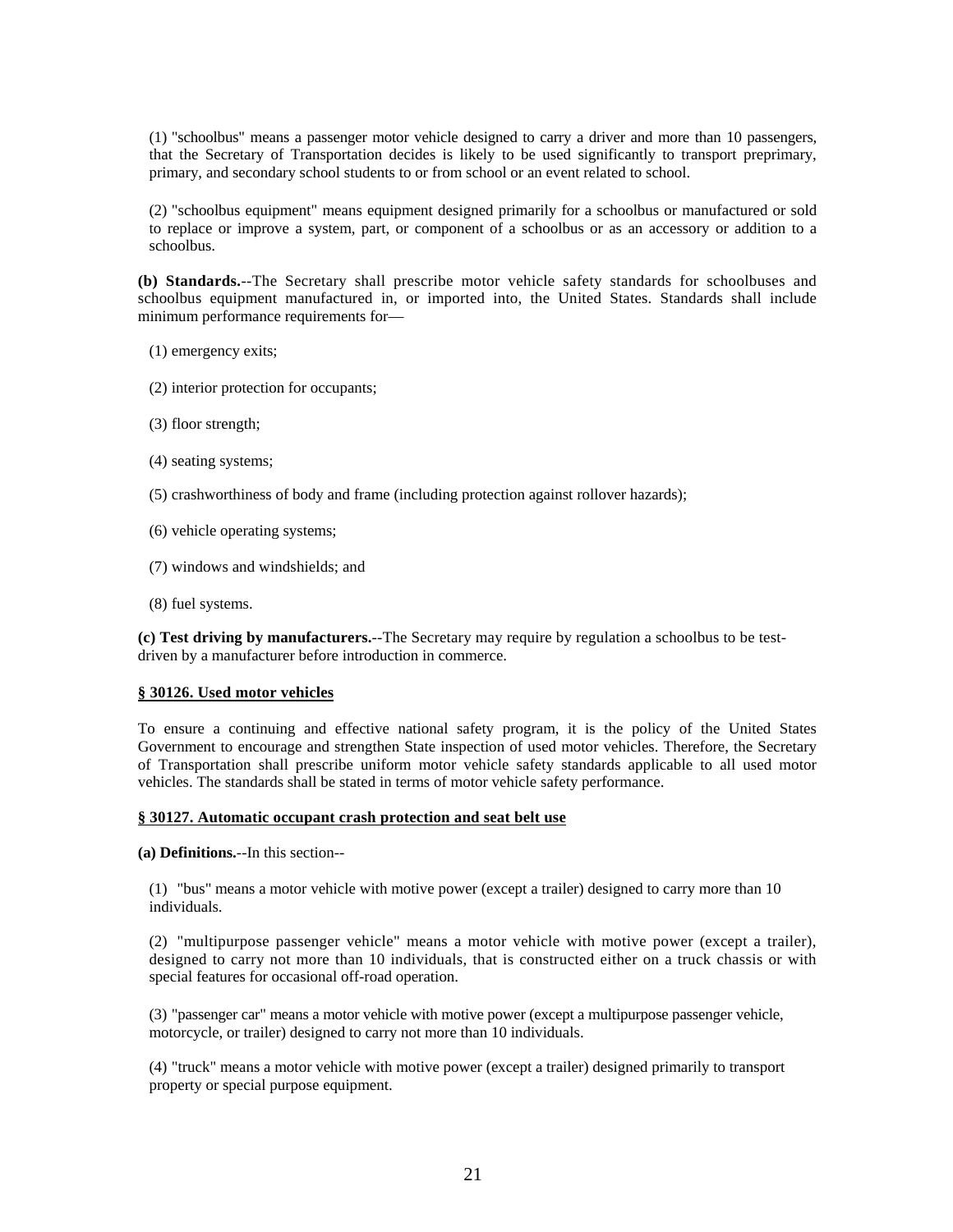**(b) Inflatable restraint requirements.--(1)** Not later than September 1, 1993, the Secretary of Transportation shall prescribe under this chapter an amendment to Federal Motor Vehicle Safety Standard 208 issued under the National Traffic and Motor Vehicle Safety Act of 1966. The amendment shall require that the automatic occupant crash protection system for both of the front outboard seating positions for each of the following vehicles be an inflatable restraint (with lap and shoulder belts) complying with the occupant protection requirements under section 4.1.2.1 of Standard 208:

(A) 95 percent of each manufacturer's annual production of passenger cars manufactured after August 31, 1996, and before September 1, 1997.

(B) 80 percent of each manufacturer's annual production of buses, multipurpose passenger vehicles, and trucks (except walk-in van-type trucks and vehicles designed to be sold only to the United States Postal Service) with a gross vehicle weight rating of not more than 8,500 pounds and an unloaded vehicle weight of not more than 5,500 pounds manufactured after August 31, 1997, and before September 1, 1998.

(C) 100 percent of each manufacturer's annual production of passenger cars manufactured after August 31, 1997.

(D) 100 percent of each manufacturer's annual production of vehicles described in clause (B) of this paragraph manufactured after August 31, 1998.

**(2)** Manufacturers may not use credits and incentives available before September 1, 1998, under the provisions of Standard 208 (as amended by this section) to comply with the requirements of paragraph (1)(D) of this subsection after August 31, 1998.

**(c) Owner manual requirements.**--In amending Standard 208, the Secretary of Transportation shall require, to be effective as soon as possible after the amendment is prescribed, that owner manuals for passenger cars, buses, multipurpose passenger vehicles, and trucks equipped with an inflatable restraint include a statement in an easily understandable format stating that--

(1) either or both of the front outboard seating positions of the vehicle are equipped with an inflatable restraint referred to as an "airbag" and a lap and shoulder belt;

(2) the "airbag" is a supplemental restraint and is not a substitute for lap and shoulder belts;

(3) lap and shoulder belts also must be used correctly by an occupant in a front outboard seating position to provide restraint or protection from frontal crashes as well as other types of crashes or accidents; and

(4) occupants should always wear their lap and shoulder belts, if available, or other safety belts, whether or not there is an inflatable restraint.

**(d) Seat belt use laws.**--Congress finds that it is in the public interest for each State to adopt and enforce mandatory seat belt use laws and for the United States Government to adopt and enforce mandatory seat belt use regulations.

**(e) Temporary exemptions.--(1)** On application of a manufacturer, the Secretary of Transportation may exempt, on a temporary basis, motor vehicles of that manufacturer from any requirement under subsections (b) and (c) of this section on terms the Secretary considers appropriate. An exemption may be renewed.

**(2)** The Secretary of Transportation may grant an exemption under paragraph (1) of this subsection if the Secretary finds that there has been a disruption in the supply of any component of an inflatable restraint or in the use and installation of that component by the manufacturer because of an unavoidable event not under the control of the manufacturer that will prevent the manufacturer from meeting its anticipated production volume of vehicles with those restraints.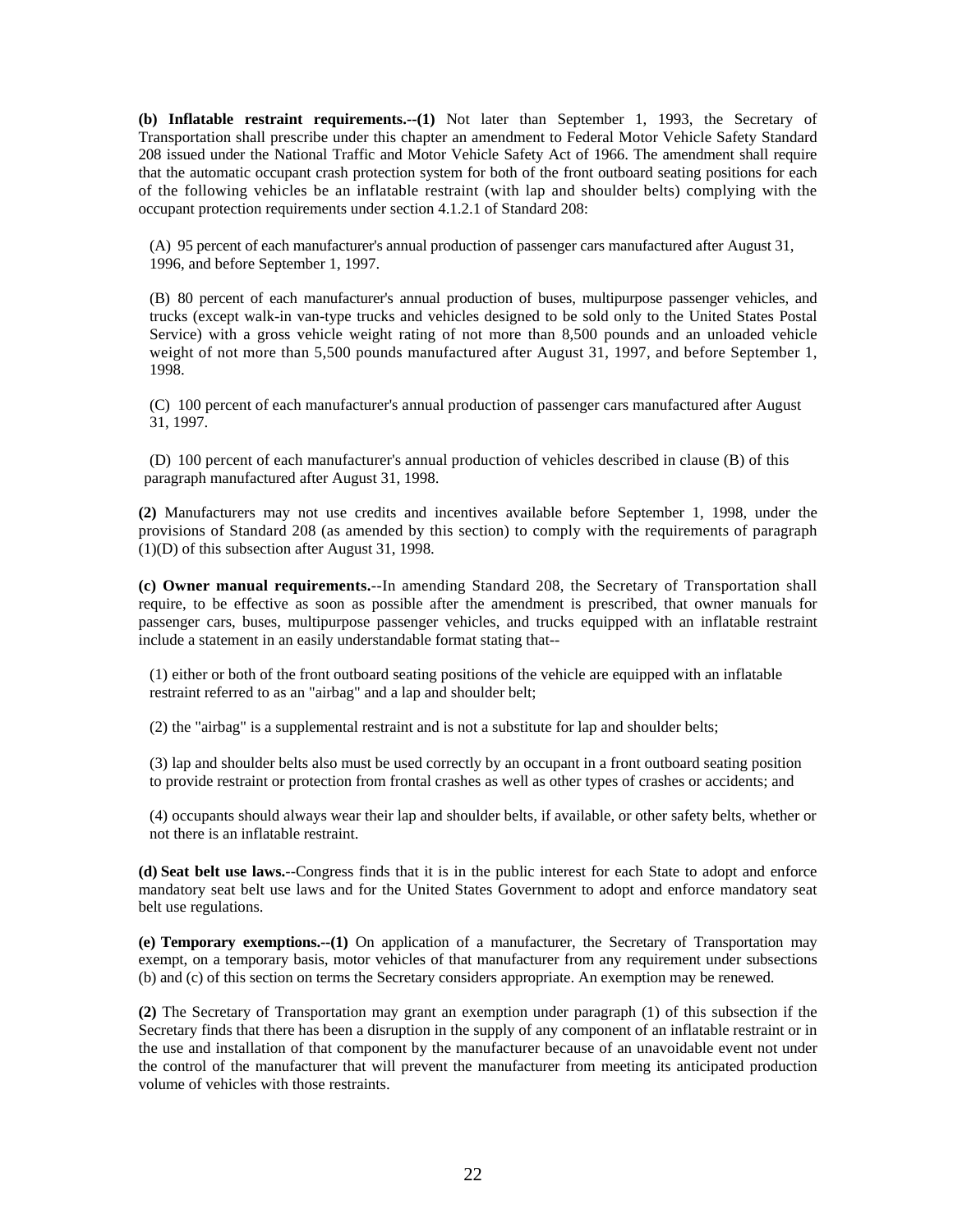(3) Only an affected manufacturer may apply for an exemption. The Secretary of Transportation shall prescribe in the amendment to Standard 208 required under this section the information an affected manufacturer must include in its application under this subsection. The manufacturer shall specify in the application the models, lines, and types of vehicles affected. The Secretary may consolidate similar applications from different manufacturers.

(4) An exemption or renewal of an exemption is conditioned on the commitment of the manufacturer to recall the exempted vehicles for installation of the omitted inflatable restraints within a reasonable time that the manufacturer proposes and the Secretary of Transportation approves after the components become available in sufficient quantities to satisfy both anticipated production and recall volume requirements.

(5) The Secretary of Transportation shall publish in the Federal Register a notice of each application under this subsection and each decision to grant or deny a temporary exemption and the reasons for the decision.

(6) The Secretary of Transportation shall require a label for each exempted vehicle that can be removed only after recall and installation of the required inflatable restraint. The Secretary shall require that written notice of the exemption be provided to the dealer and the first purchaser of each exempted vehicle other than for resale, with the notice being provided in a way, and containing the information, the Secretary considers appropriate.

**(I) Application.--(1)** This section revises, but does not replace, Standard 208 as in effect on December 18, 1991, including the amendment of March 26, 1991 (56 Fed. Reg. 12472), to Standard 208, extending the requirements for automatic crash protection, with incentives for more innovative automatic crash protection, to trucks, buses, and multipurpose passenger vehicles. This section may not be construed as--

(A) affecting another provision of law carried out by the Secretary of Transportation applicable to passenger cars, buses, multipurpose passenger vehicles, or trucks; or

(B) establishing a precedent related to developing or prescribing a Government motor vehicle safety standard.

**(2)** This section and amendments to Standard 208 made under this section may not be construed as indicating an intention by Congress to affect any liability of a motor vehicle manufacturer under applicable law related to vehicles with or without inflatable restraints.

**(g) Report.--(1)** On October 1, 1992, and annually after that date through October 1, 2000, the Secretary of Transportation shall submit reports on the effectiveness of occupant restraint systems expressed as a percentage reduction in fatalities or injuries of restrained occupants compared to unrestrained occupants for- -

- (A) a combination of inflated restraints and lap and shoulder belts;
- (B) inflated restraints only; and
- **(C)** lap and shoulder belts only.

**(2)** In consultation with the Secretaries of Labor and Defense, the Secretary of Transportation also shall provide information and analysis on lap and shoulder belt use, nationally and in each State by--

- (A) military personnel;
- (B) Government, State, and local law enforcement officers;
- (C) other Government and State employees; and
- (D) the public.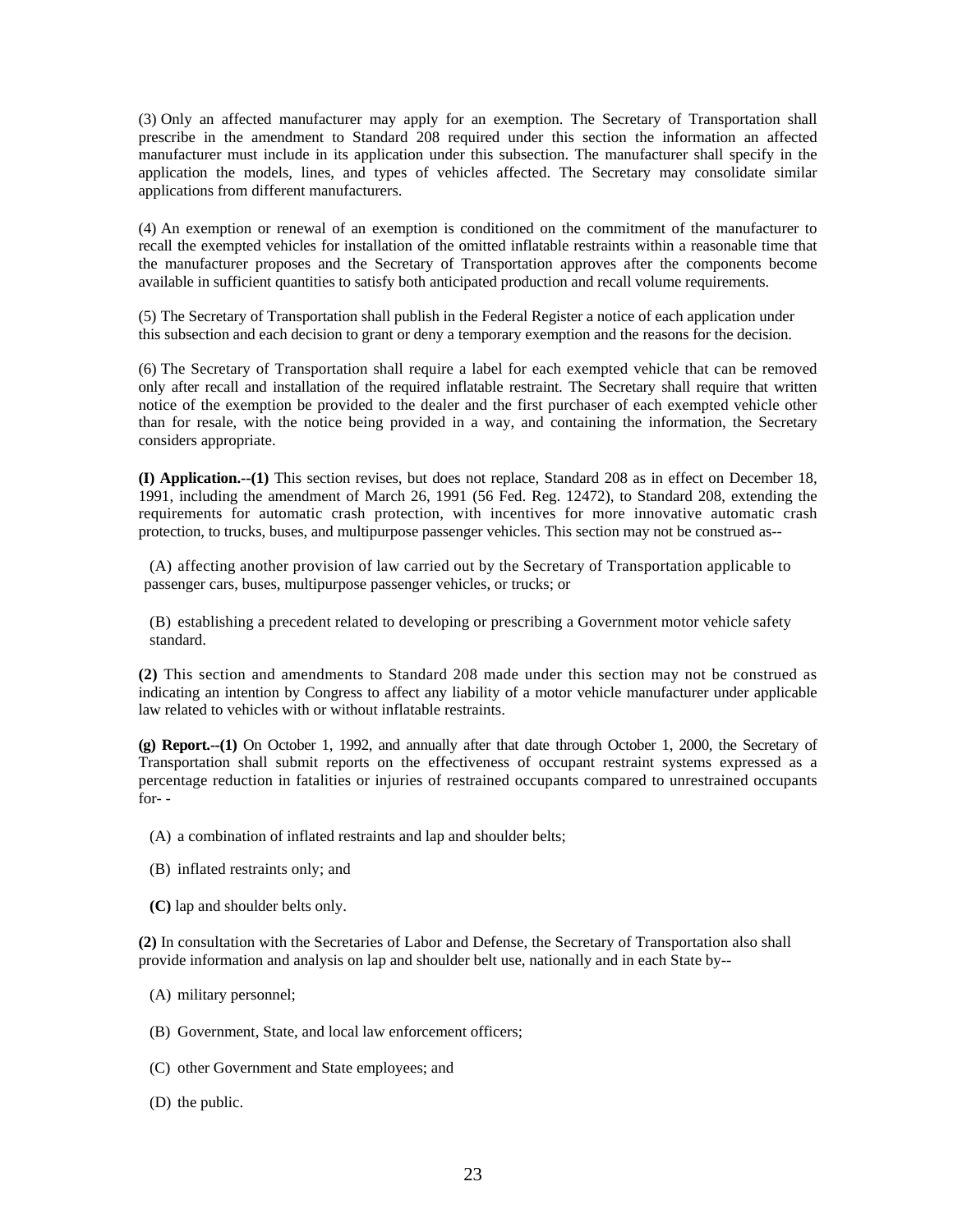**(h) Airbags for Government cars.**--In cooperation with the Administrator of General Services and the heads of appropriate departments, agencies, and instrumentalities of the Government, the Secretary of Transportation shall establish a program, consistent with applicable procurement laws of the Government and available appropriations, requiring that all passenger cars acquired--

(1) after September 30, 1994, for use by the Government be equipped, to the maximum extent practicable, with driver-side inflatable restraints; and

(2) after September 30, 1996, for use by the Government be equipped, to the maximum extent practicable, with inflatable restraints for both front outboard seating positions.

# **§ 30128. Vehicle rollover prevention and crash mitigation**

**(a) In general.**--The Secretary shall initiate rulemaking proceedings, for the purpose of establishing rules or standards that will reduce vehicle rollover crashes and mitigate deaths and injuries associated with such crashes for motor vehicles with a gross vehicle weight rating of not more than 10,000 pounds.

**(b) Rollover prevention.**--One of the rulemaking proceedings initiated under subsection (a) shall be to establish performance criteria to reduce the occurrence of rollovers consistent with stability enhancing technologies. The Secretary shall issue a proposed rule in this proceeding by rule by October 1, 2006, and a final rule by April 1, 2009.

# **(c) Occupant ejection prevention.--**

**(1) In general.**--The Secretary shall also initiate a rulemaking proceeding to establish performance standards to reduce complete and partial ejections of vehicle occupants from outboard seating positions. In formulating the standards the Secretary shall consider various ejection mitigation systems. The Secretary shall issue a final rule under this paragraph no later than October 1, 2009.

**(2) Door locks and door retention.**--The Secretary shall complete the rulemaking proceeding initiated to upgrade Federal Motor Vehicle Safety Standard No. 206, relating to door locks and door retention, no later than 30 months after the date of enactment of this section.

**(d) Protection of occupants.**--One of the rulemaking proceedings initiated under subsection (a) shall be to establish performance criteria to upgrade Federal Motor Vehicle Safety Standard No. 216 relating to roof strength for driver and passenger sides. The Secretary may consider industry and independent dynamic tests that realistically duplicate the actual forces transmitted during a rollover crash. The Secretary shall issue a proposed rule by December 31, 2005, and a final rule by July 1, 2008.

**(e) Deadlines.**--If the Secretary determines that the deadline for a final rule under this section cannot be met, the Secretary shall--

(1) notify the Senate Committee on Commerce, Science, and Transportation and the House of Representatives Committee on Energy and Commerce and explain why that deadline cannot be met; and

(2) establish a new deadline.

# **SUBCHAPTER III. IMPORTING NONCOMPLYING MOTOR VEHICLES AND EQUIPMENT**

# **§ 30141. Importing motor vehicles capable of complying with standards**

**(a) General.**--Section 30112(a) of this title does not apply to a motor vehicle if--

**(1)** on the initiative of the Secretary of Transportation or on petition of a manufacturer or importer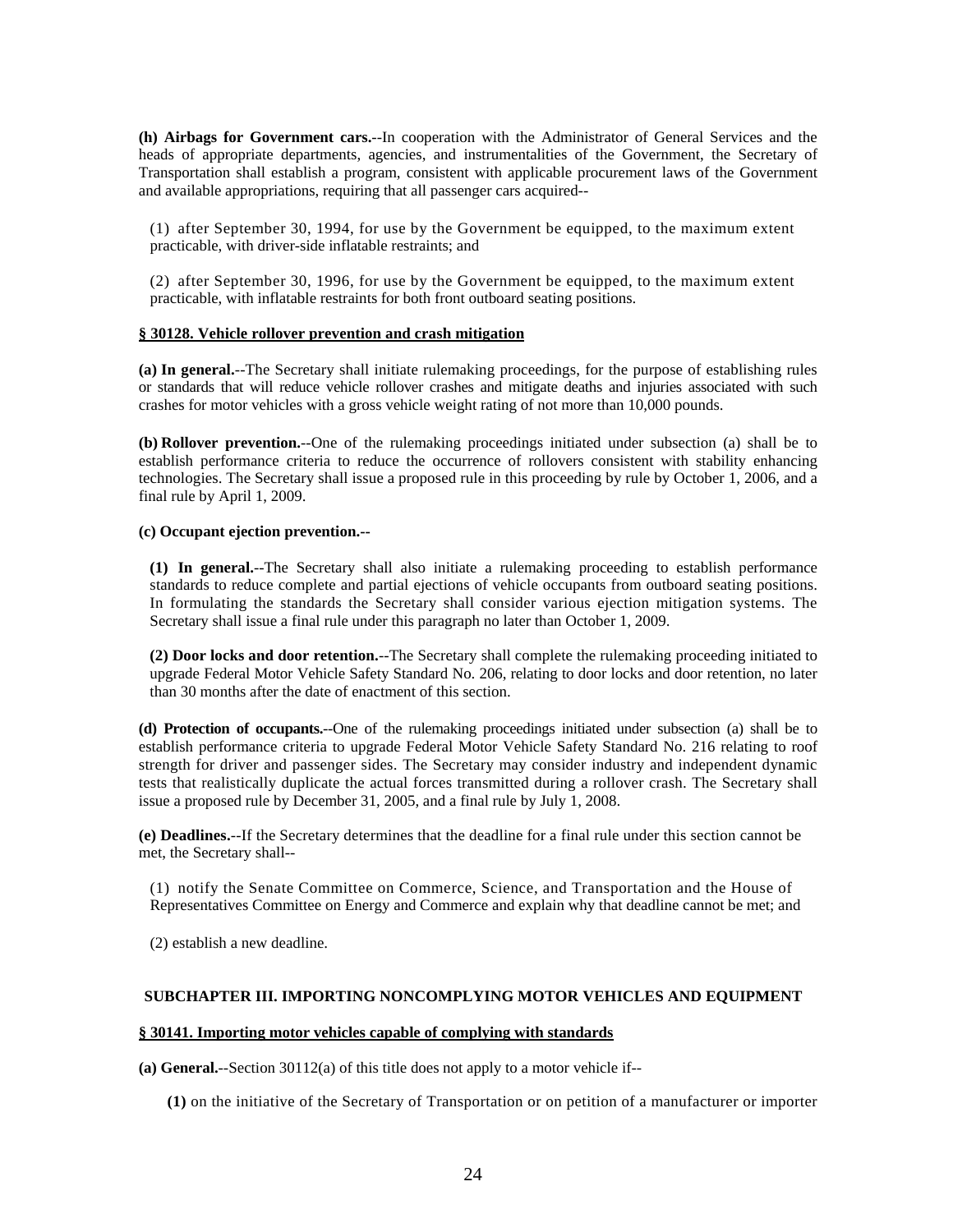registered under subsection (c) of this section, the Secretary decides--

**(A)** the vehicle is--

(i) substantially similar to a motor vehicle originally manufactured for import into and sale in the United States;

(ii) certified under section 30115 of this title;

(iii) the same model year (as defined under regulations of the Secretary of Transportation) as the model of the motor vehicle it is being compared to; and

(iv) capable of being readily altered to comply with applicable motor vehicle safety standards prescribed under this chapter; or

**(B)** if there is no substantially similar United States motor vehicle, the safety features of the vehicle comply with or are capable of being altered to comply with those standards based on destructive test information or other evidence the Secretary of Transportation decides is adequate;

(2) the vehicle is imported by a registered importer; and

(3) the registered importer pays the annual fee the Secretary of Transportation establishes under subsection (e) of this section to pay for the costs of carrying out the registration program for importers under subsection (c) of this section and any other fees the Secretary of Transportation establishes to pay for the costs of--

(A) processing bonds provided to the Secretary of the Treasury under subsection (d) of this section; and

(B) making the decisions under this subchapter.

**(b) Procedures on deciding on motor vehicle capabiity.--(1)** The Secretary of Transportation shall establish by regulation procedures for making a decision under subsection (a)(1) of this section and the information a petitioner must provide to show clearly that the motor vehicle is capable of being brought into compliance with applicable motor vehicle safety standards prescribed under this chapter. In establishing the procedures, the Secretary shall provide for a minimum period of public notice and written comment consistent with ensuring expeditious, but complete, consideration and avoiding delay by any person. In making a decision under those procedures, the Secretary shall consider test information and other information available to the Secretary, including any information provided by the manufacturer. If the Secretary makes a negative decision, the Secretary may not make another decision for the same model until at least 3 calendar months have elapsed after the negative decision.

**(2)** The Secretary of Transportation shall publish each year in the Federal Register a list of all decisions made under subsection  $(a)(1)$  of this section. Each published decision applies to the model of the motor vehicle for which the decision was made. A positive decision permits another importer registered under subsection (c) of this section to import a vehicle of the same model under this section if the importer complies with all the terms of the decision.

**(c) Registration.--(1)** The Secretary of Transportation shall establish procedures for registering a person who complies with requirements prescribed by the Secretary by regulation under this subsection, including-

(A) recordkeeping requirements;

(B) inspection of records and facilities related to motor vehicles the person has imported, altered, or both; and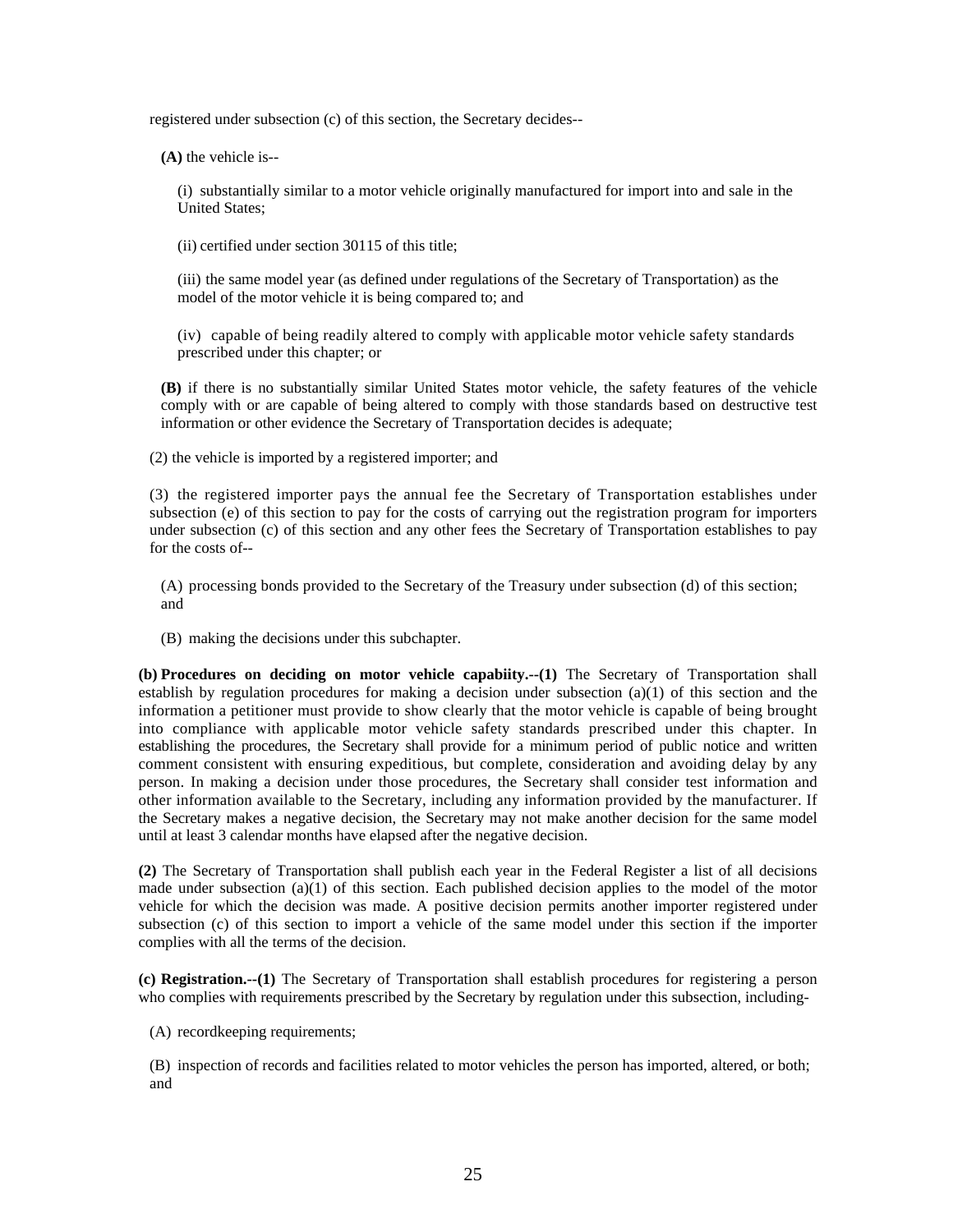**(C)** requirements that ensure that the importer (or a successor in interest) will be able technically and financially to carry out responsibilities under sections 30117(b), 30118-30121, and 30166(f) of this title.

(2) The Secretary of Transportation shall deny registration to a person whose registration is revoked under paragraph (4) of this subsection.

(3) The Secretary of Transportation may deny registration to a person that is or was owned or controlled by, or under common ownership or control with, a person whose registration was revoked under paragraph (4) of this subsection.

**(4)** The Secretary of Transportation shall establish procedures for--

(A) revoking or suspending a registration issued under paragraph (1) of this subsection for not complying with a requirement of this subchapter or any of sections 30112, 30115, 30117-30122, 30125(c), 30127, or 30166 of this title or regulations prescribed under this subchapter or any of those sections;

(B) automatically suspending a registration for not paying a fee under subsection (a)(3) of this section in a timely manner or for knowingly filing a false or misleading certification under section 30146 of this title; and

**(C)** reinstating suspended registrations.

**(d) Bonds.--(1)** A person importing a motor vehicle under this section shall provide a bond to the Secretary of the Treasury (acting for the Secretary of Transportation) and comply with the terms the Secretary of Transportation decides are appropriate to ensure that the vehicle--

(A) will comply with applicable motor vehicle safety standards prescribed under this chapter within a reasonable time (specified by the Secretary of Transportation) after the vehicle is imported; or

(B) will be exported (at no cost to the United States Government) by the Secretary of the Treasury or abandoned to the Government.

**(2)** The amount of the bond provided under this subsection shall be at least equal to the dutiable value of the motor vehicle (as determined by the Secretary of the Treasury) but not more than 150 percent of that value.

**(e) Fee review, adjustment, and use.**--The Secretary of Transportation shall review and make appropriate adjustments at least every 2 years in the amounts of the fees required to be paid under subsection (a)(3) of this section. The Secretary of Transportation shall establish the fees for each fiscal year before the beginning of that year. All fees collected remain available until expended without fiscal year limit to the extent provided in advance by appropriation laws. The amounts are only for use by the Secretary of Transportation--

(1) in carrying out this section and sections  $30146(a)-(c)(1)$ , (d), and (e) and  $30147(b)$  of this title; and

(2) in advancing to the Secretary of the Treasury amounts for costs incurred under this section and section 30146 of this title to reimburse the Secretary of the Treasury for those costs.

### **§ 30142. Importing motor vehicles for personal use**

**(a) General.**--Section 30112(a) of this title does not apply to an imported motor vehicle if--

**(1)** the vehicle is imported for personal use, and not for resale, by an individual (except an individual described in sections 30143 and 30144 of this title);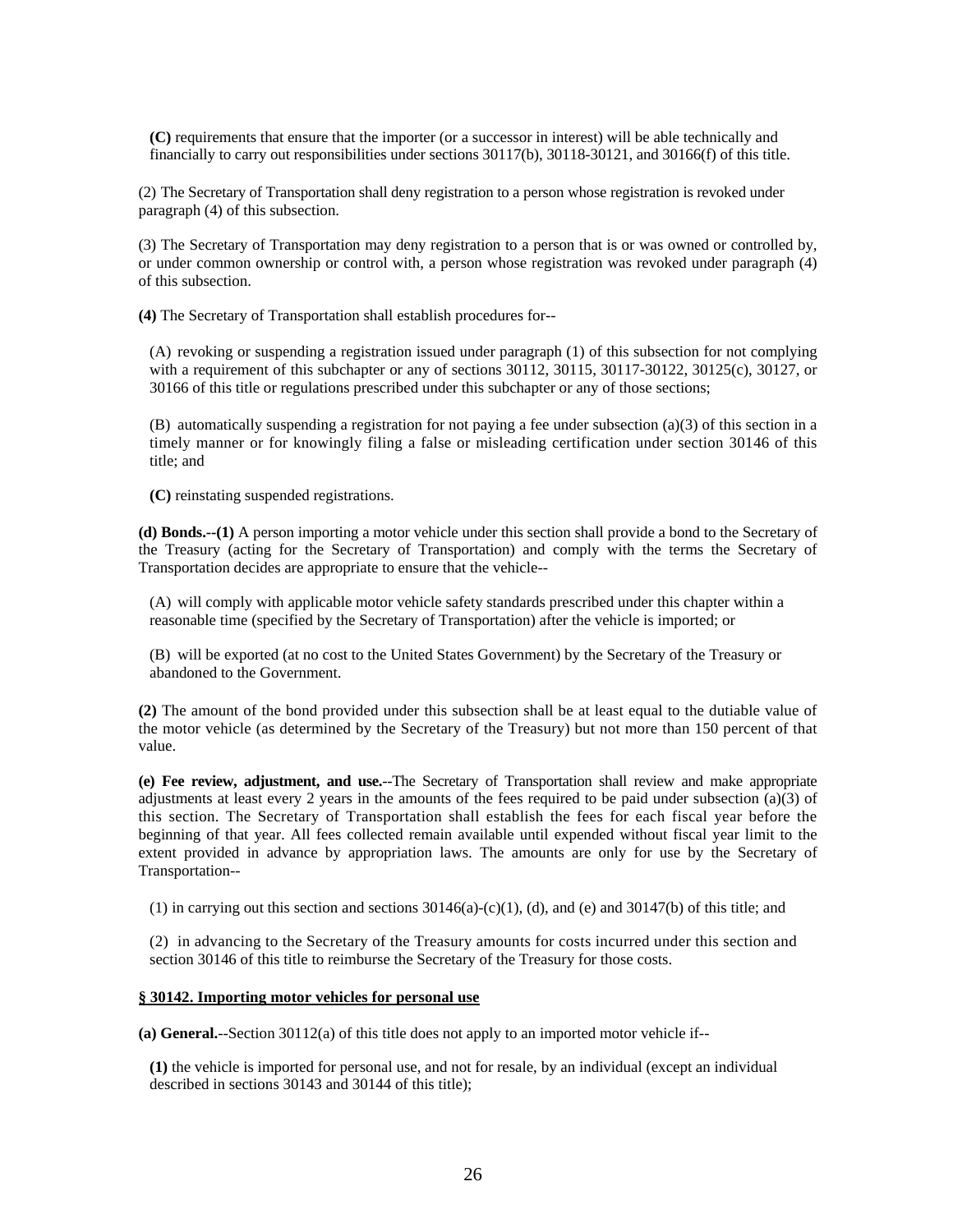(2) the vehicle is imported after January 31, 1990; and

(3) the individual takes the actions required under subsection (b) of this section to receive an exemption.

**(b) Exemptions.--(1)** To receive an exemption under subsection (a) of this section, an individual must--

**(A)** provide the Secretary of the Treasury (acting for the Secretary of Transportation) with--

 $(i)$  an appropriate bond in an amount determined under section  $30141(d)$  of this title;

(ii) a copy of an agreement with an importer registered under section 30141(c) of this title for bringing the motor vehicle into compliance with applicable motor vehicle safety standards prescribed under this chapter; and

**(iii)** a certification that the vehicle meets the requirement of section 30141 (a)( 1)(A) or (B) of this title; and

**(B)** comply with appropriate terms the Secretary of Transportation imposes to ensure that the vehicle--

(i) will be brought into compliance with those standards within a reasonable time (specified by the Secretary of Transportation) after the vehicle is imported; or

(ii) will be exported (at no cost to the United States Government) by the Secretary of the Treasury or abandoned to the Government.

**(2)** For good cause shown, the Secretary of Transportation may allow an individual additional time, but not more than 30 days after the day on which the motor vehicle is offered for import, to comply with paragraph  $(1)(A)(ii)$  of this subsection.

#### **§ 30143. Motor vehicles imported by individuals employed outside the United States**

**(a) Definition.**--In this section, "assigned place of employment" means--

(1) the principal location at which an individual is permanently or indefinitely assigned to work; and

(2) for a member of the uniformed services, the individual's permanent duty station.

**(b) General.**--Section 30112(a) of this title does not apply to a motor vehicle imported for personal use, and not for resale, by an individual--

(1) whose assigned place of employment was outside the United States as of October 31, 1988, and who has not had an assigned place of employment in the United States from that date through the date the vehicle is imported into the United States;

(2) who previously had not imported a motor vehicle into the United States under this section or section 108(g) of the National Traffic and Motor Vehicle Safety Act of 1966 or, before October 31, 1988, under section 108(b)(3) of that Act;

(3) who acquired, or made a binding contract to acquire, the vehicle before October 31, 1988;

(4) who imported the vehicle into the United States not later than October 31, 1992; and

**(5)** who satisfies section 108(b)(3) of that Act as in effect on October 30, 1988.

**(c) Certification.**--Subsection (b) of this section is carried out by certification in the form the Secretary of Transportation or the Secretary of the Treasury may prescribe.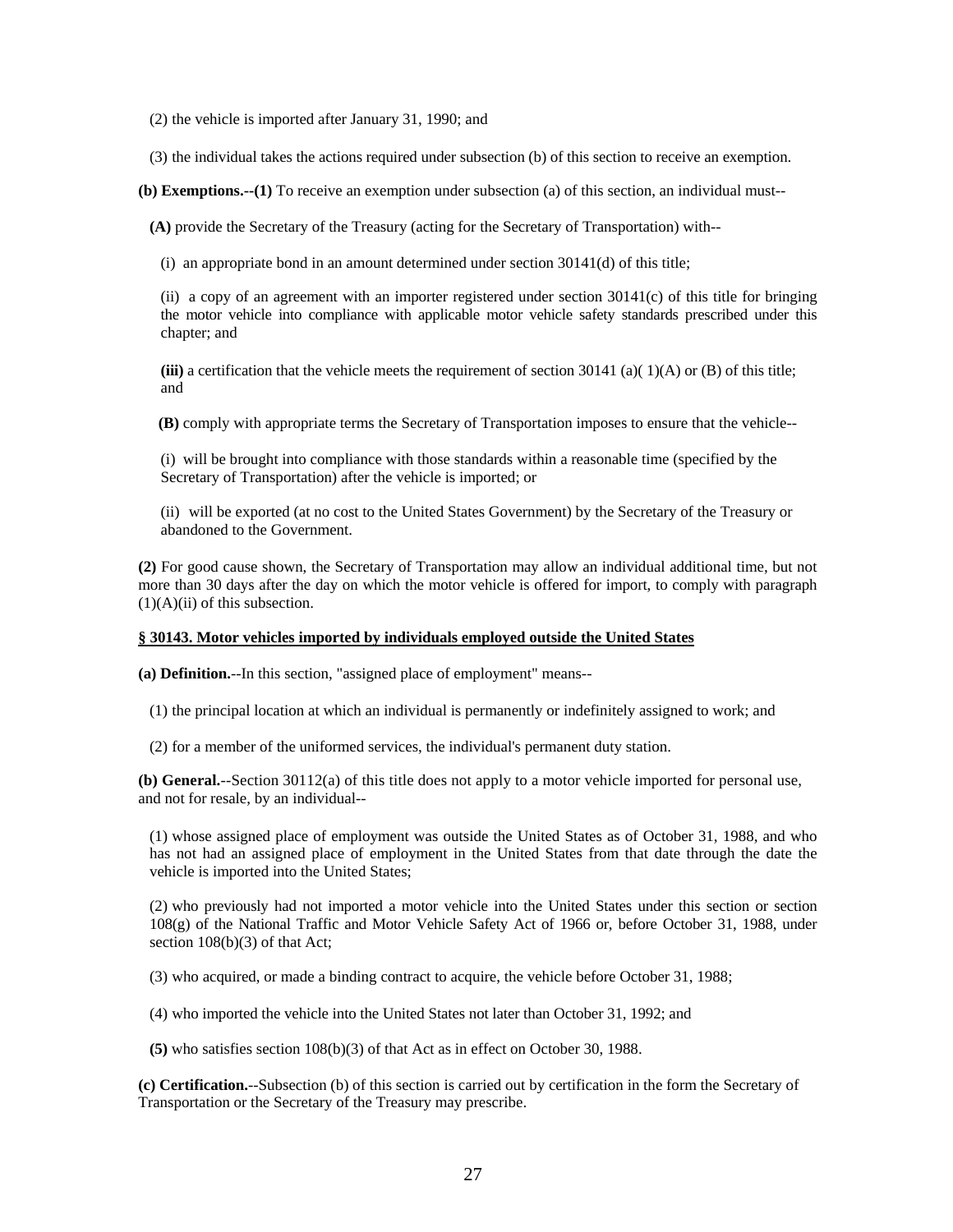# **§ 30144. Importing motor vehicles on a temporary basis**

**(a) General.**--Section 30112(a) of this title does not apply to a motor vehicle imported on a temporary basis for personal use by an individual who is a member of--

(1)(A) the personnel of the government of a foreign country on assignment in the United States or a member of the Secretariat of a public international organization designated under the International Organizations Immunities Act (22 U.S.C. 288 et seq.); and

**(B)** the class of individuals for whom the Secretary of State has authorized free importation of motor vehicles; or

**(2)** the armed forces of a foreign country on assignment in the United States.

**(b) Verification.**--The Secretary of Transportation or the Secretary of the Treasury may require verification, that the Secretary of Transportation considers appropriate, that an individual is a member described under subsection (a) of this section. The Secretary of Transportation shall ensure that a motor vehicle imported under this section will be exported (at no cost to the United States Government) or abandoned to the Government when the individual no longer--

- (1) resides in the United States; and
- (2) is a member described under subsection (a) of this section.

**(c) Sale in the United States.**--A motor vehicle imported under this section may not be sold when in the United States.

### **§ 30145. Importing motor vehicles or equipment requiring further manufacturing**

Section 30112(a) of this title does not apply to a motor vehicle or motor vehicle equipment if the vehicle or equipment--

(1) requires further manufacturing to perform its intended function as decided under regulations prescribed by the Secretary of Transportation; and

(2) is accompanied at the time of importation by a written statement issued by the manufacturer indicating the applicable motor vehicle safety standard prescribed under this chapter with which it does not comply.

### **§ 30146. Release of motor vehicles and bonds**

**(a) Compliance certification and bond.--(1)** Except as provided in subsections (c) and (d) of this section, an importer registered under section 30141(c) of this title may license or register an imported motor vehicle for use on public streets, roads, or highways, or release custody of a motor vehicle imported by the registered importer or imported by an individual under section 30142 of this title and altered by the registered importer to meet applicable motor vehicle safety standards prescribed under this chapter to a person for license or registration for use on public streets, roads, or highways, only after 30 days after the registered importer certifies to the Secretary of Transportation, in the way the Secretary prescribes, that the motor vehicle complies with each standard prescribed in the year the vehicle was manufactured and that applies in that year to that vehicle. A vehicle may not be released if the Secretary gives written notice before the end of the 30- day period that the Secretary will inspect the vehicle under subsection (c) of this section.

**(2)** The Secretaries of Transportation and the Treasury shall prescribe regulations--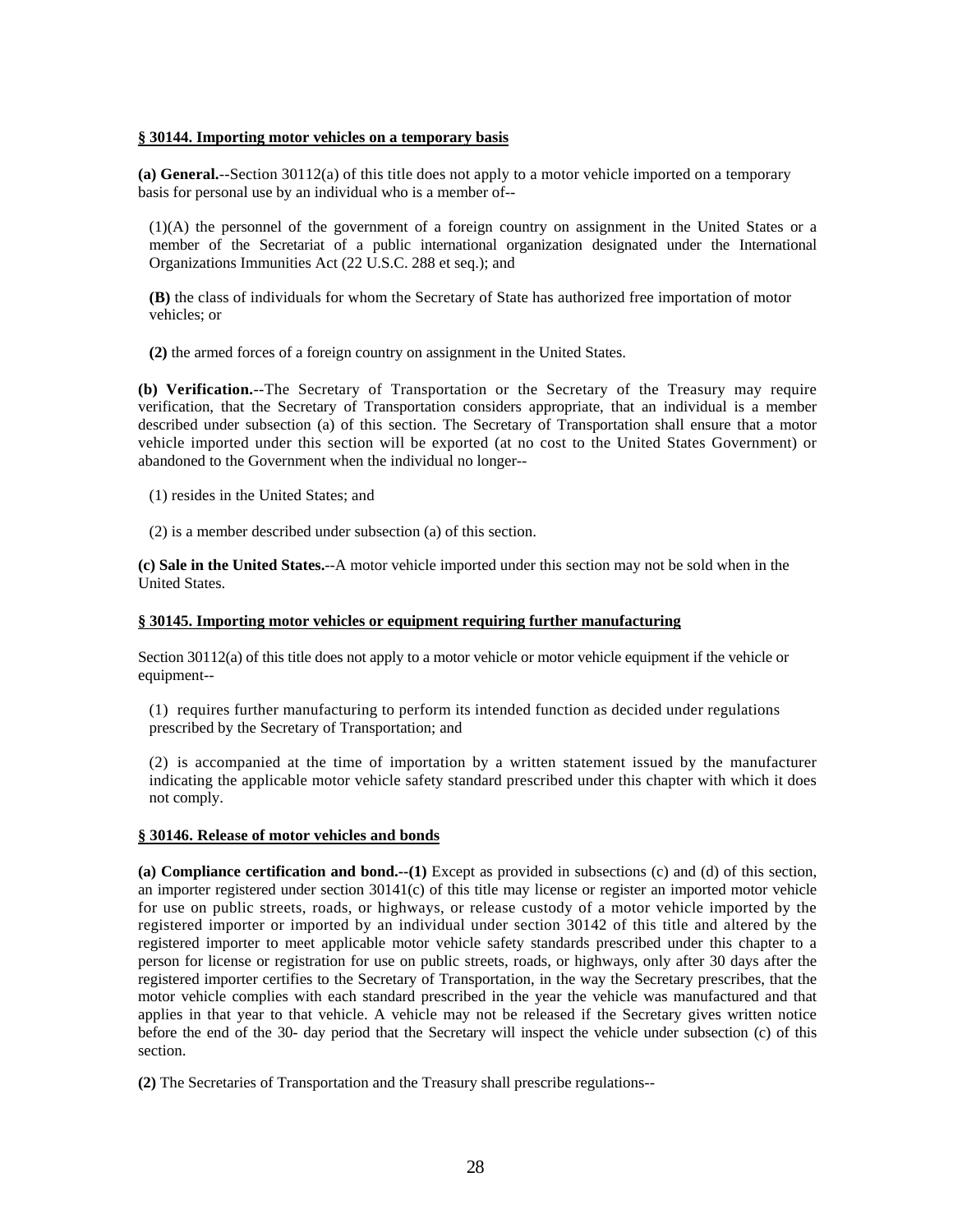(A) ensuring the release of a motor vehicle and bond required under section 30141(d) of this title at the end of the 30-day period, unless the Secretary of Transportation issues a notice of an inspection under subsection (c) of this section; and

(B) providing that the Secretary of Transportation shall release the vehicle and bond promptly after an inspection under subsection (c) of this section showing compliance with the standards applicable to the vehicle.

**(3)** Each registered importer shall include on each motor vehicle released under this subsection a label prescribed by the Secretary of Transportation identifying the importer and stating that the vehicle has been altered by the importer to comply with the standards applicable to the vehicle.

**(b) Reliance on manufacturer's certification.**--In making a certification under subsection (a)(1) of this section, the registered importer may rely on the manufacturer's certification for the model to which the motor vehicle involved is substantially similar if the importer certifies that any alteration made by the importer did not affect the compliance of the safety features of the vehicle and the importer keeps records verifying the certification for the period the Secretary of Transportation prescribes.

**(c) Evidence of compliance.--(1)** The Secretary of Transportation may require that the certification under subsection (a)(1) of this section be accompanied by evidence of compliance the Secretary considers appropriate or may inspect the certified motor vehicle, or both. If the Secretary gives notice of an inspection, an importer may release the vehicle only after--

(A) an inspection showing the motor vehicle complies with applicable motor vehicle safety standards prescribed under this chapter for which the inspection was made; and

(B)release of the vehicle by the Secretary.

**(2)** The Secretary of Transportation shall inspect periodically a representative number of motor vehicles for which certifications have been filed under subsection  $(a)(1)$  of this section. In carrying out a motor vehicle testing program under this chapter, the Secretary shall include a representative number of motor vehicles for which certifications have been filed under subsection (a)(1).

**(d) Challenging the certification.**--A motor vehicle or bond may not be released under subsection (a) of this section if the Secretary of Transportation, not later than 30 days after receiving a certification under subsection (a)(1) of this section, gives written notice that the Secretary believes or has reason to believe that the certification is false or contains a misrepresentation. The vehicle and bond may be released only after the Secretary is satisfied with the certification and any modification of the certification.

**(e) Bond release.**--A release of a bond required under section 30141(d) of this title is deemed an acceptance of a certification or completion of an inspection under this section but is not a decision by the Secretary of Transportation under section 30118(a) or (b) of this title of compliance with applicable motor vehicle safety standards prescribed under this chapter.

# **§ 30147. Responsibility for defects and noncompliance**

**(a) Deeming defect or noncompliance to certain vehicles and importer as manufacturer.--(1)** In carrying out sections 30117(b), 30118-30121, and 30166(f) of this title--

**(A)** for a defect or noncompliance with an applicable motor vehicle safety standard prescribed under this chapter for a motor vehicle originally manufactured for import into the United States, an imported motor vehicle having a valid certification under section  $30146(a)(1)$  of this title and decided to be substantially similar to that motor vehicle shall be deemed as having the same defect or as not complying with the same standard unless the manufacturer or importer registered under section 30141(c) of this title demonstrates otherwise to the Secretary of Transportation; and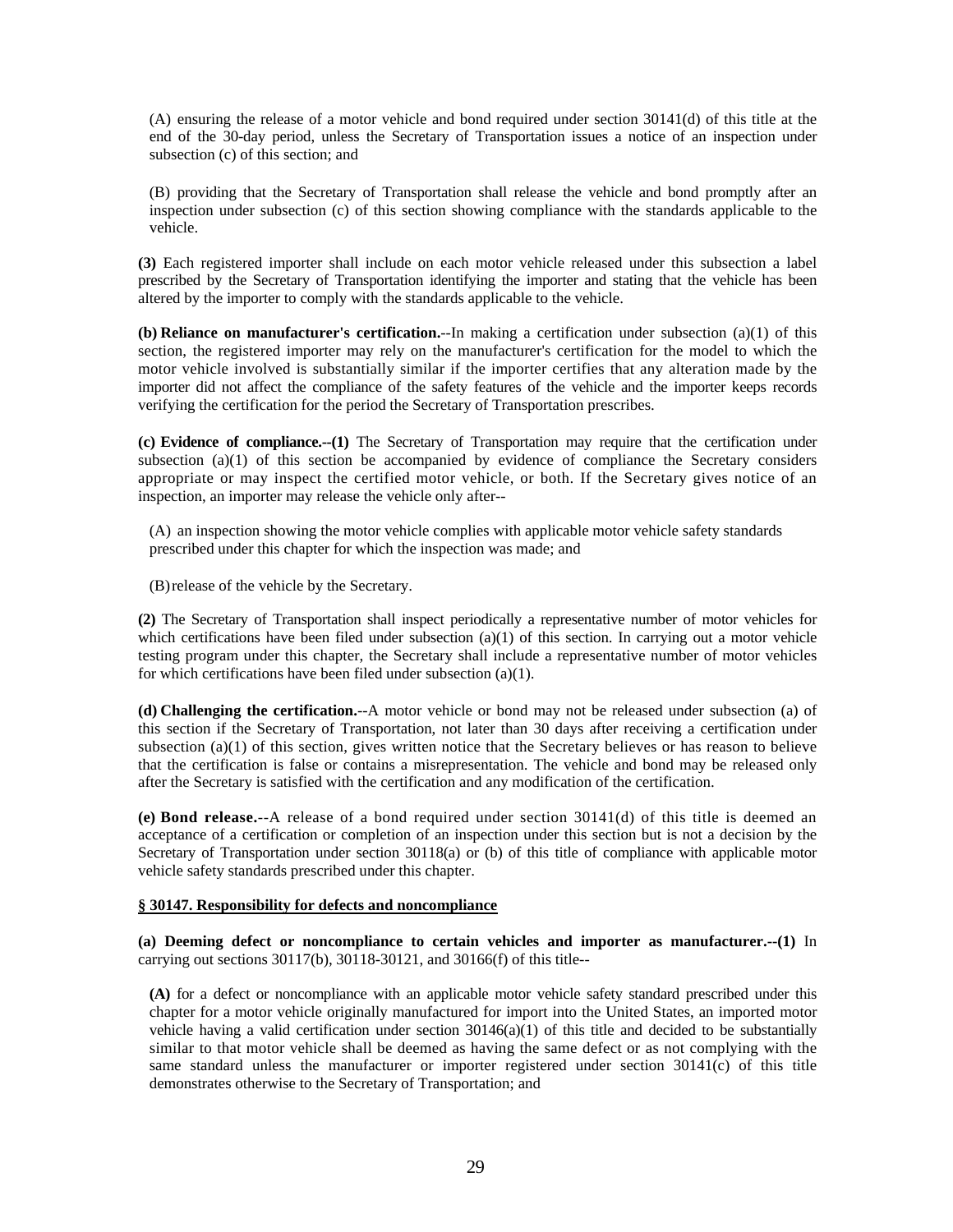**(B)** the registered importer shall be deemed to be the manufacturer of any motor vehicle that the importer imports or brings into compliance with the standards for an individual under section 30142 of this title.

**(2)** The Secretary shall publish in the Federal Register notice of any defect or noncompliance under paragraph  $(1)(A)$  of this subsection.

**(b) Financial responsibility requirement.**--The Secretary shall require by regulation each registered importer (including any successor in interest) to provide and maintain evidence, satisfactory to the Secretary, of sufficient financial responsibility to meet its obligations under sections 30117(b), 30118- 3012 1, and 30166(f) of this title.

# **SUBCHAPTER IV. ENFORCEMENT AND ADMINISTRATIVE**

### **§ 30161. Judicial review of standards**

**(a) Filing and venue.**--A person adversely affected by an order prescribing a motor vehicle safety standard under this chapter may apply for review of the order by filing a petition for review in the court of appeals of the United States for the circuit in which the person resides or has its principal place of business. The petition must be filed not later than 59 days after the order is issued.

**(b) Notifying Secretary.**--The clerk of the court shall send immediately a copy of the petition to the Secretary of Transportation. The Secretary shall file with the court a record of the proceeding in which the order was prescribed.

**(c) Additional proceedings.--(1)** On request of the petitioner, the court may order the Secretary to receive additional evidence and evidence in rebuttal if the court is satisfied that the additional evidence is material and there were reasonable grounds for not presenting the evidence in the proceeding before the Secretary.

**(2)** The Secretary may modify findings of fact or make new findings because of the additional evidence presented. The Secretary shall file a modified or new finding, a recommendation to modify or set aside the order, and the additional evidence with the court.

**(d) Certified copies of records of proceedings.**--The Secretary shall give any interested person a certified copy of the transcript of the record in a proceeding under this section on request and payment of costs. A certified copy of the record of the proceeding is admissible in a proceeding arising out of a matter under this chapter, regardless of whether the proceeding under this section has begun or becomes final.

**(e) Finality of judgment and Supreme Court review.**--A judgment of a court under this section is final and may be reviewed only by the Supreme Court under section 1254 of title 28.

### **§ 30162. Petitions by interested persons for standards and enforcement**

**(a) Filing.**--Any interested person may file a petition with the Secretary of Transportation requesting the Secretary to begin a proceeding--

(1) to prescribe a motor vehicle safety standard under this chapter; or

(2) to decide whether to issue an order under section 30118(b) of this title.

**(b) Statement of facts.**--The petition must state facts that the person claims establish that a motor vehicle safety standard or order referred to in subsection (a) of this section is necessary and briefly describe the order the Secretary should issue.

**(c) Proceedings.**--The Secretary may hold a public hearing or conduct an investigation or proceeding to decide whether to grant the petition.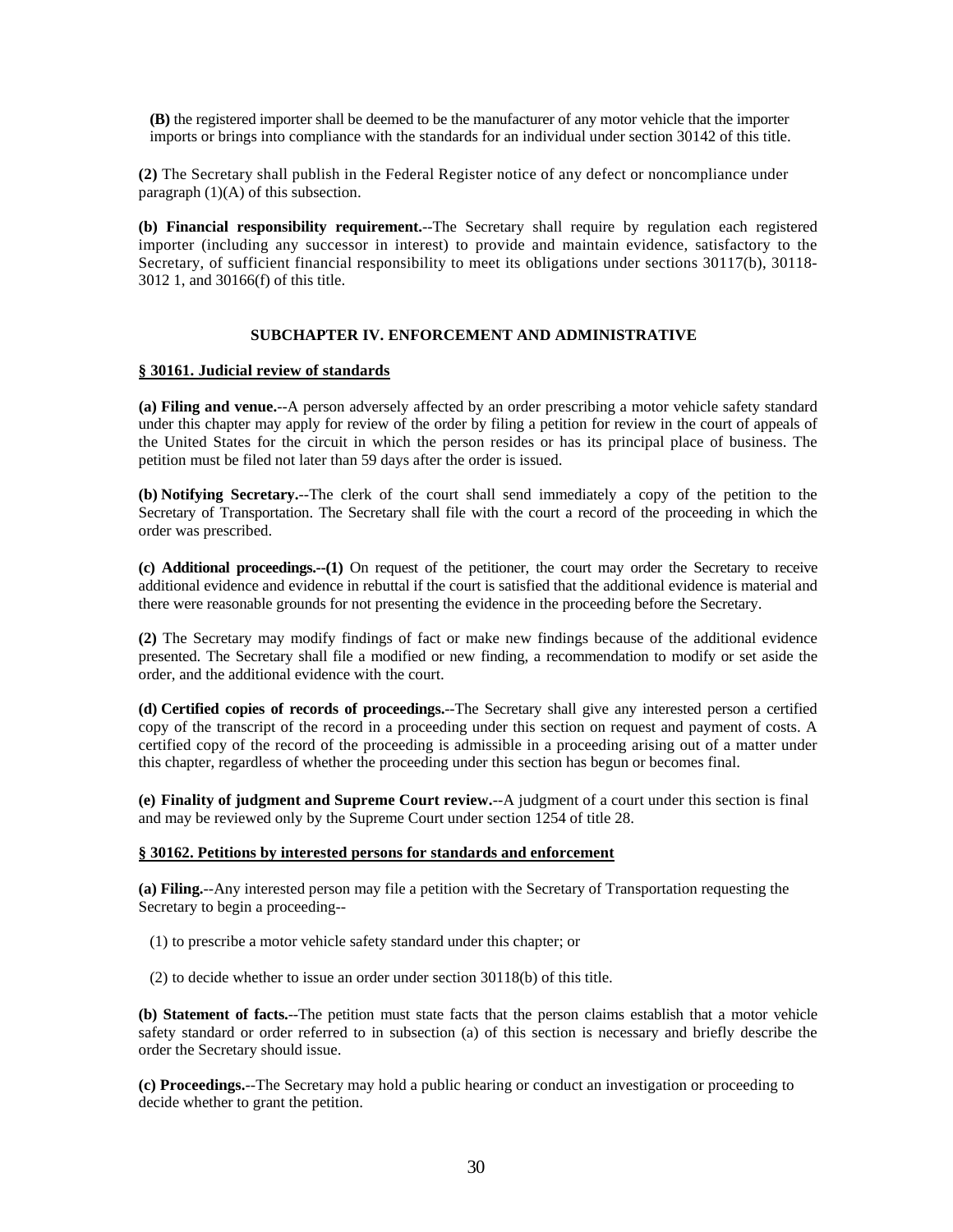**(d) Actions of Secretary.**--The Secretary shall grant or deny a petition not later than 120 days after the petition is filed. If a petition is granted, the Secretary shall begin the proceeding promptly. If a petition is denied, the Secretary shall publish the reasons for the denial in the Federal Register.

# **§ 30163. Actions by the Attorney General**

**(a) Civil actions to enforce.**--The Attorney General may bring a civil action in a United States district court to enjoin--

(1) a violation of this chapter or a regulation prescribed or order issued under this chapter; and

(2) the sale, offer for sale, or introduction or delivery for introduction, in interstate commerce, or the importation into the United States, of a motor vehicle or motor vehicle equipment for which it is decided, before the first purchase in good faith other than for resale, that the vehicle or equipment--

(A) contains a defect related to motor vehicle safety about which notice was given under section 30118(c) of this title or an order was issued under section 30118(b) of this title; or

(B) does not comply with an applicable motor vehicle safety standard prescribed under this chapter.

**(b) Prior notice.**--When practicable, the Secretary of Transportation shall notify a person against whom a civil action under subsection (a) of this section is planned, give the person an opportunity to present that person's views, and, except for a knowing and willful violation of this chapter, give the person a reasonable opportunity to remedy the defect or comply with the applicable motor vehicle safety standard prescribed under this chapter. Failure to give notice and an opportunity to remedy the defect or comply with the applicable motor vehicle safety standard prescribed under this chapter does not prevent a court from granting appropriate relief.

**(c) Venue.**--Except as provided in section 3012 1(d) of this title, a civil action under this section or section 30165(a) of this title may be brought in the judicial district in which the violation occurred or the defendant is found, resides, or does business. Process in the action may be served in any other judicial district in which the defendant resides or is found.

**(d) Jury trial demand.**--In a trial for criminal contempt for violating an injunction or restraining order issued under subsection (a) of this section, the violation of which is also a violation of this chapter, the defendant may demand a jury trial. The defendant shall be tried as provided in rule 42(b) of the Federal Rules of Criminal Procedure (18 App. U.S.C.).

**(e) Subpenas for witnesses.**--In a civil action brought under this section, a subpena for a witness may be served in any judicial district.

# **§ 30164. Service of process**

**(a) Designating agents.**--A manufacturer offering a motor vehicle or motor vehicle equipment for import shall designate an agent on whom service of notices and process in administrative and judicial proceedings may be made. The designation shall be in writing and filed with the Secretary of Transportation. The designation may be changed in the same way as originally made.

**(b) Service.**--An agent may be served at the agent's office or usual place of residence. Service on the agent is deemed to be service on the manufacturer. If a manufacturer does not designate an agent, service may be made by posting the notice or process in the office of the Secretary.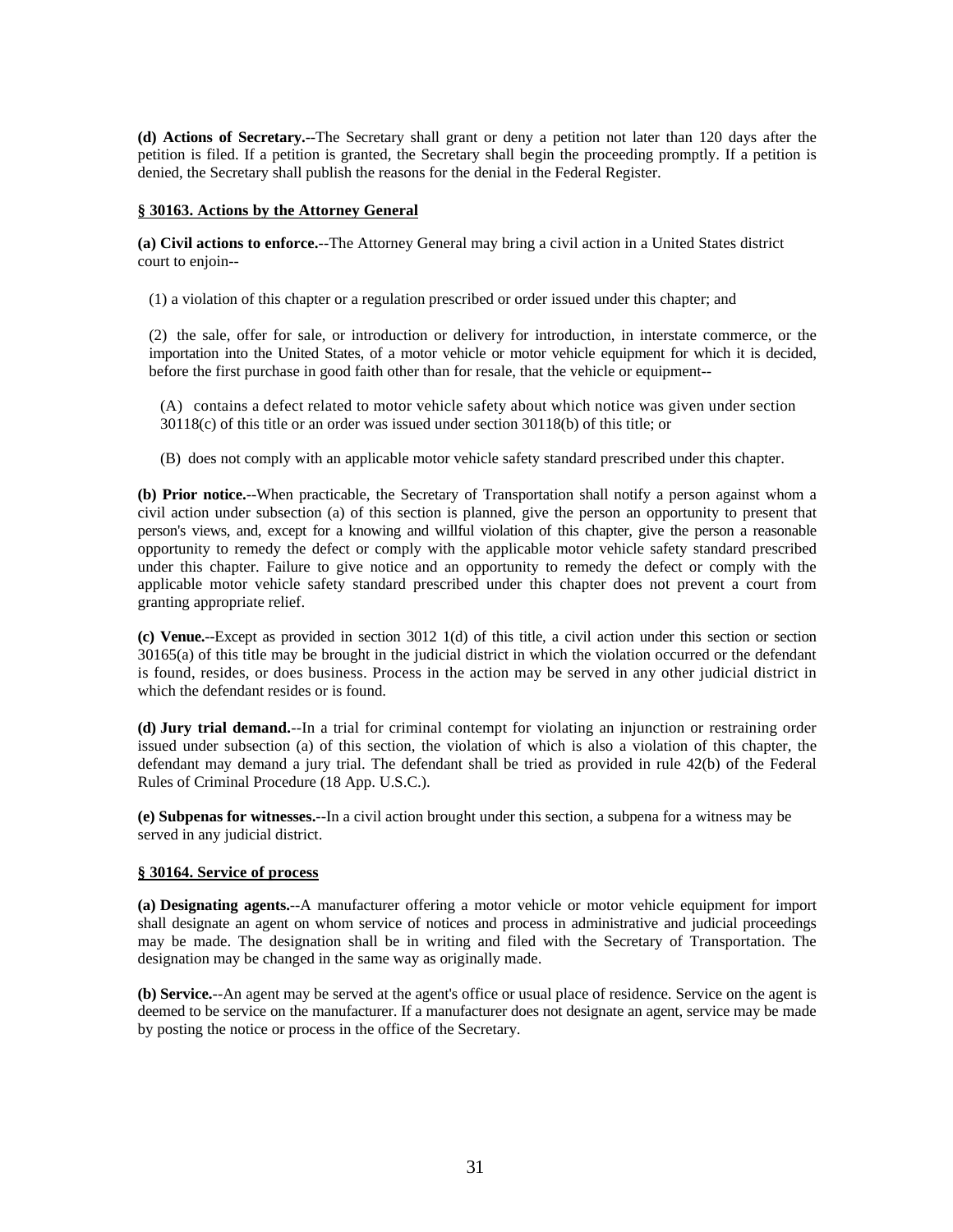# **§ 30165. Civil penalty**

# **(a) Civil penalties.--**

**(1) In general.**--A person that violates any of section 30112, 30115, 30117 through 30122, 30123(d), 30125(c), 30127, or 30141 through 30147, or a regulation prescribed thereunder, is liable to the United States Government for a civil penalty of not more than \$5,000 for each violation. A separate violation occurs for each motor vehicle or item of motor vehicle equipment and for each failure or refusal to allow or perform an act required by any of those sections. The maximum penalty under this subsection for a related series of violations is \$15,000,000.

# **(2) School buses.--**

**(A) In general.**--Notwithstanding paragraph (1), the maximum amount of a civil penalty under this paragraph shall be \$10,000 in the case of--

(i) the manufacture, sale, offer for sale, introduction or delivery for introduction into interstate commerce, or importation of a school bus or school bus equipment (as those terms are defined in section 30125(a) of this title) in violation of section 301 12(a)(1) of this title; or

(ii) a violation of section 301  $12(a)(2)$  of this title.

**(B) Related series of violations.**--A separate violation occurs for each motor vehicle or item of motor vehicle equipment and for each failure or refusal to allow or perform an act required by that section. The maximum penalty under this paragraph for a related series of violations is \$15,000,000.

**(3) Section 30166.**--A person who violates section 30166 or a regulation prescribed under that section is liable to the United States Government for a civil penalty for failing or refusing to allow or perform an act required under that section or regulation. The maximum penalty under this paragraph is \$5,000 per violation per day. The maximum penalty under this paragraph for a related series of daily violations is \$15,000,000.

**(b) Compromise and setoff.--(1)** The Secretary of Transportation may compromise the amount of a civil penalty imposed under this section.

**(2)** The Government may deduct the amount of a civil penalty imposed or compromised under this section from amounts it owes the person liable for the penalty.

**(c) Considerations.**--In determining the amount of a civil penalty or compromise, the appropriateness of the penalty or compromise to the size of the business of the person charged and the gravity of the violation shall be considered.

**(d) Subpenas for witnesses.**--In a civil action brought under this section, a subpena for a witness may be served in any judicial district.

# **§ 30166. Inspections, investigations, and records**

**(a) Definition.**--In this section, "motor vehicle accident" means an occurrence associated with the maintenance or operation of a motor vehicle or motor vehicle equipment resulting in personal injury, death, or property damage.

**(b) Authority to inspect and investigate.--(1)** The Secretary of Transportation may conduct an inspection or investigation--

**(A)** that may be necessary to enforce this chapter or a regulation prescribed or order issued under this chapter; or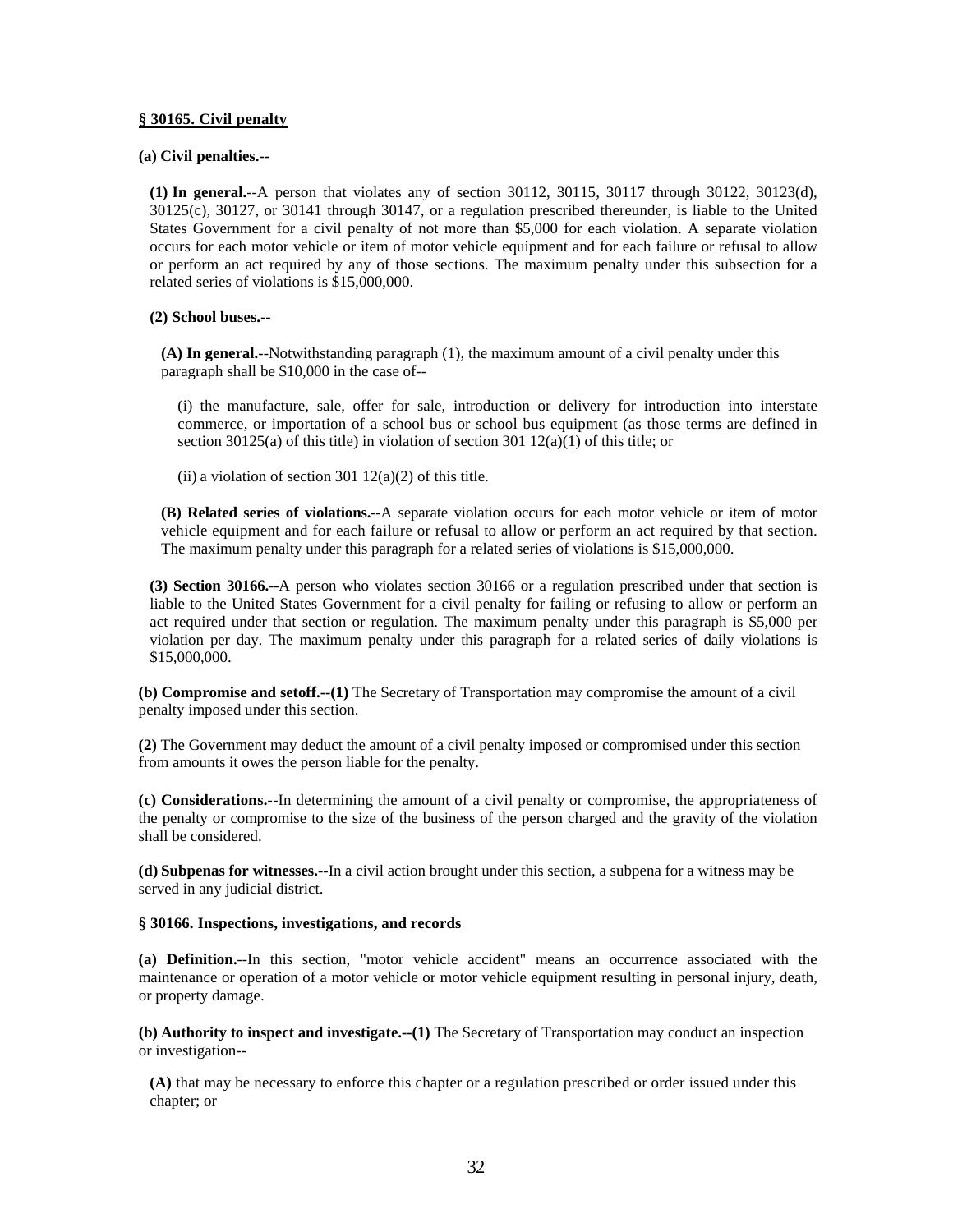**(B)** related to a motor vehicle accident and designed to carry out this chapter.

**(2)** The Secretary of Transportation shall cooperate with State and local officials to the greatest extent possible in an inspection or investigation under paragraph (1)(B) of this subsection.

**(c) Matters that can be inspected and impoundment.**--In carrying out this chapter, an officer or employee designated by the Secretary of Transportation--

(1) at reasonable times, may inspect and copy any record related to this chapter;

(2) on request, may inspect records of a manufacturer, distributor, or dealer to decide whether the manufacturer, distributor, or dealer has complied or is complying with this chapter or a regulation prescribed or order issued under this chapter; and

**(3)** at reasonable times, in a reasonable way, and on display of proper credentials and written notice to an owner, operator, or agent in charge, may--

(A) enter and inspect with reasonable promptness premises in which a motor vehicle or motor vehicle equipment is manufactured, held for introduction in interstate commerce, or held for sale after introduction in interstate commerce;

(B) enter and inspect with reasonable promptness premises at which a vehicle or equipment involved in a motor vehicle accident is located;

(C) inspect with reasonable promptness that vehicle or equipment; and

(D) impound for not more than 72 hours a vehicle or equipment involved in a motor vehicle accident.

**(d) Reasonable compensation.**--When a motor vehicle (except a vehicle subject to subchapter I of chapter 135 of this title) or motor vehicle equipment is inspected or temporarily impounded under subsection  $(c)(3)$ of this section, the Secretary of Transportation shall pay reasonable compensation to the owner of the vehicle if the inspection or impoundment results in denial of use, or reduction in value, of the vehicle.

**(e) Records and making reports.**--The Secretary of Transportation reasonably may require a manufacturer of a motor vehicle or motor vehicle equipment to keep records, and a manufacturer, distributor, or dealer to make reports, to enable the Secretary to decide whether the manufacturer, distributor, or dealer has complied or is complying with this chapter or a regulation prescribed or order issued under this chapter. This subsection does not impose a recordkeeping requirement on a distributor or dealer in addition to those imposed under subsection (f) of this section and section 30117(b) of this title or a regulation prescribed or order issued under subsection (f) or section 30117(b).

**(f)Providing copies of communications about defects and noncompliance.**--A manufacturer shall give the Secretary of Transportation a true or representative copy of each communication to the manufacturer's dealers or to owners or purchasers of a motor vehicle or replacement equipment produced by the manufacturer about a defect or noncompliance with a motor vehicle safety standard prescribed under this chapter in a vehicle or equipment that is sold or serviced.

**(g) Administrative authority on reports, answers, and hearings.--(1)** In carrying out this chapter, the Secretary of Transportation may--

(A) require, by general or special order, any person to file reports or answers to specific questions, including reports or answers under oath; and

(B) conduct hearings, administer oaths, take testimony, and require (by subpena or otherwise) the appearance and testimony of witnesses and the production of records the Secretary considers advisable.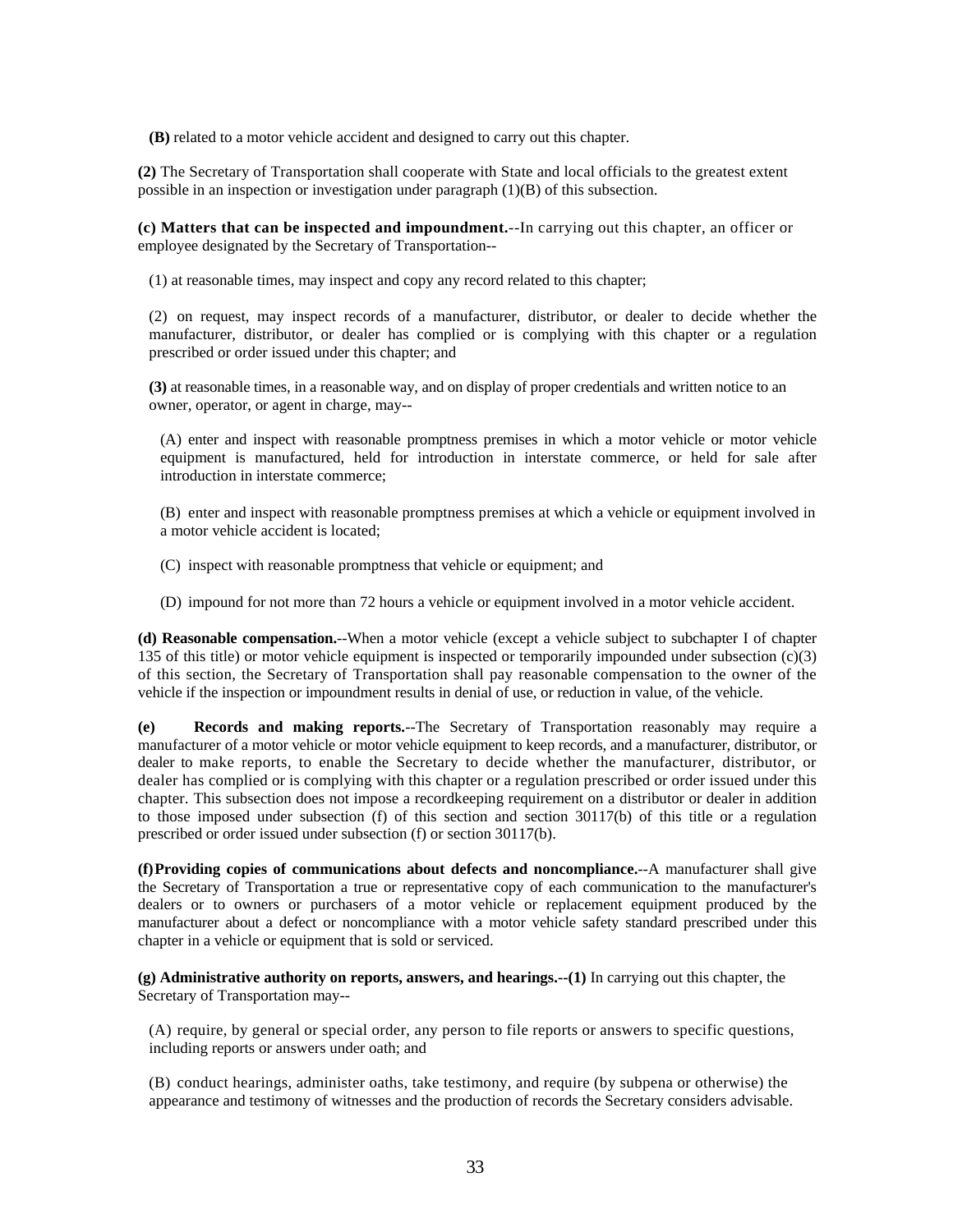**(2)** A witness summoned under this subsection is entitled to the same fee and mileage the witness would have been paid in a court of the United States.

**(h) Civil actions to enforce and venue.**--A civil action to enforce a subpena or order under subsection (g) of this section may be brought in the United States district court for any judicial district in which the proceeding is conducted. The court may punish a failure to obey an order of the court to comply with a subpena or order as a contempt of court.

**(i) Governmental cooperation.**--The Secretary of Transportation may request a department, agency, or instrumentality of the United States Government to provide records the Secretary considers necessary to carry out this chapter. The head of the department, agency, or instrumentality shall provide the record on request, may detail personnel on a reimbursable basis, and otherwise shall cooperate with the Secretary. This subsection does not affect a law limiting the authority of a department, agency, or instrumentality to provide information to another department, agency, or instrumentality.

**(j) Cooperation of Secretary.**--The Secretary of Transportation may advise, assist, and cooperate with departments, agencies, and instrumentalities of the Government, States, and other public and private agencies in developing a method for inspecting and testing to determine compliance with a motor vehicle safety standard.

**(k) Providing information.**--The Secretary of Transportation shall provide the Attorney General and, when appropriate, the Secretary of the Treasury, information obtained that indicates a violation of this chapter or a regulation prescribed or order issued under this chapter.

#### **(l) Reporting of defects in motor vehicles and products in foreign countries.--**

**(1) Reporting of defects, manufacturer determination.**--Not later than 5 working days after determining to conduct a safety recall or other safety campaign in a foreign country on a motor vehicle or motor vehicle equipment that is identical or substantially similar to a motor vehicle or motor vehicle equipment offered for sale in the United States, the manufacturer shall report the determination to the Secretary.

**(2) Reporting of defects, foreign Government determination.**--Not later than 5 working days after receiving notification that the government of a foreign country has determined that a safety recall or other safety campaign must be conducted in the foreign country on a motor vehicle or motor vehicle equipment that is identical or substantially similar to a motor vehicle or motor vehicle equipment offered for sale in the United States, the manufacturer of the motor vehicle or motor vehicle equipment shall report the determination to the Secretary.

**(3) Reporting requirements.**--The Secretary shall prescribe the contents of the notification required by this subsection.

# **(m) Early warning reporting requirements.--**

**(1) Rulemaking required.**--Not later than 120 days after the date of the enactment of the Transportation Recall Enhancement, Accountability, and Documentation (TREAD) Act, the Secretary shall initiate a rulemaking proceeding to establish early warning reporting requirements for manufacturers of motor vehicles and motor vehicle equipment to enhance the Secretary's ability to carry out the provisions of this chapter.

**(2) Deadline.**--The Secretary shall issue a final rule under paragraph (1) not later than June 30, 2002.

### **(3) Reporting elements.--**

**(A) Warranty and claims data.**--As part of the final rule promulgated under paragraph (1), the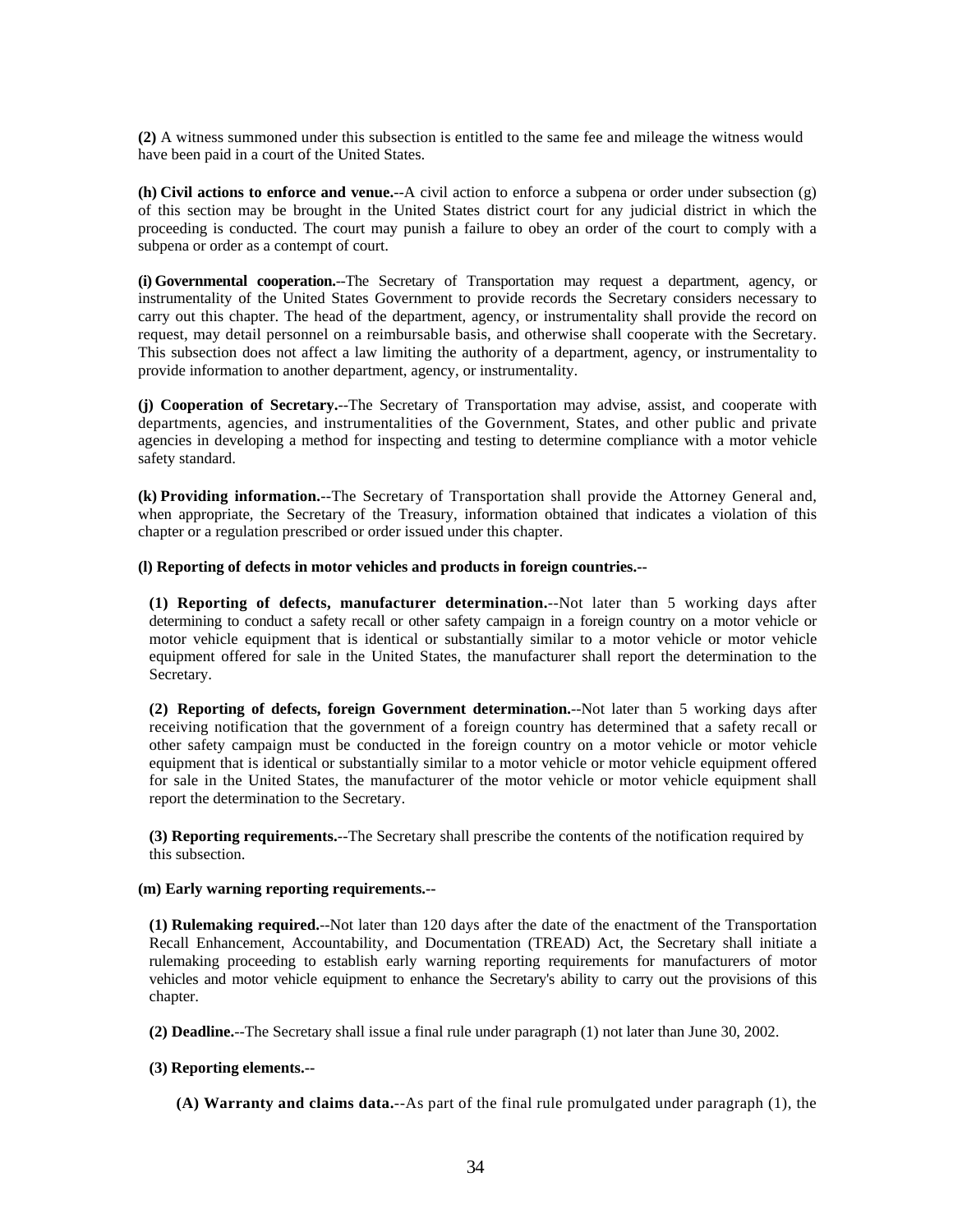Secretary shall require manufacturers of motor vehicles and motor vehicle equipment to report, periodically or upon request by the Secretary, information which is received by the manufacturer derived from foreign and domestic sources to the extent that such information may assist in the identification of defects related to motor vehicle safety in motor vehicles and motor vehicle equipment in the United States and which concerns--

(i) data on claims submitted to the manufacturer for serious injuries (including death) and aggregate statistical data on property damage from alleged defects in a motor vehicle or in motor vehicle equipment; or

(ii) customer satisfaction campaigns, consumer advisories, recalls, or other activity involving the repair or replacement of motor vehicles or items of motor vehicle equipment.

**(B) Other data.**--As part of the final rule promulgated under paragraph (1), the Secretary may, to the extent that such information may assist in the identification of defects related to motor vehicle safety in motor vehicles and motor vehicle equipment in the United States, require manufacturers of motor vehicles or motor vehicle equipment to report, periodically or upon request of the Secretary, such information as the Secretary may request.

**(C) Reporting of possible defects.**--The manufacturer of a motor vehicle or motor vehicle equipment shall report to the Secretary, in such manner as the Secretary establishes by regulation, all incidents of which the manufacturer receives actual notice which involve fatalities or serious injuries which are alleged or proven to have been caused by a possible defect in such manufacturer's motor vehicle or motor vehicle equipment in the United States, or in a foreign country when the possible defect is in a motor vehicle or motor vehicle equipment that is identical or substantially similar to a motor vehicle or motor vehicle equipment offered for sale in the United States.

#### **(4) Handling and utilization of reporting elements.--**

**(A) Secretary's specifications.**--In requiring the reporting of any information requested by the Secretary under this subsection, the Secretary shall specify in the final rule promulgated under paragraph (1)--

(i) how such information will be reviewed and utilized to assist in the identification of defects related to motor vehicle safety;

(ii) the systems and processes the Secretary will employ or establish to review and utilize such information; and

**(iii)** the manner and form of reporting such information, including in electronic form.

**(B) Information in possession of manufacturer.**--The regulations promulgated by the Secretary under paragraph (1) may not require a manufacturer of a motor vehicle or motor vehicle equipment to maintain or submit records respecting information not in the possession of the manufacturer.

**(C) Disclosure.**--None of the information collected pursuant to the final rule promulgated under paragraph (1) shall be disclosed pursuant to section 30167(b) unless the Secretary determines the disclosure of such information will assist in carrying out sections 30117(b) and 30118 through 30121.

**(D) Burdensome requirements.**--In promulgating the final rule under paragraph (1), the Secretary shall not impose requirements unduly burdensome to a manufacturer of a motor vehicle or motor vehicle equipment, taking into account the manufacturer's cost of complying with such requirements and the Secretary's ability to use the information sought in a meaningful manner to assist in the identification of defects related to motor vehicle safety.

**(5) Periodic review.**--As part of the final rule promulgated pursuant to paragraph (1), the Secretary shall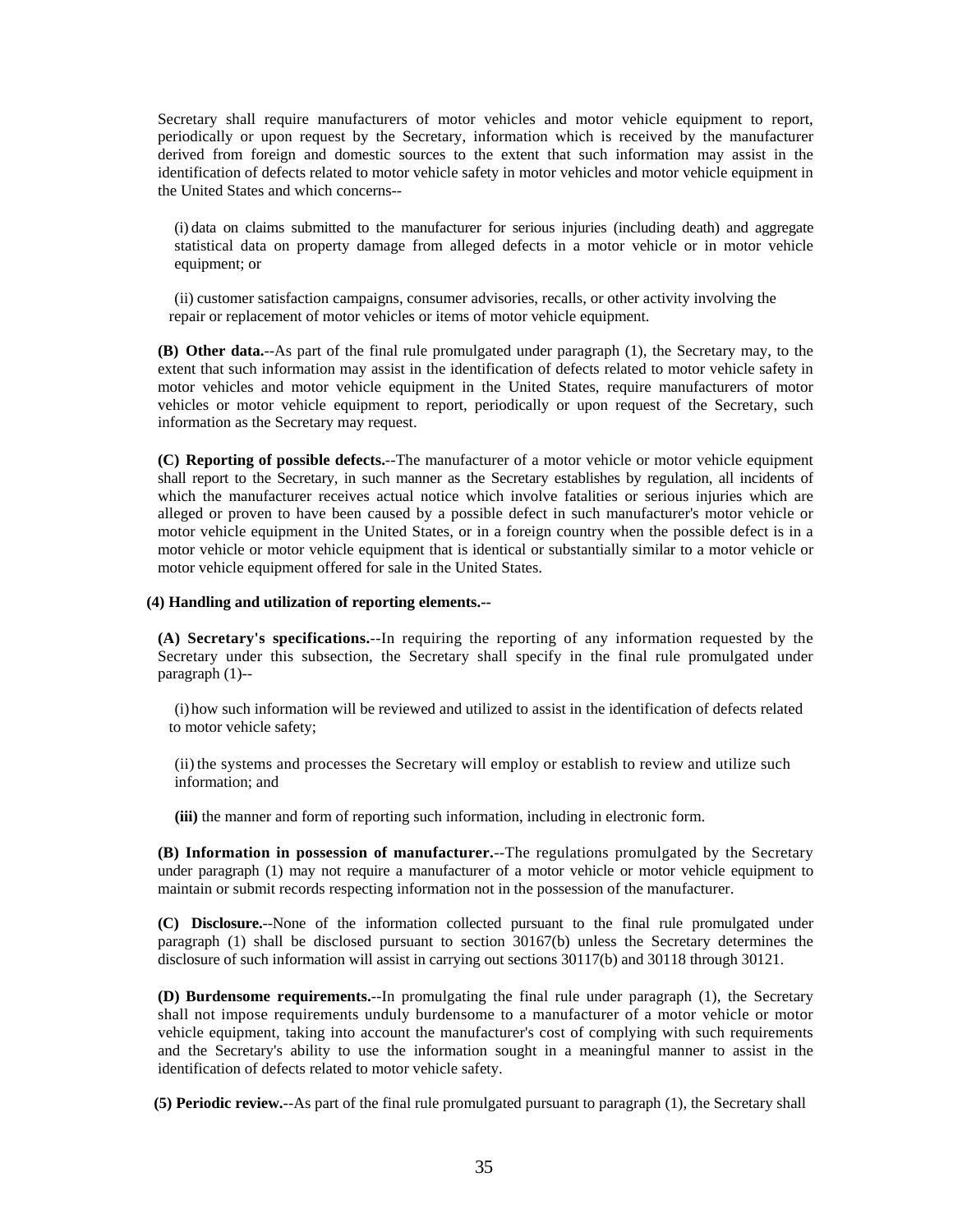specify procedures for the periodic review and update of such rule.

# **(n) Sale or lease of defective or noncompliant tire.--**

**(1) In general.**--The Secretary shall, within 90 days of the date of the enactment of the Transportation Recall Enhancement, Accountability, and Documentation (TREAD) Act, issue a final rule requiring any person who knowingly and willfully sells or leases for use on a motor vehicle a defective tire or a tire which is not compliant with an applicable tire safety standard with actual knowledge that the manufacturer of such tire has notified its dealers of such defect or noncompliance as required under section 30118(c) or as required by an order under section 30118(b) to report such sale or lease to the Secretary.

**(2) Defect or noncompliance remedied or order not in effect.**--Regulations under paragraph (1) shall not require the reporting described in paragraph (1) where before delivery under a sale or lease of a tire--

(A) the defect or noncompliance of the tire is remedied as required by section 30120; or

(B) notification of the defect or noncompliance is required under section 30118(b) but enforcement of the order is restrained or the order is set aside in a civil action to which section 30121(d) applies.

# **§ 30167. Disclosure of information by the Secretary of Transportation**

**(a) Confidentiality of information.**--Information obtained under this chapter related to a confidential matter referred to in section 1905 of title 18 may be disclosed only in the following ways:

(1) to other officers and employees carrying out this chapter.

- (2) when relevant to a proceeding under this chapter.
- (3) to the public if the confidentiality of the information is preserved.

(4) to the public when the Secretary of Transportation decides that disclosure is necessary to carry out section 30101 of this title.

**(b) Defect and noncompliance information.**--Subject to subsection (a) of this section, the Secretary shall disclose information obtained under this chapter related to a defect or noncompliance that the Secretary decides will assist in carrying out sections 30117(b) and 30118-30121 of this title or that is required to be disclosed under section 30118(a) of this title. A requirement to disclose information under this subsection is in addition to the requirements of section 552 of title 5.

**(c) Information about manufacturer's increased costs.**--A manufacturer opposing an action of the Secretary under this chapter because of increased cost shall submit to the Secretary information about the increased cost, including the manufacturer's cost and the cost to retail purchasers, that allows the public and the Secretary to evaluate the manufacturer's statement. The Secretary shall evaluate the information promptly and, subject to subsection (a) of this section, shall make the information and evaluation available to the public. The Secretary shall publish a notice in the Federal Register that the information is available.

**(d) Withholding information from Congress.**--This section does not authorize information to be withheld from a committee of Congress authorized to have the information.

# **§ 30168. Research, testing, development, and training**

**(a) General authority.--(1)** The Secretary of Transportation shall conduct research, testing, development, and training necessary to carry out this chapter. The research, development, testing, and training shall include--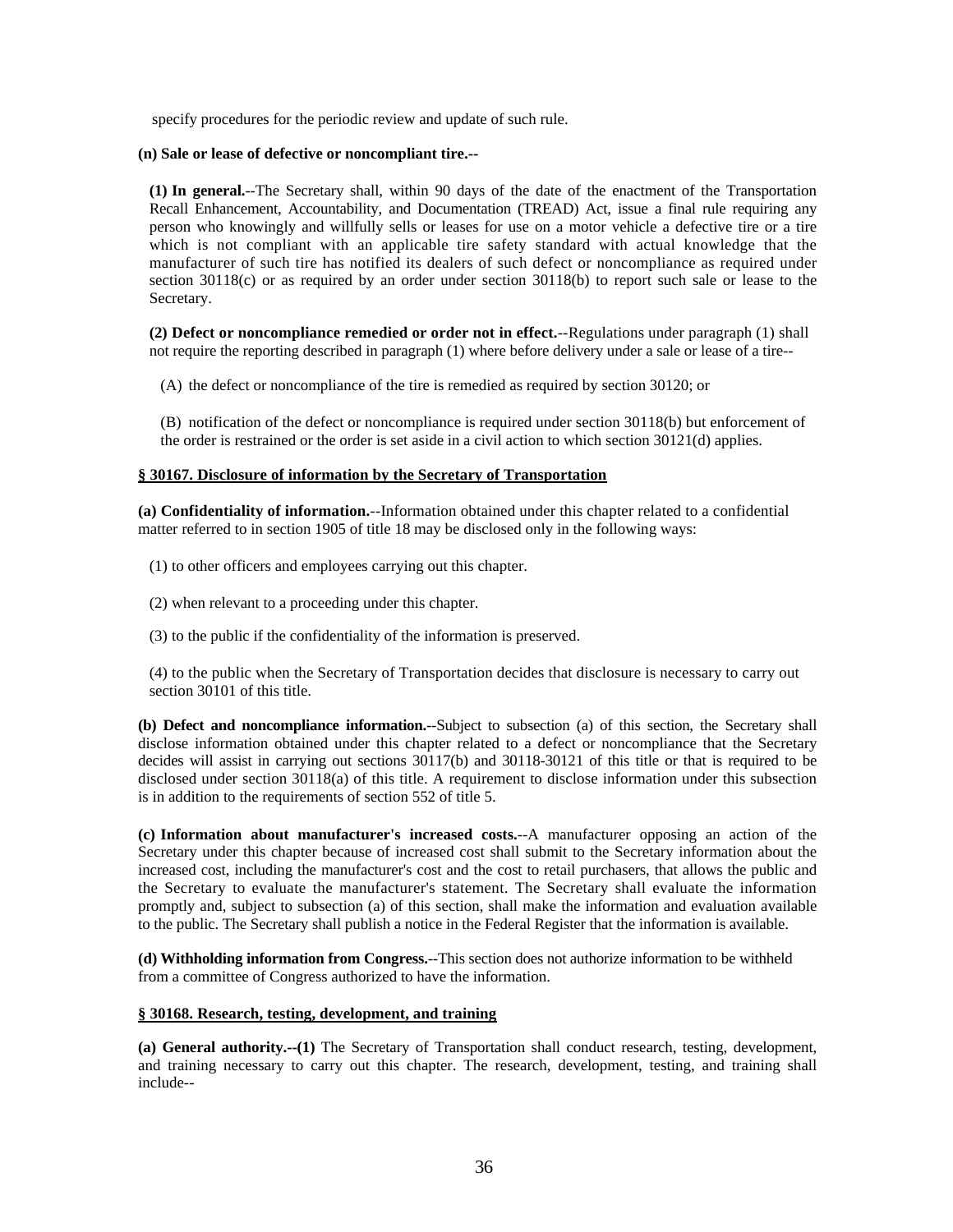**(A)** collecting information to determine the relationship between motor vehicle or motor vehicle equipment performance characteristics and--

- (i) accidents involving motor vehicles; and
- (ii) the occurrence of death or personal injury resulting from those accidents;

**(B)** obtaining experimental and other motor vehicles and motor vehicle equipment for research or testing; and

**(C)** selling or otherwise disposing of test motor vehicles and motor vehicle equipment and crediting the proceeds to current appropriations available to carry out this chapter.

**(2)** The Secretary may carry out this subsection through grants to States, interstate authorities, and nonprofit institutions.

**(b) Use of public agencies.**--In carrying out this chapter, the Secretary shall use the services, research, and testing facilities of public agencies to the maximum extent practicable to avoid duplication.

**(c) Facilities.**--The Secretary may plan, design, and build a new facility or modify an existing facility to conduct research, development, and testing in traffic safety, highway safety, and motor vehicle safety. An expenditure of more than \$100,000 for planning, design, or construction may be made only if the planning, design, or construction is approved by substantially similar resolutions by the Committees on Commerce and Transportation and Infrastructure of the House of Representatives and the Committees on Commerce, Science, and Transportation and Environment and Public Works of the Senate. To obtain that approval, the Secretary shall submit to Congress a prospectus on the proposed facility. The prospectus shall include--

(1) a brief description of the facility being planned, designed, or built;

- (2) the location of the facility;
- (3) an estimate of the maximum cost of the facility;

(4) a statement identifying private and public agencies that will use the facility and the contribution each agency will make to the cost of the facility; and

**(5)** a justification of the need for the facility.

**(d) Increasing costs of approved facilities.**--The estimated maximum cost of a facility approved under subsection (c) of this section may be increased by an amount equal to the percentage increase in construction costs from the date the prospectus is submitted to Congress. However, the increase in the cost of the facility may not be more than 10 percent of the estimated maximum cost included in the prospectus. The Secretary shall decide what increase in construction costs has occurred.

**(e)Availability of information, patents, and developments.**--When the United States Government makes more than a minimal contribution to a research or development activity under this chapter, the Secretary shall include in the arrangement for the activity a provision to ensure that all information, patents, and developments related to the activity are available to the public. However, the owner of a background patent may not be deprived of a right under the patent.

# **§ 30169. Annual reports**

**(a) General report.**--The Secretary of Transportation shall submit to the President to submit to Congress on July 1 of each year a report on the administration of this chapter for the prior calendar year. The report shall include--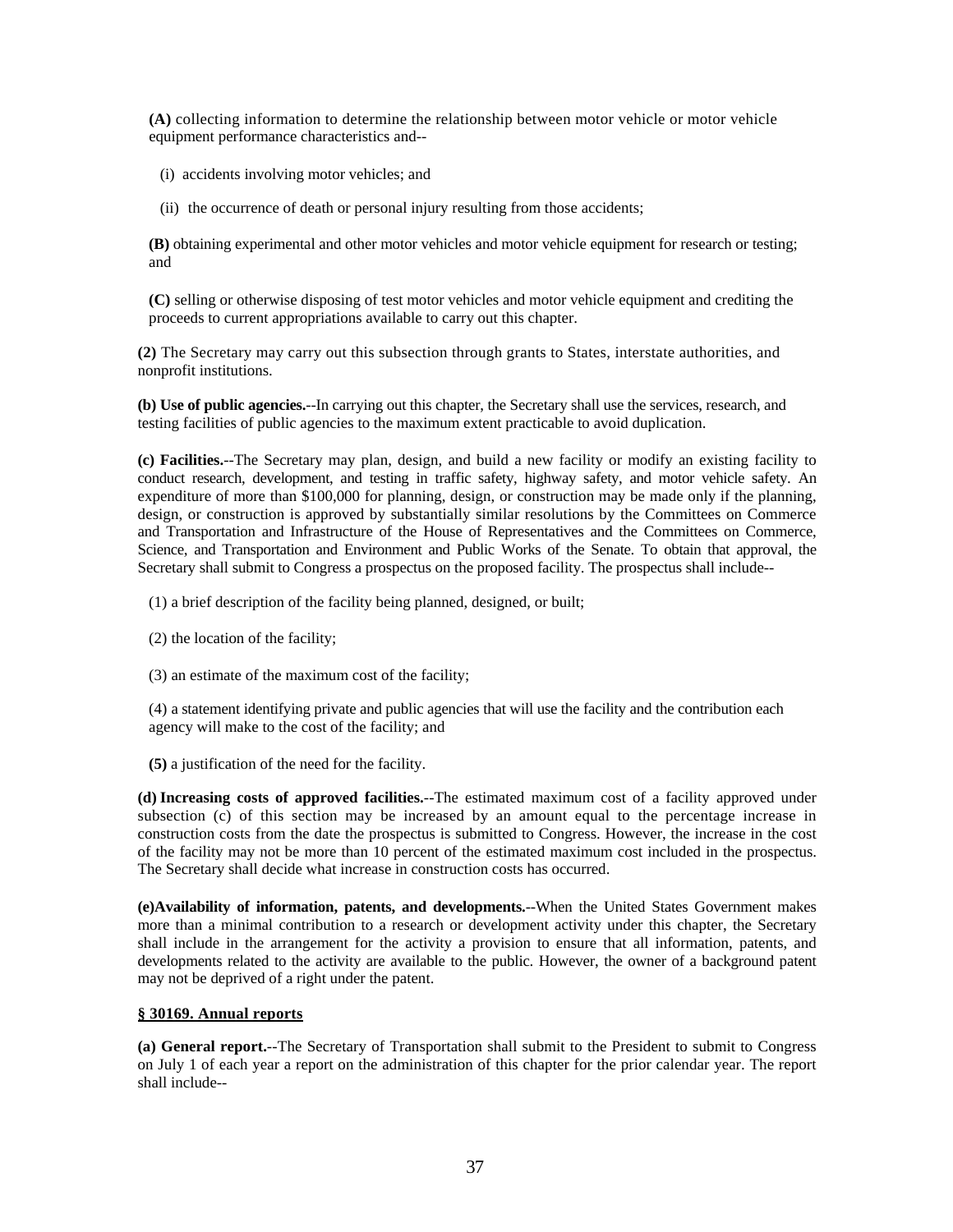(1) a thorough statistical compilation of accidents and injuries;

(2) motor vehicle safety standards in effect or prescribed under this chapter;

(3) the degree of observance of the standards;

(4) a summary of current research grants and contracts and a description of the problems to be considered under those grants and contracts;

(5) an analysis and evaluation of research activities completed and technological progress achieved;

(6) enforcement actions;

(7) the extent to which technical information was given the scientific community and consumer-oriented information was made available to the public; and

(8) recommendations for legislation needed to promote cooperation among the States in improving traffic safety and strengthening the national traffic safety program.

**(b) Report on importing motor vehicles.**--Not later than 18 months after regulations are first prescribed under section  $2(e)(1)(B)$  of the Imported Vehicle Safety Compliance Act of 1988, the Secretary shall submit to Congress a report of the actions taken to carry out subchapter III of this chapter and the effectiveness of those actions, including any testing by the Secretary under section  $30146(c)(2)$  of this title. After the first report, the Secretary shall submit a report to Congress under this subsection not later than July 31 of each year.

# **§ 30170. Criminal Penalties**

# **(a) Criminal liability for falsifying or withholding information.--**

**(1) General rule.**--A person who violates section 1001 of title 18 with respect to the reporting requirements of section 30166, with the specific intention of misleading the Secretary with respect to motor vehicle or motor vehicle equipment safety related defects that have caused death or serious bodily injury to an individual (as defined in section 1 365(g)(3) of title 18), shall be subject to criminal penalties of a fine under title 18, or imprisoned for not more than 15 years, or both.

### **(2) Safe harbor to encourage reporting and for whistle blowers.--**

**(A) Correction.**--A person described in paragraph (1) shall not be subject to criminal penalties under this subsection if: (1) at the time of the violation, such person does not know that the violation would result in an accident causing death or serious bodily injury; and (2) the person corrects any improper reports or failure to report within a reasonable time.

**(B) Reasonable time and sufficiency of correction.**--The Secretary shall establish by regulation what constitutes a reasonable time for the purposes of subparagraph (A) and what manner of correction is sufficient for purposes of subparagraph (A). The Secretary shall issue a final rule under this subparagraph within 90 days of the date of the enactment of this section.

**(C) Effective date.**--Subsection (a) shall not take effect before the final rule under subparagraph (B) takes effect.

**(b) Coordination with department of justice.**--The Attorney General may bring an action, or initiate grand jury proceedings, for a violation of subsection (a) only at the request of the Secretary of Transportation.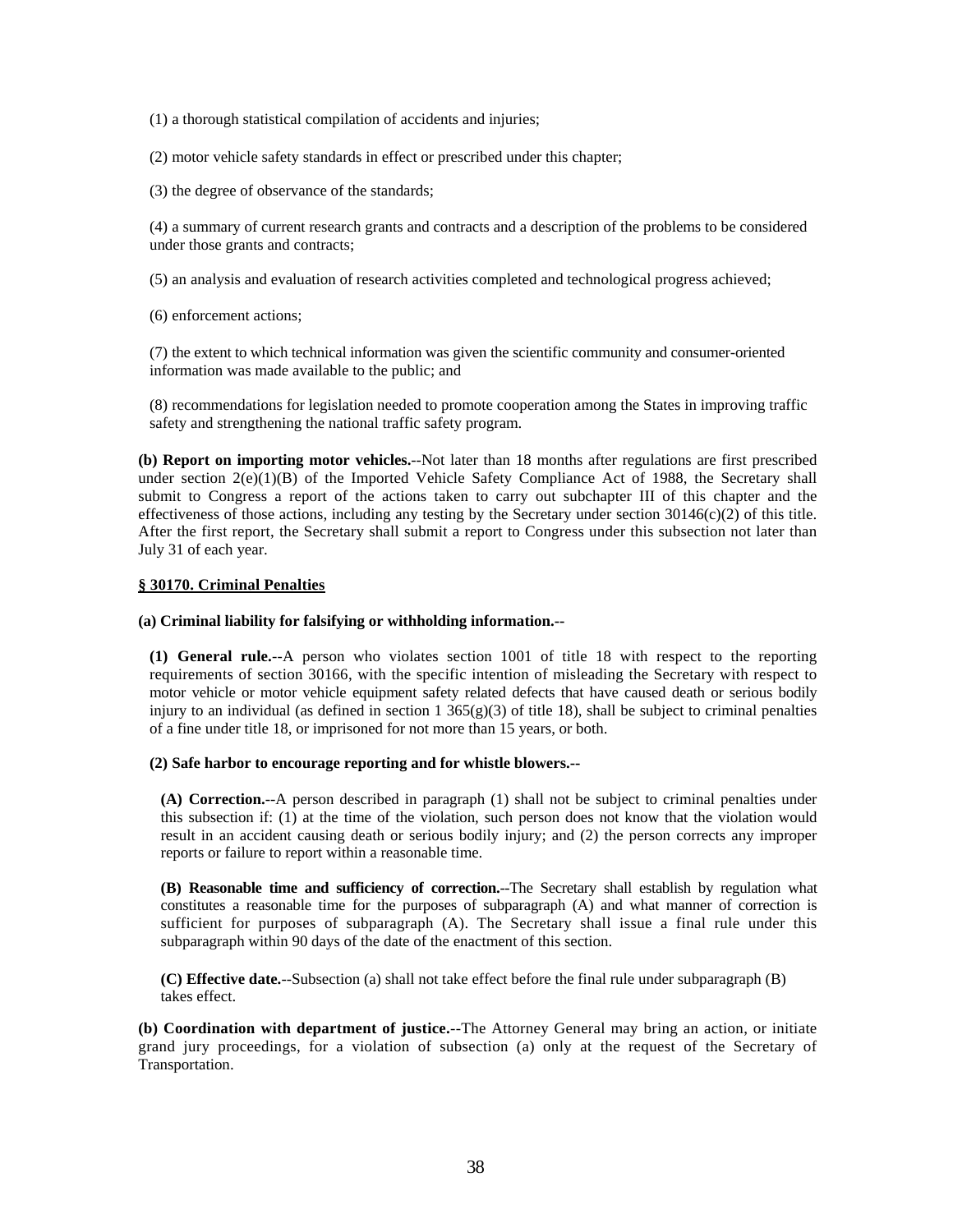#### **RELATED UNCODIFIED PROVISIONS**

| M. Vehicle backover avoidance technology study. [Sec. 10304 of SAFETEA-LU]  46 |  |
|--------------------------------------------------------------------------------|--|
|                                                                                |  |
|                                                                                |  |
|                                                                                |  |
|                                                                                |  |

#### **RELATED UNCODIFIED PROVISIONS**

**A.** 

# **UNCODIFIED PROVISION: 49 USC 30127 note. TRANSPORTATION EQUITY ACT FOR 21 CENTURY (TEA-21)**

# **June 9, 1998, Pub. L. 105-178, Title VII, Subtitle A, § 7103, 112 Stat. 465**

#### **"SEC. 7103. Improving air bag safety.**

#### **"(a) Rulemaking to improve air bags.**

**"(1) Notice of proposed rulemaking.** Not later than September 1, 1998, the Secretary of Transportation shall issue a notice of proposed rulemaking to improve occupant protection for occupants of different sizes, belted and unbelted, under Federal Motor Vehicle Safety Standard No. 208, while minimizing the risk to infants, children, and other occupants from injuries and deaths caused by air bags, by means that include advanced air bags.

**"(2) Final rule.** Notwithstanding any other provision of law, the Secretary shall complete the rulemaking required by this subsection by issuing, not later than September 1, 1999, a final rule with any provision the Secretary deems appropriate, consistent with paragraph (1) and the requirements of section 30111, title 49, United States Code. If the Secretary determines that the final rule cannot be completed by that date to meet the purposes of paragraph (1), the Secretary may extend the date for issuing the final rule to not later than March 1, 2000.

**"(3) Effective date.** The final rule issued under this subsection shall become effective in phases as rapidly as practicable, beginning not earlier than September 1, 2002, and no sooner than 30 months after the date of the issuance of the final rule, but not later than September 1, 2003. The final rule shall become fully effective for all vehicles identified in section 30127(b), title 49, United States Code, that are manufactured on and after September 1, 2005. Should the phase-in of the final rule required by this paragraph commence on September 1, 2003, then in that event, and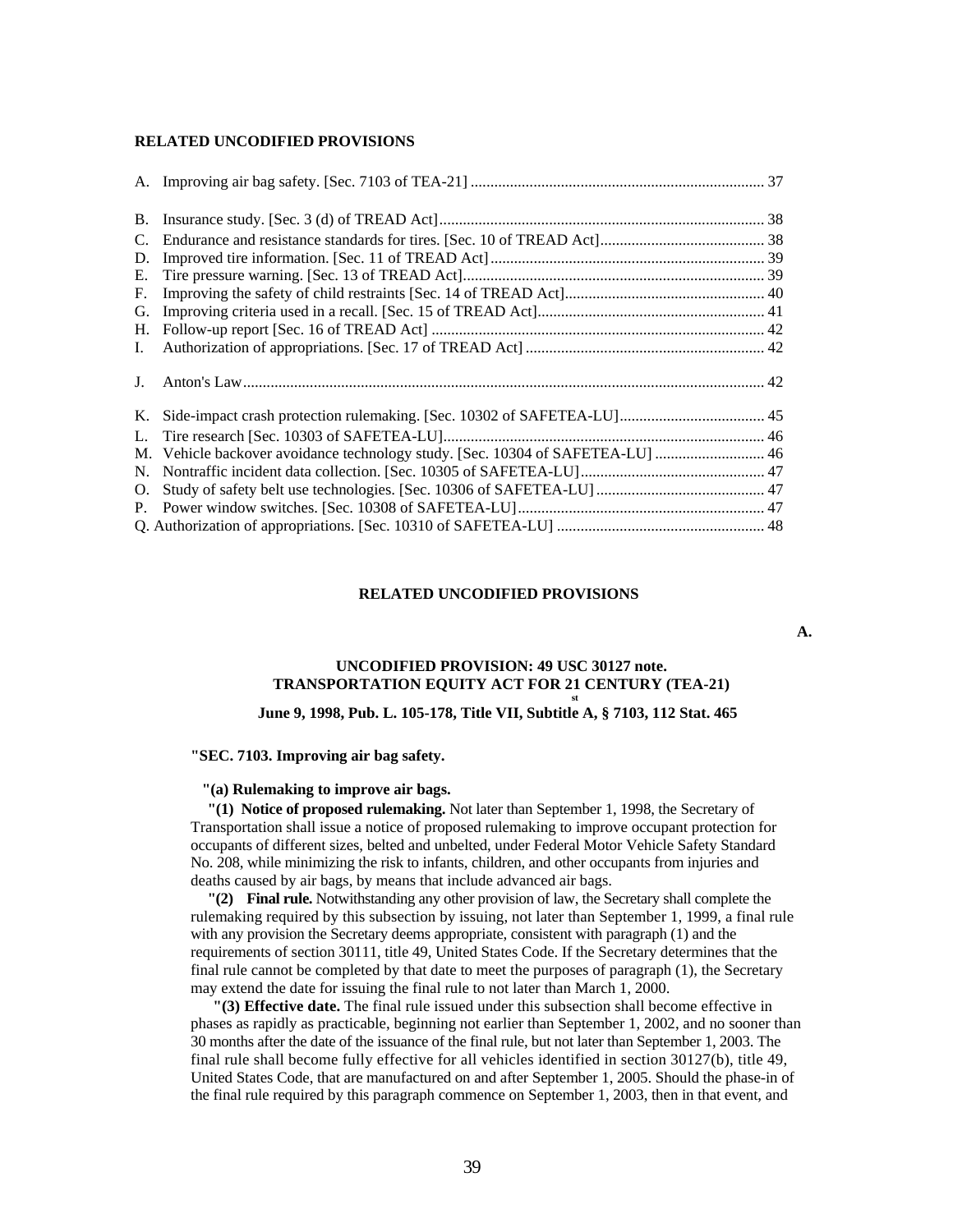only in that event, the Secretary is authorized to make the final rule fully effective on September 1, 2006, for all vehicles that are manufactured on and after that date.

**"(4) Coordination of effective dates.** The requirements of S13 of Standard No. 208 shall remain in effect unless and until changed by the rule required by this subsection.

**"(5) Credit for early compliance.** To encourage early compliance, the Secretary is directed to include in the notice of proposed rulemaking required by paragraph (1) means by which manufacturers may earn credits for future compliance. Credits, on a one-vehicle for one-vehicle basis, may be earned for vehicles certified as being in full compliance under section 30115 of title 49, United States Code, with the rule required by paragraph (2) which are either--

"(A) so certified in advance of the phase-in period; or

"(B) in excess of the percentage requirements during the phase-in period.

**"(b) Advisory committees.** Any government advisory committee, task force, or other entity involving air bags shall include representatives of consumer and safety organizations, insurers, manufacturers, and suppliers.".

### **B.**

# **UNCODIFIED PROVISION TRANSPORTATION RECALL ENHANCEMENT, ACCOUNTABILITY, AND DOCUMENTATION (TREAD) ACT November 1, 2000, Pub. L. 106-414, 114 Stat. 1800**

# **"SEC. 3**

**(d). Insurance study.** The Secretary of Transportation shall conduct a study to determine the feasibility and utility of obtaining aggregate information on a regular and periodic basis regarding claims made for private passenger automobile accidents from persons in the business of providing private passenger automobile insurance or of adjusting insurance claims for such automobiles. Not later than 120 days after the date of the enactment of this Act, the Secretary shall transmit the results of such study to the Committee on Commerce of the House of Representatives and the Committee on Commerce, Science, and Transportation of the Senate.".

# **C.**

# **UNCODIFIED PROVISION TRANSPORTATION RECALL ENHANCEMENT, ACCOUNTABILITY, AND DOCUMENTATION (TREAD) ACT November 1, 2000, Pub. L. 106-414, 114 Stat. 1800**

# **"SEC. 10. Endurance and resistance standards for tires.**

The Secretary of Transportation shall conduct a rulemaking to revise and update the tire standards published at 49 CFR 571.109 and 49 CFR 571.119. The Secretary shall complete the rulemaking under this section not later than June 1, 2002.".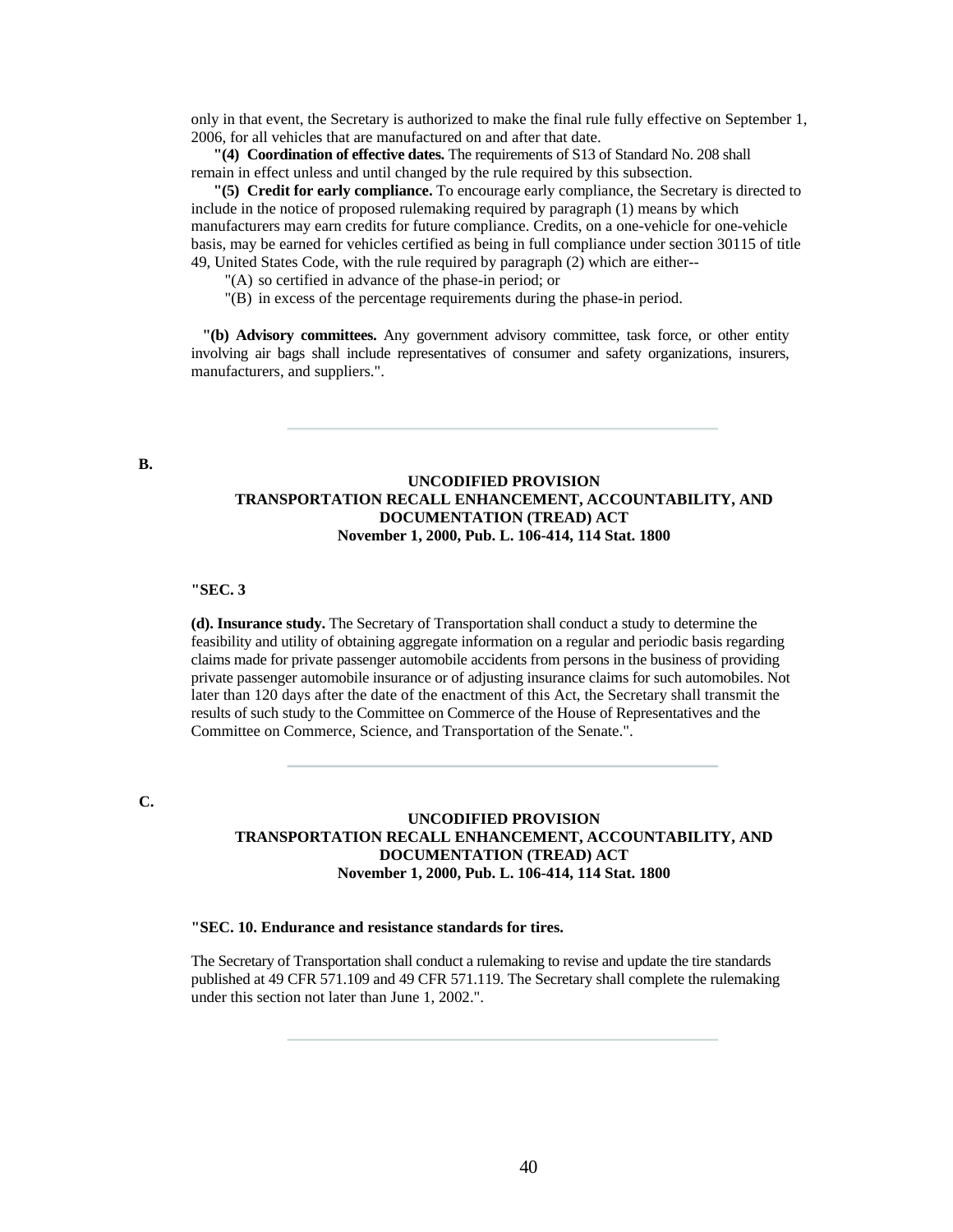# **UNCODIFIED PROVISION TRANSPORTATION RECALL ENHANCEMENT, ACCOUNTABILITY, AND DOCUMENTATION (TREAD) ACT November 1, 2000, Pub. L. 106-414, 114 Stat, 1800**

#### **"SEC. 11. Improved tire information.**

**"(a) Tire labeling.** Within 30 days after the date of the enactment of this Act, the Secretary of Transportation shall initiate a rulemaking proceeding to improve the labeling of tires required by section 30123 of title 49, United States Code to assist consumers in identifying tires that may be the subject of a decision under section 30118(b) or a notice required under section 30118(c). The Secretary shall complete the rulemaking not later than June 1, 2002.

**"(b) Inflation levels and load limits.** In the rulemaking initiated under subsection (a), the Secretary may take whatever additional action is appropriate to ensure that the public is aware of the importance of observing motor vehicle tire load limits and maintaining proper tire inflation levels for the safe operation of a motor vehicle. Such additional action may include a requirement that the manufacturer of motor vehicles provide the purchasers of the motor vehicles information on appropriate tire inflation levels and load limits if the Secretary determines that requiring such manufacturers to provide such information is the most appropriate way such information can be provided.".

### **E.**

# **UNCODIFIED PROVISION TRANSPORTATION RECALL ENHANCEMENT, ACCOUNTABILITY, AND DOCUMENTATION (TREAD) ACT November 1, 2000, Pub. L. 106-414, 114 Stat. 1800**

#### **"SEC. 13. Tire pressure warning.**

Not later than 1 year after the date of the enactment of this Act, the Secretary of Transportation shall complete a rulemaking for a regulation to require a warning system in new motor vehicles to indicate to the operator when a tire is significantly under inflated. Such requirement shall become effective not later than 2 years after the date of the completion of such rulemaking.".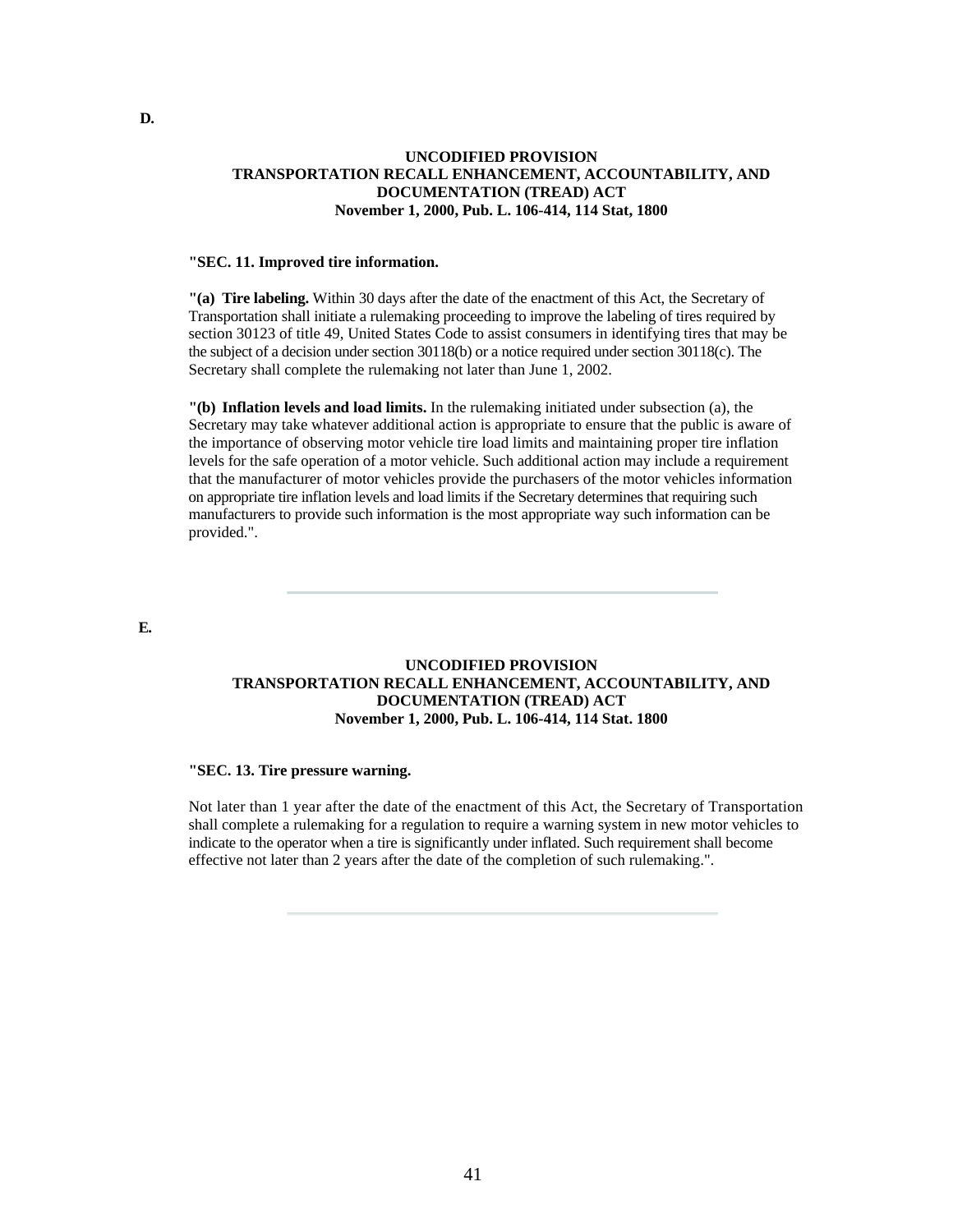# **UNCODIFIED PROVISION TRANSPORTATION RECALL ENHANCEMENT, ACCOUNTABILITY, AND DOCUMENTATION (TREAD) ACT November 1, 2000, Pub. L. 106-414, 114 Stat. 1800**

#### **"SEC. 14. Improving the safety of child restraints.**

**"(a)In general.** Not later than 12 months after the date of the enactment of this Act, the Secretary of Transportation shall initiate a rulemaking for the purpose of improving the safety of child restraints, including minimizing head injuries from side impact collisions.

**"(b) Elements for consideration.** In the rulemaking required by subsection (a), the Secretary shall consider--

"(1) whether to require more comprehensive tests for child restraints than the current Federal motor vehicle safety standards requires, including the use of dynamic tests that--

"(A) replicate an array of crash conditions, such as side-impact crashes and rear-

impact crashes; and

"(B)reflect the designs of passenger motor vehicles as of the date of the enactment of this Act;

"(2) whether to require the use of anthropomorphic test devices that-

"(A) represent a greater range of sizes of children including the need to require the use of an anthropomorphic test device that is representative of a ten-year-old child; and

"(B) are Hybrid III anthropomorphic test devices;

"(3) whether to require improved protection from head injuries in side-impact and rearimpact crashes;

"(4) how to provide consumer information on the physical compatibility of child restraints and vehicle seats on a model-by-model basis;

"(5) whether to prescribe clearer and simpler labels and instructions required to be placed on child restraints;

"(6) whether to amend Federal Motor Vehicle Safety Standard No. 213 (49 CFR 571.213) to cover restraints for children weighing up to 80 pounds;

"(7) whether to establish booster seat performance and structural integrity requirements to be dynamically tested in 3-point lap and shoulder belts;

"(8) whether to apply scaled injury criteria performance levels, including neck injury, developed for Federal Motor Vehicle Safety Standard No. 208 to child restraints and booster seats covered by in Federal Motor Vehicle Safety Standard No. 213; and "(9) whether to include child restraint in each vehicle crash tested under the New Car Assessment Program.

**"(c)Report to Congress.** If the Secretary does not incorporate any element described in subsection (b) in the final rule, the Secretary shall explain, in a report to the Senate Committee on Commerce, Science, and Transportation and the House of Representatives Committee on Commerce submitted within 30 days after issuing the final rule, specifically why the Secretary did not incorporate any such element in the final rule.

**"(d) Completion.** Notwithstanding any other provision of law, the Secretary shall complete the rulemaking required by subsection (a) not later than 24 months after the date of the enactment of this Act.

**"(e) Child restraint defined.** In this section, the term `child restraint' has the meaning given the term `Child restraint system' in section 571.213 of title 49, Code of Federal Regulations (as in effect on the date of the enactment of this Act).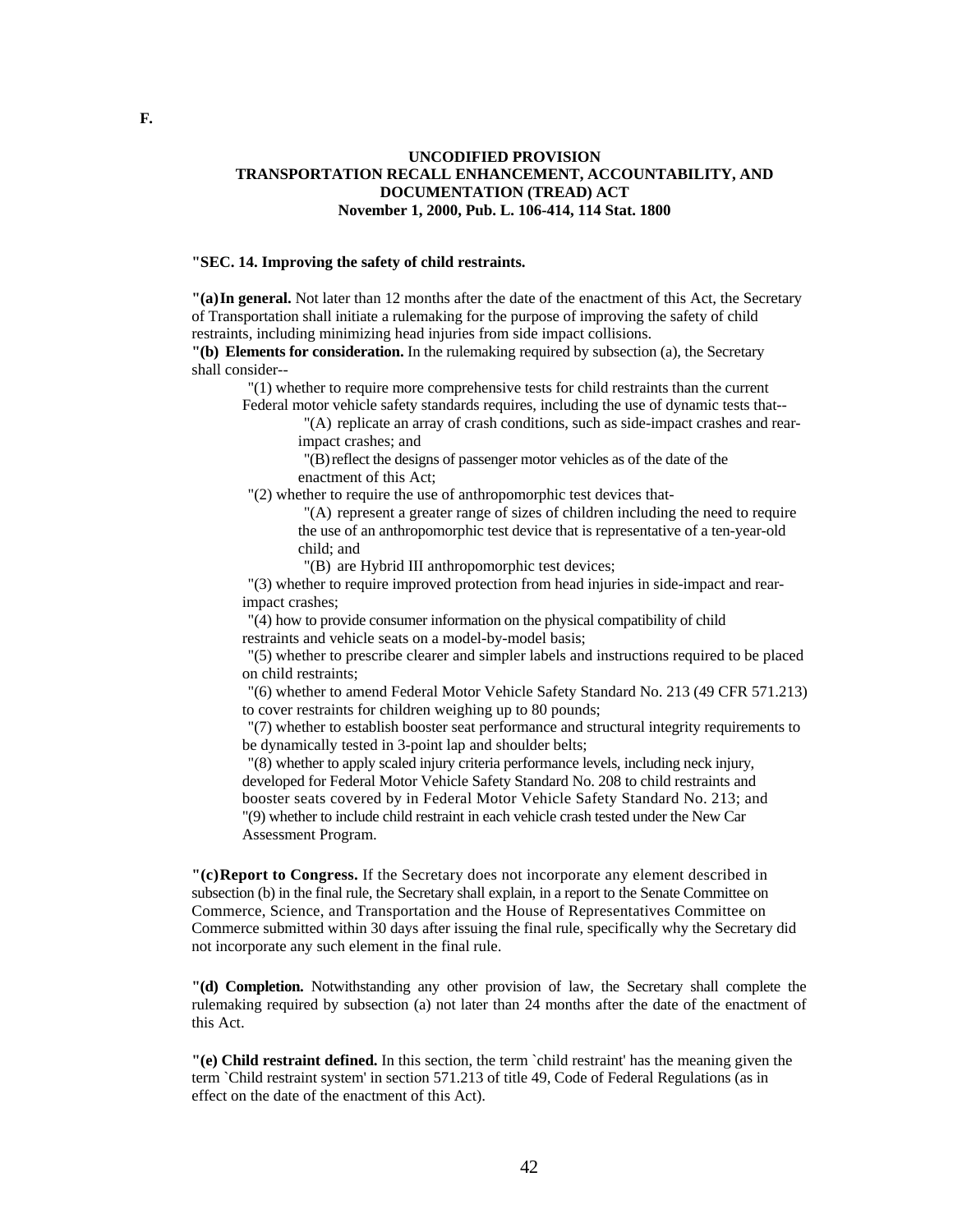**"(f) Funding.** For each fiscal year, of the funds made available to the Secretary for activities relating to safety, not less than \$750,000 shall be made available to carry out crash testing of child restraints.

**"(g) Child restraint safety ratings program.** No later than 12 months after the date of the enactment of this Act, the Secretary of Transportation shall issue a notice of proposed rulemaking to establish a child restraint safety rating consumer information program to provide practicable, readily understandable, and timely information to consumers for use in making informed decisions in the purchase of child restraints. No later than 24 months after the date of the enactment of this Act the Secretary shall issue a final rule establishing a child restraint safety rating program and providing other consumer information which the Secretary determines would be useful consumers who purchase child restraint systems.

**"(h) Booster seat study.** In addition to consideration of booster seat performance and structural integrity contained in subsection (b)(7), not later than 12 months after the date of the enactment of this Act, the Secretary of Transportation shall initiate and complete a study, taking into account the views of the public, on the use and effectiveness of automobile booster seats for children, compiling information on the advantages and disadvantages of using booster seats and determining the benefits, if any, to children from use of booster with lap and shoulder belts compared to children using lap and shoulder belts alone, and submit a report on the results of that study to the Congress.

**"(i) Booster seat education program.** The Secretary of Transportation within 1 year after the date of the enactment of this Act shall develop 5 year strategic plan to reduce deaths and injuries caused by failure to use the appropriate booster seat in the 4 to 8 year old age group by 25 percent.".

# **G.**

# **UNCODIFIED PROVISION TRANSPORTATION RECALL ENHANCEMENT, ACCOUNTABILITY, AND DOCUMENTATION (TREAD) ACT November 1, 2000, Pub. L. 106-414, 114 Stat. 1800**

#### **"SEC. 15. Improving criteria used in a recall.**

**"(a) Review of standards and criteria used in opening a defect or noncompliance investigation.** The Secretary shall, not later than 30 days after the date of the enactment of this Act, undertake a comprehensive review of all standards, criteria, procedures, and methods, including data management and analysis used by the National Highway Traffic Safety Administration in determining whether to open a defect or noncompliance investigation pursuant to subchapter II or IV of chapter 301 of title 49, United States Code, and shall undertake such steps as may be necessary to update and improve such standards, criteria, procedures, or methods, including data management and analysis.

**"(b) Report to Congress.** Not later than 1 year after the date of the enactment of this Act, the Secretary shall transmit to the Committee on Commerce of the House of Representatives and the Committee on Commerce, Science, and Transportation of the Senate a report describing the Secretary's findings and actions under subsection (a).".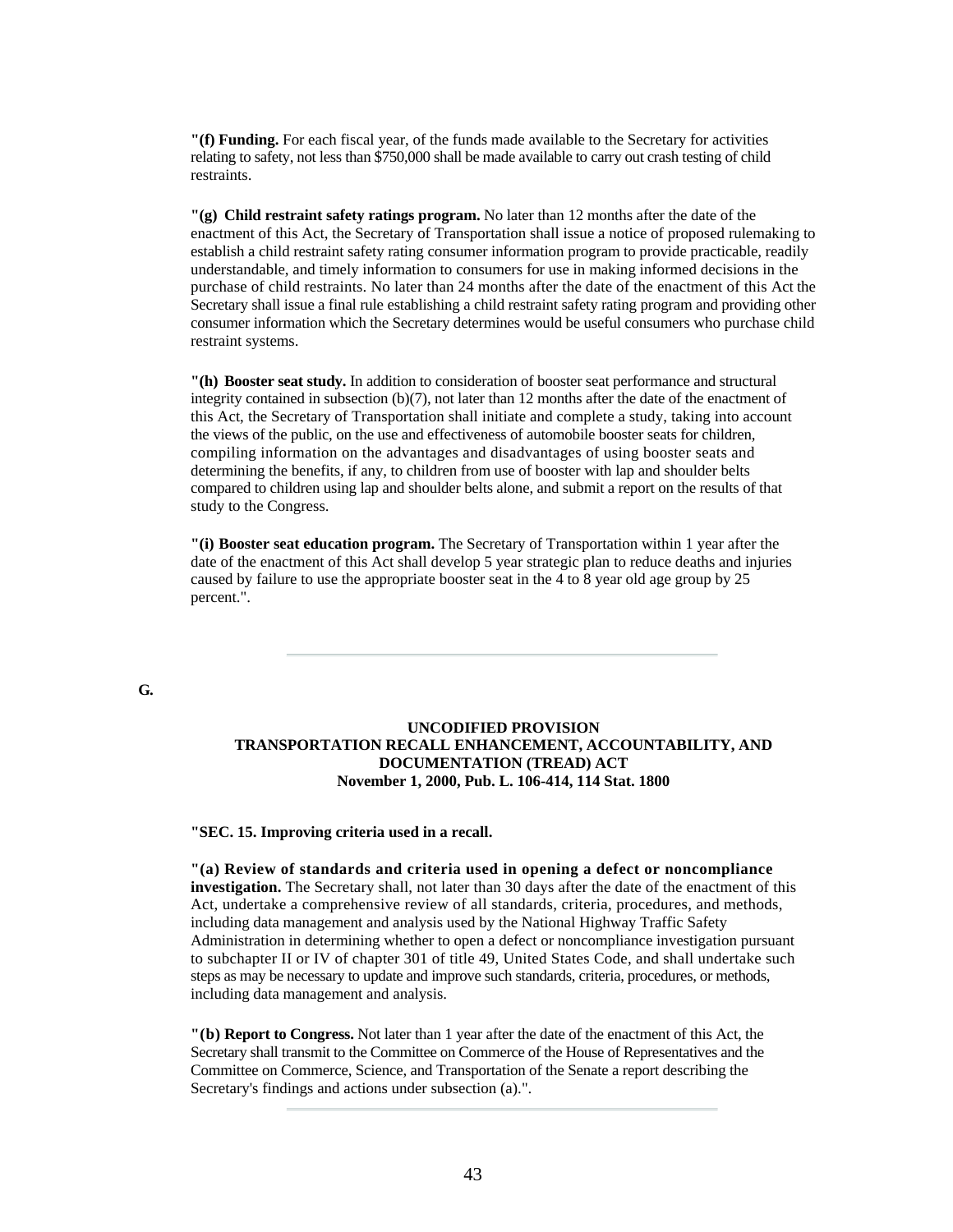# **UNCODIFIED PROVISION TRANSPORTATION RECALL ENHANCEMENT, ACCOUNTABILITY, AND DOCUMENTATION (TREAD) ACT November 1, 2000, Pub. L. 106-414, 114 Stat. 1800**

#### **"SEC. 16. Follow-up report.**

"One year after the date of the enactment of this Act, the Secretary of Transportation shall report to the Congress on the implementation of the amendments made by this Act and any recommendations for additional amendments for consumer safety.".

#### **I.**

# **UNCODIFIED PROVISION TRANSPORTATION RECALL ENHANCEMENT, ACCOUNTABILITY, AND DOCUMENTATION (TREAD) ACT November 1, 2000, Pub. L. 106-414, 114 Stat. 1800**

#### **"SEC. 17. Authorization of appropriations.**

"In addition to any sums authorized to be appropriated by section 30104 or 32102 of title 49, United States Code, there is authorized to be appropriated to the Secretary of Transportation for the National Highway Traffic Safety Administration for fiscal year 2001 \$9,100,000 to carry out this Act and the amendments made by this Act. Such funds shall not be available for the general administrative expenses of the Secretary or the Administration.".

**J.**

# **ANTON'S LAW**

[[Page 116 STAT. 2772]]

**Public Law 107-318 107th Congress Approved: December 4, 2002** 

#### **An Act**

To provide for the improvement of the safety of child restraints in passenger motor vehicles, and for other purposes.

Be it enacted by the Senate and House of Representatives of the United States of America in Congress assembled,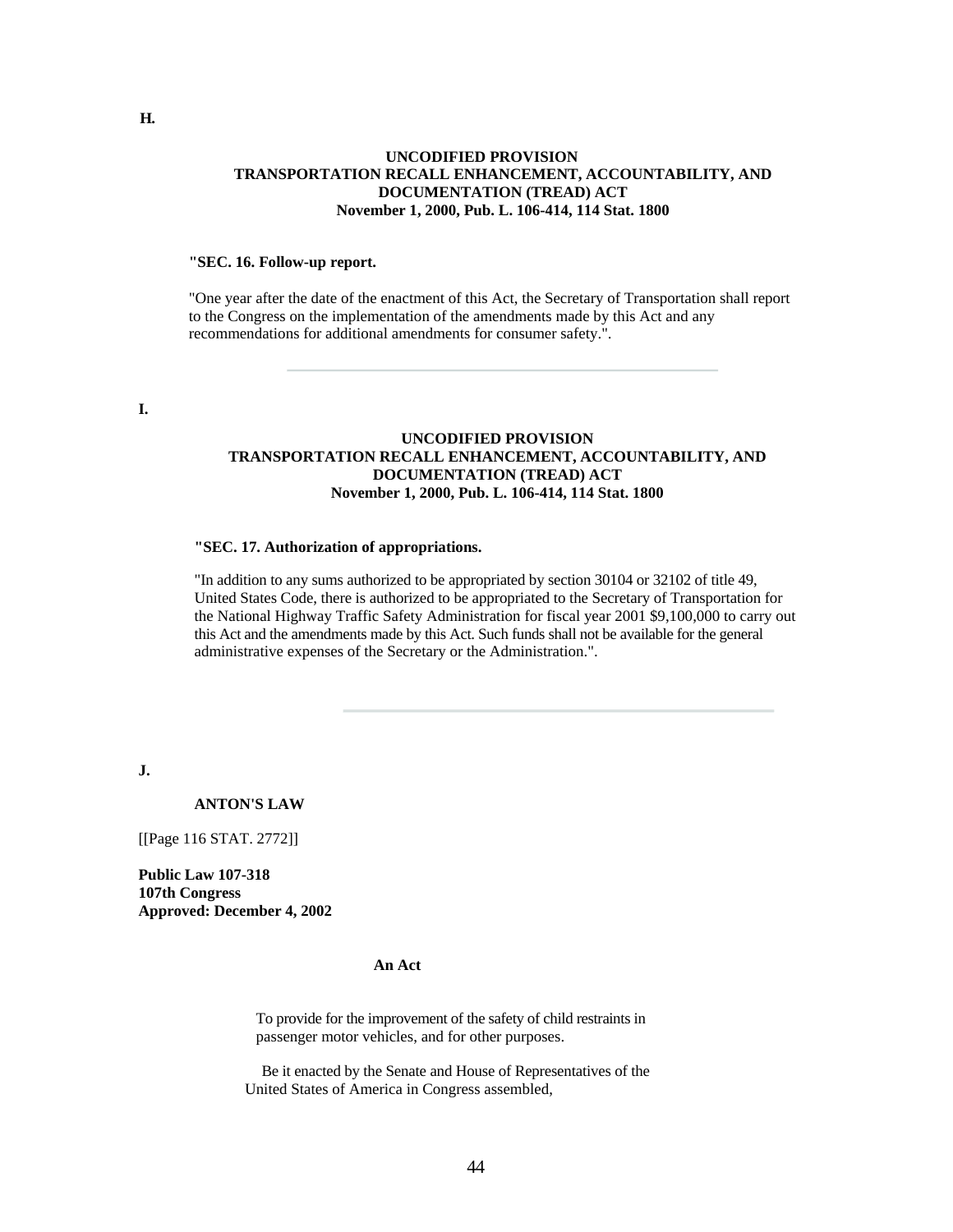# **SECTION 1. SHORT TITLE.**

This Act may be cited as "Anton's Law''.

#### **SEC. 2. FINDINGS.**

Congress finds the following:

(1) It is the policy of the Department of Transportation that all child occupants of motor vehicles, regardless of seating position, be appropriately restrained in order to

reduce the incidence of injuries and fatalities resulting from

motor vehicle crashes on the streets, roads, and highways.

(2) Research has shown that very few children between the ages of 4 to 8 years old are in the appropriate restraint for their age when riding in passenger motor vehicles.

(3) Children who have outgrown their child safety seats should ride in a belt-positioning booster seat until an adult seat belt fits properly.

(4) Children who were properly restrained when riding in passenger motor vehicles suffered less severe injuries from accidents than children not properly restrained.

### **SEC. 3. IMPROVEMENT OF SAFETY OF CHILD RESTRAINTS IN PASSENGER MOTOR VEHICLES.**

**(a) In General.--**The Secretary of Transportation (hereafter referred to as the "Secretary'') shall initiate a rulemaking proceeding to establish performance requirements for child restraints, including booster seats, for the restraint of children weighing more than 50 pounds.

**(b) Elements for Consideration.--**In the rulemaking proceeding required by subsection (a), the Secretary shall--

(1) consider whether to include injury performance criteria for child restraints, including booster seats and other products for use in passenger motor vehicles for the restraint of children weighing more than 50 pounds, under the requirements established in the rulemaking proceeding;

(2) consider whether to establish performance requirements for seat belt fit when used with booster seats and other belt guidance devices;

(3) consider whether to address situations where children weighing more than 50 pounds only have access to seating positions with lap belts, such as allowing tethered child restraints for such children; and

(4) review the definition of the term "booster seat'' in Federal motor vehicle safety standard No. 213 under section 571.213 of title 49, Code of Federal Regulations, to determine if it is sufficiently comprehensive.

**(c) Completion.--**The Secretary shall complete the rulemaking proceeding required by subsection (a) not later than 30 months after the date of the enactment of this Act.

# **SEC. 4. DEVELOPMENT OF ANTHROPOMORPHIC TEST DEVICE SIMULATING A 10-YEAR OLD CHILD.**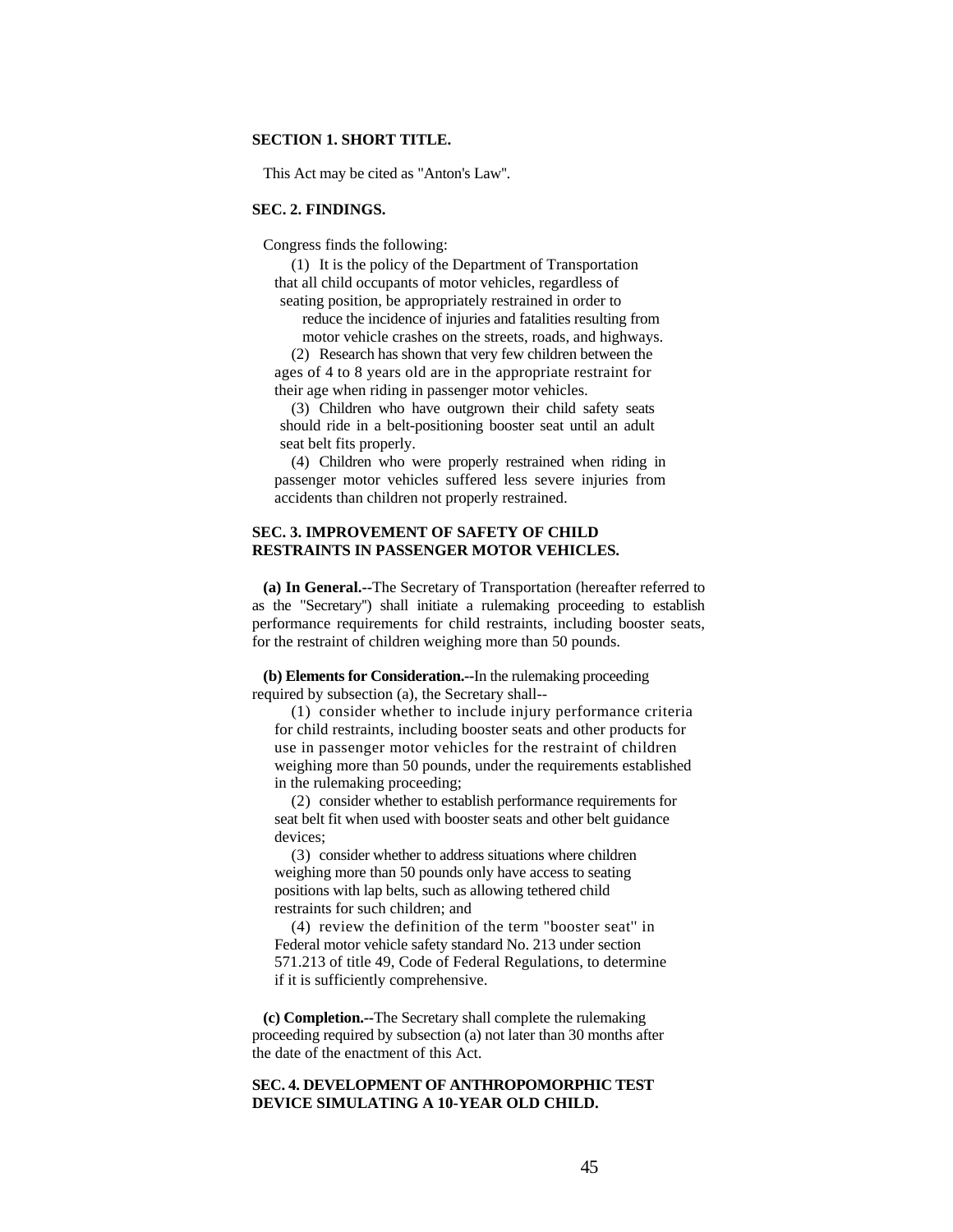**(a) Development and Evaluation.--**Not later than 24 months after the date of the enactment of this Act, the Secretary shall develop and evaluate an anthropomorphic test device that simulates a 10-year old child for use in testing child restraints used in passenger motor vehicles.

**(b) Adoption by Rulemaking.--**Within 1 year following the development and evaluation carried out under subsection (a), the Secretary shall initiate a rulemaking proceeding for the adoption of an anthropomorphic test device as developed under subsection (a).

# **SEC. 5. REQUIREMENTS FOR INSTALLATION OF LAP AND SHOULDER BELTS.**

**(a) In General.--**Not later than 24 months after the date of the enactment of this Act, the Secretary shall complete a rulemaking proceeding to amend Federal motor vehicle safety standard No. 208 under section 57 1.208 of title 49, Code of Federal Regulations, relating to occupant crash protection, in order to--

(1) require a lap and shoulder belt assembly for each rear designated seating position in a passenger motor vehicle with a gross vehicle weight rating of 10,000 pounds or less, except that if the Secretary determines that installation of a lap and shoulder belt assembly is not practicable for a particular designated seating position in a particular type of passenger motor vehicle, the Secretary may exclude the designated seating position from the requirement; and

(2) apply that requirement to passenger motor vehicles in phases in accordance with subsection (b).

**(b) Implementation Schedule.--**The requirement prescribed under subsection (a)(1) shall be implemented in phases on a production year basis beginning with the production year that begins not later than 12 months after the end of the year in which the regulations are prescribed under subsection (a). The final rule shall apply to all passenger motor vehicles with a gross vehicle weight rating of 10,000 pounds or less that are manufactured in the third production year of the implementation phase-in under the schedule.

# **SEC. 6. EVALUATION OF INTEGRATED CHILD SAFETY SYSTEMS.**

**(a) Evaluation.--**Not later than 180 days after the date of enactment of this Act, the Secretary shall initiate an evaluation of integrated or built-in child restraints and booster seats. The evaluation should include--

(1) the safety of the child restraint and correctness of fit for the child;

(2) the availability of testing data on the system and vehicle in which the child restraint will be used;

(3) the compatibility of the child restraint with different makes and models;

(4) the cost-effectiveness of mass production of the child restraint for consumers;

(5) the ease of use and relative availability of the child restraint to children riding in motor vehicles; and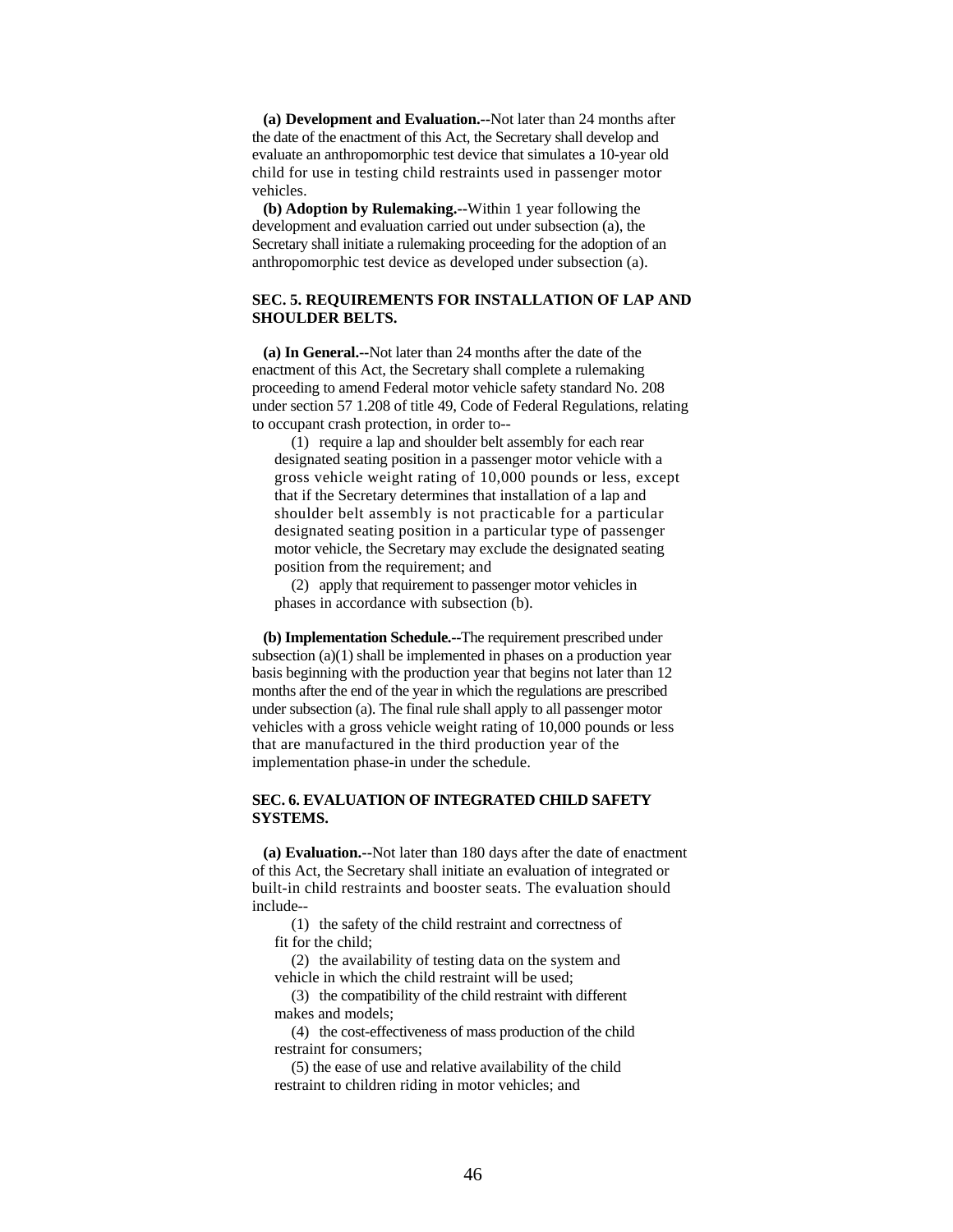(6) the benefits of built-in seats for improving compliance with State child occupant restraint laws.

**(b) Report.--**Not later than 12 months after the date of enactment of this Act, the Secretary shall transmit to the Committee on Energy and Commerce of the House of Representatives and the Committee on Commerce, Science, and Transportation of the Senate a report of this evaluation.

# **SEC. 7. DEFINITIONS.**

As used in this Act, the following definitions apply:

(1) Child restraint.--The term "child restraint'' means any product designed to provide restraint to a child (including booster seats and other products used with a lap and shoulder belt assembly) that meets applicable Federal motor vehicle safety standards prescribed by the National Highway Traffic Safety Administration.

(2) Production year.--The term "production year'' means the 12-month period between September 1 of a year and August 31 of the following year.

(3) Passenger motor vehicle.--The term "passenger motor vehicle" has the meaning given that term in section  $405(f)(5)$ of title 23, United States Code.

#### **SEC. 8. AUTHORIZATION OF APPROPRIATIONS.**

**(a) In General.--**There are authorized to be appropriated \$5,000,000 to the Secretary of Transportation for--

(1) the evaluation required by section 6 of this Act; and

(2) research of the nature and causes of injury to children involved in motor vehicle crashes.

**(b) Limitation.--**Funds appropriated under subsection (a) shall not be available for the general administrative expenses of the Secretary.

# **K.**

#### **UNCODIFIED MOTOR VEHICLE SAFETY PROVISION IN SAFETEA-LU (Aug. 10, 2005; P.L. 109-59)**

#### **Sec. 10302. Side-impact crash protection rulemaking.**

**(a) Rulemaking.--**The Secretary shall complete a rulemaking proceeding under chapter 301 of title 49, United States Code, to establish a standard designed to enhance passenger motor vehicle occupant protection, in all seating positions, in side impact crashes. The Secretary shall issue a final rule by July 1, 2008.

**(b) Deadlines.--**If the Secretary determines that the deadline for a final rule under this section cannot be met, the Secretary shall--

(1) notify the Senate Committee on Commerce, Science, and Transportation and the House of Representatives Committee on Energy and Commerce and explain why that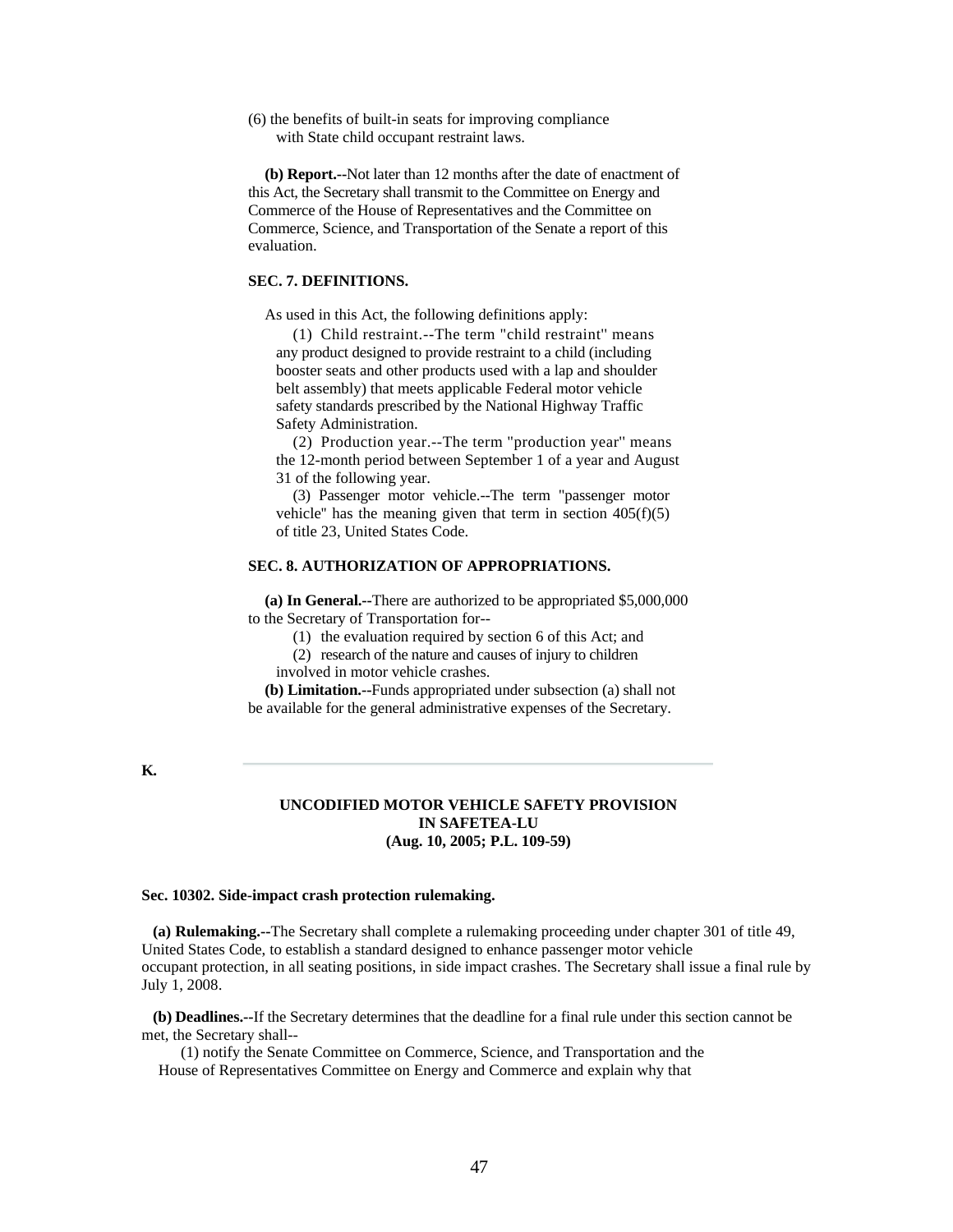deadline cannot be met; and

(2) establish a new deadline.

#### **L.**

# **UNCODIFIED MOTOR VEHICLE SAFETY PROVISION IN SAFETEA-LU (Aug. 10, 2005; P.L. 109-59)**

# **Sec. 10303. Tire research.**

Within 2 years after the date of enactment of this Act, the Secretary shall transmit a report to the Senate Committee on Commerce, Science, and Transportation and the House of Representatives Committee on Energy and Commerce on research conducted to address tire aging. The report shall include a summary of any Federal agency findings, activities, conclusions, and recommendations concerning tire aging and recommendations for potential rulemaking regarding tire aging.

**(a) Conforming Amendment.--**The chapter analysis for chapter 301 is amended by inserting after the item relating to section 30127 the following:

"30128. Vehicle accident ejection protection.''.

# **M.**

# **UNCODIFIED MOTOR VEHICLE SAFETY PROVISION IN SAFETEA-LU (Aug. 10, 2005; P.L. 109-59)**

## **Sec. 10304. Vehicle backover avoidance technology study.**

**(a) In General.--**The Administrator of the National Highway Traffic Safety Administration shall conduct a study of effective methods for reducing the incidence of injury and death outside of parked passenger motor vehicles with a gross vehicle weight rating of not more than 10,000 pounds attributable to movement of such vehicles. The Administrator shall complete the study within 1 year after the date of enactment of this Act and report its findings to the Senate Committee on Commerce, Science, and Transportation and the House of Representatives Committee on Energy and Commerce not later than 15 months after the date of enactment of this Act.

**(b) Specific Issues To Be Covered.--**The study required by subsection (a) shall--

(1) include an analysis of backover prevention technology;

(2) identify, evaluate, and compare the available technologies for detecting people or objects behind a motor vehicle with a gross vehicle weight rating of not more than 10,000 pounds for their accuracy, effectiveness, cost, and feasibility for installation; and

(3) provide an estimate of cost savings that would result from widespread use of backover prevention devices and technologies in motor vehicles with a gross vehicle weight rating of not more than 10,000 pounds, including savings attributable to the prevention of--

(A) injuries and fatalities; and

(B) damage to bumpers and other motor vehicle parts

and damage to other objects.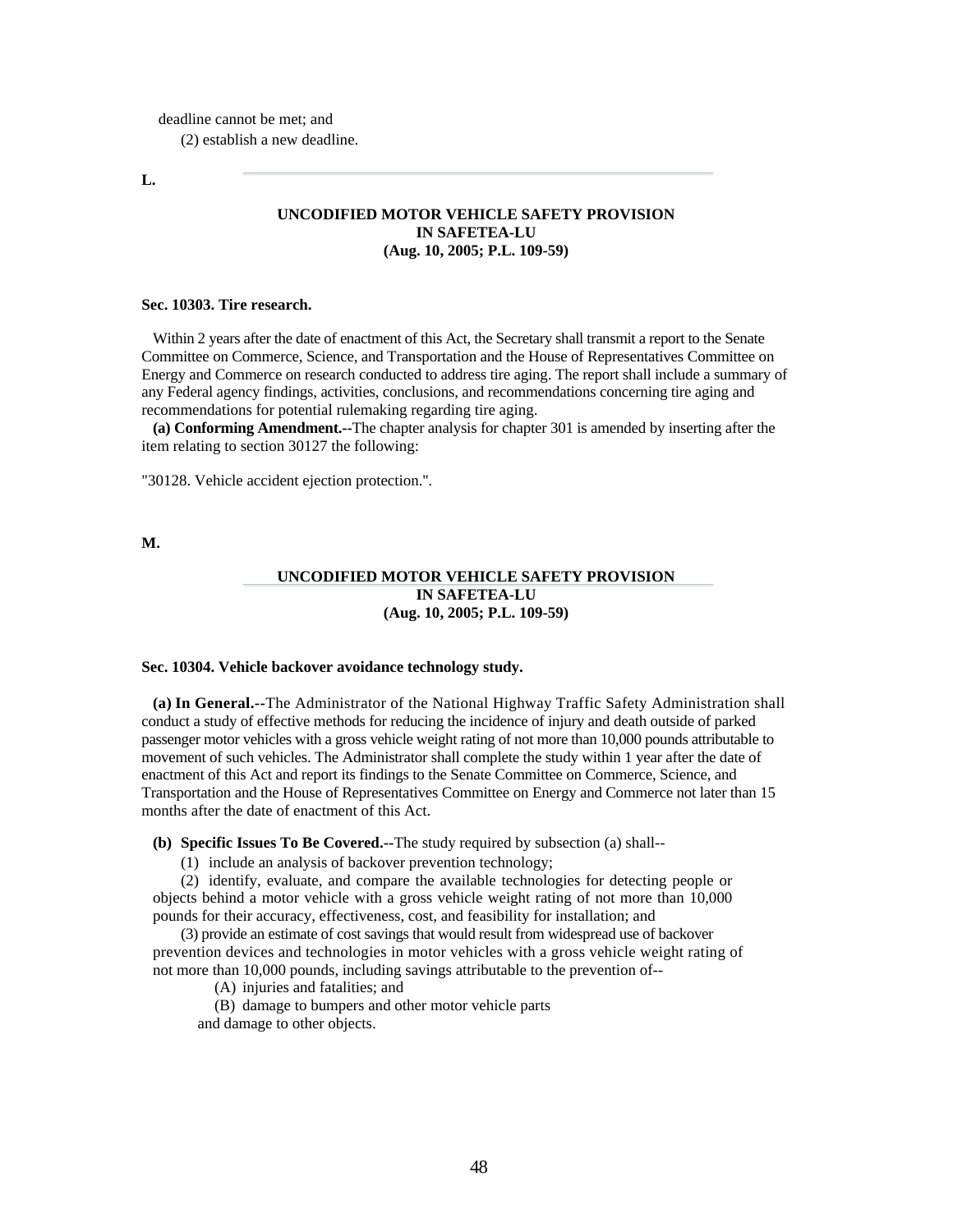# **UNCODIFIED MOTOR VEHICLE SAFETY PROVISION IN SAFETEA-LU (Aug. 10, 2005; P.L. 109-59)**

#### **Sec. 10305. Nontraffic incident data collection.**

**(a) In General.--**In conjunction with the study required in section 10304, the National Highway Traffic Safety Administration shall establish a method to collect and maintain data on the number and types of injuries and deaths involving motor vehicles with a gross vehicle weight rating of not more than 10,000 pounds in non-traffic incidents.

**(b) Data Collection and Publication.--**The Secretary of Transportation shall publish the data collected under subsection (a) no less frequently than biennially.

# **O.**

# **UNCODIFIED MOTOR VEHICLE SAFETY PROVISION IN SAFETEA-LU (Aug. 10, 2005; P.L. 109-59)**

#### **Sec. 10306. Study of safety belt use technologies.**

The Secretary shall conduct a review of safety belt use technologies to consider possible revisions in strategies for achieving further gains in safety belt use. The Secretary shall complete the study by July 1, 2008.

**P.** 

# **UNCODIFIED MOTOR VEHICLE SAFETY PROVISION IN SAFETEA-LU (Aug. 10, 2005; P.L. 109-59)**

#### **Sec. 10308. Power window switches.**

The Secretary shall upgrade Federal Motor Vehicle Safety Standard 118 to require that power windows in motor vehicles not in excess of 10,000 pounds have switches that raise the window only when the switch is pulled up or out. The Secretary shall issue a final rule implementing this section by April 1, 2007.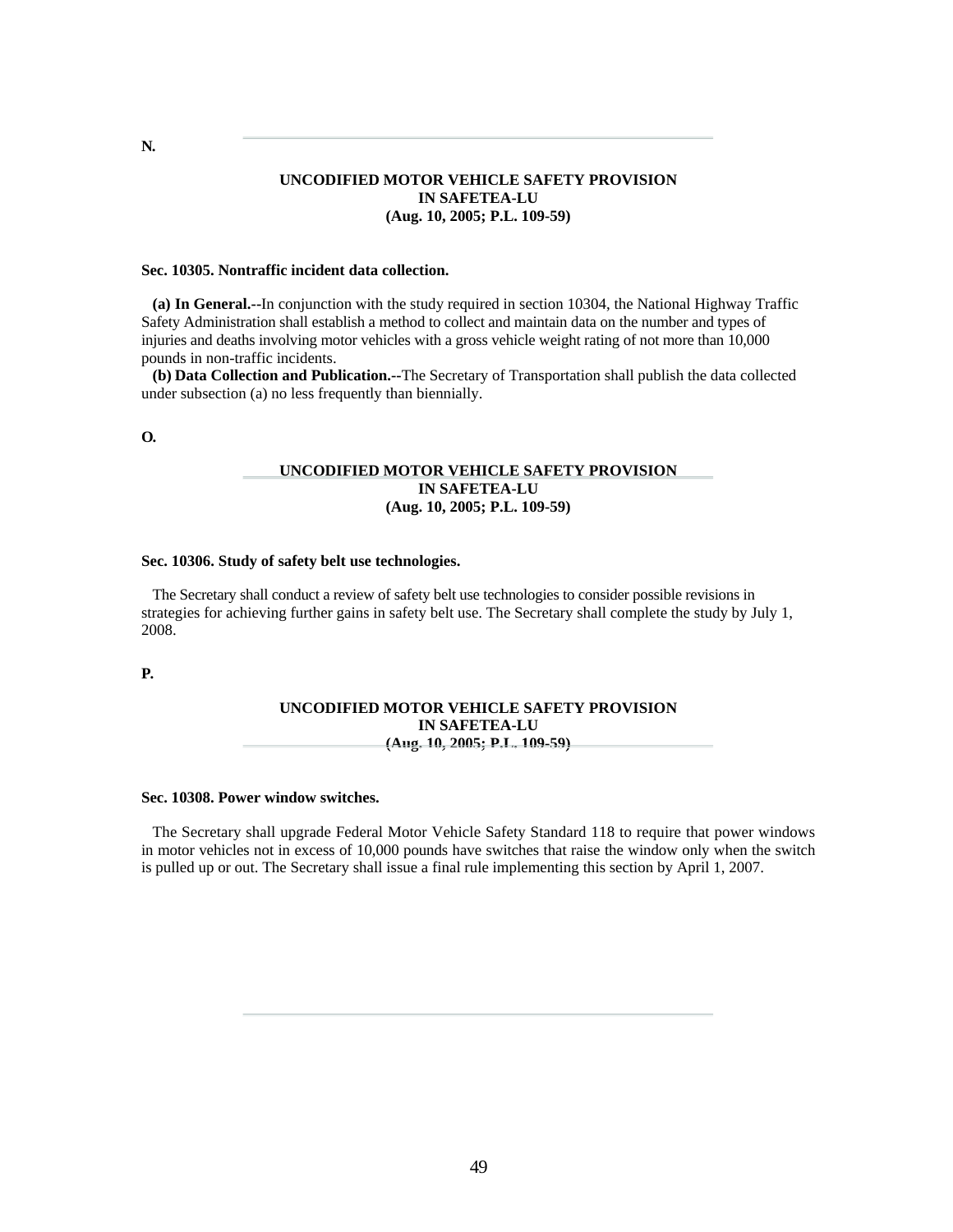# **UNCODIFIED MOTOR VEHICLE SAFETY PROVISION IN SAFETEA-LU (Aug. 10, 2005; P.L. 109-59)**

# **Sec. 10310. Authorization of appropriations.**

There are authorized to be appropriated to the Secretary to carry out this subtitle, chapter 301 of title 49, and part C of subtitle VI of title 49, United States Code--

- (1) \$136,000,000 for fiscal year 2006;
- (2) \$142,800,000 for fiscal year 2007;
- (3) \$149,900,000 for fiscal year 2008; and
- (4) \$157,400,000 for fiscal year 2009.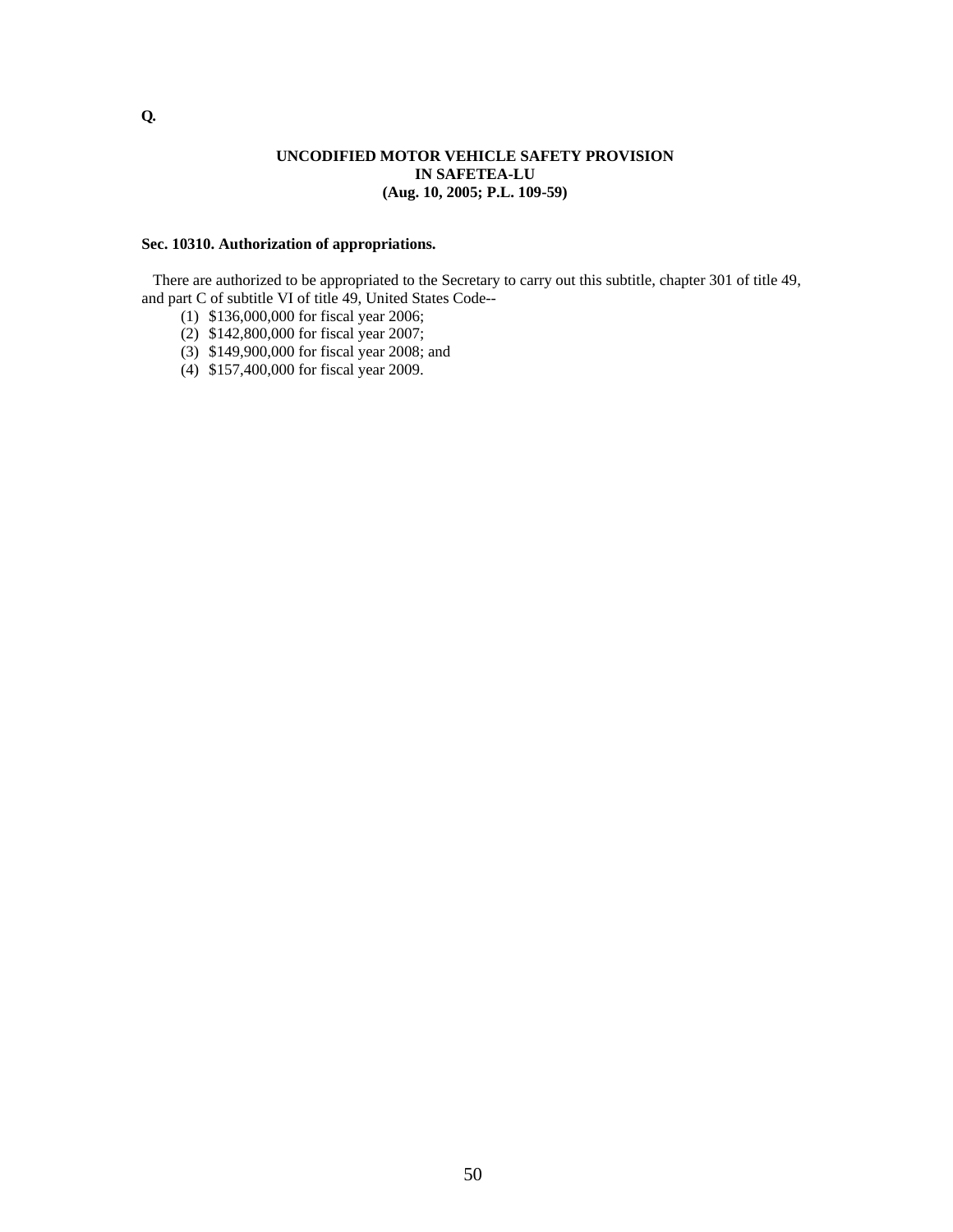# **CAMERON GULBRANSEN KIDS TRANSPORTATION SAFETY ACT OF 2007**

[[Page 639 STAT. 122]]

**Public Law 110-189 110th Congress Approved February 28, 2008** 

#### **An Act**

To direct the Secretary of Transportation to issue regulations to reduce the incidence of

child injury and death occurring inside or outside of light motor vehicles, and for other purposes. [H.R. 1216]

> *Be it enacted by the Senate and House of Representatives of* Cameron *the United States of America in Congress assembled,* Gulbransen Kids Transportation **SECTION 1. SHORT TITLE.** Safety Act of 2007.

Feb. 28, 2008

This Act may be cited as the ''Cameron Gulbransen Kids Transportation 49 USC 30111

# **SEC. 2. RULEMAKING REGARDING CHILD SAFETY.**

(a) POWER WINDOW SAFETY.—

(1) CONSIDERATION OF RULE.—Not later than 18 months after the Deadline. date of the enactment of this Act, the Secretary of Transportation (referred to in this Act as the ''Secretary'') shall initiate a rulemaking to consider prescribing or amending Federal motor vehicle safety standards to require power windows and panels on motor vehicles to automatically reverse direction when such power windows and panels detect an obstruction to prevent children and others from being trapped, injured, or killed.

(2) DEADLINE FOR DECISION.—If the Secretary determines such safety standards are reasonable, practicable, and appropriate, the Secretary shall prescribe, under section 30111 of title 49, United States Code, the safety standards described in paragraph (1) not later than 30 months after the date of enactment of this Act. If the Secretary determines that no additional safety standards are reasonable, practicable, and appropriate, the Secretary shall—

(A) not later than 30 months after the date of enactment of Reports. this Act, transmit a report to the Committee on Energy and Commerce of the House of Representatives and the Committee on Commerce, Science, and Transportation of the Senate describing the reasons such standards were not prescribed; and

(B) publish and otherwise make available to the public Public

w through the Internet and other means (such as the "Buying a Information. Safer Car'' brochure) information regarding which vehicles are or are <sup>ebsite.</sup> not equipped with power windows and panels that automatically reverse direction when an obstruction is detected.

> (b) REARWARD VISIBILITY.—Not later than 12 months after the Deadlines. date of the enactment of this Act, the Secretary shall initiate a rulemaking to revise Federal Motor Vehicle Safety Standard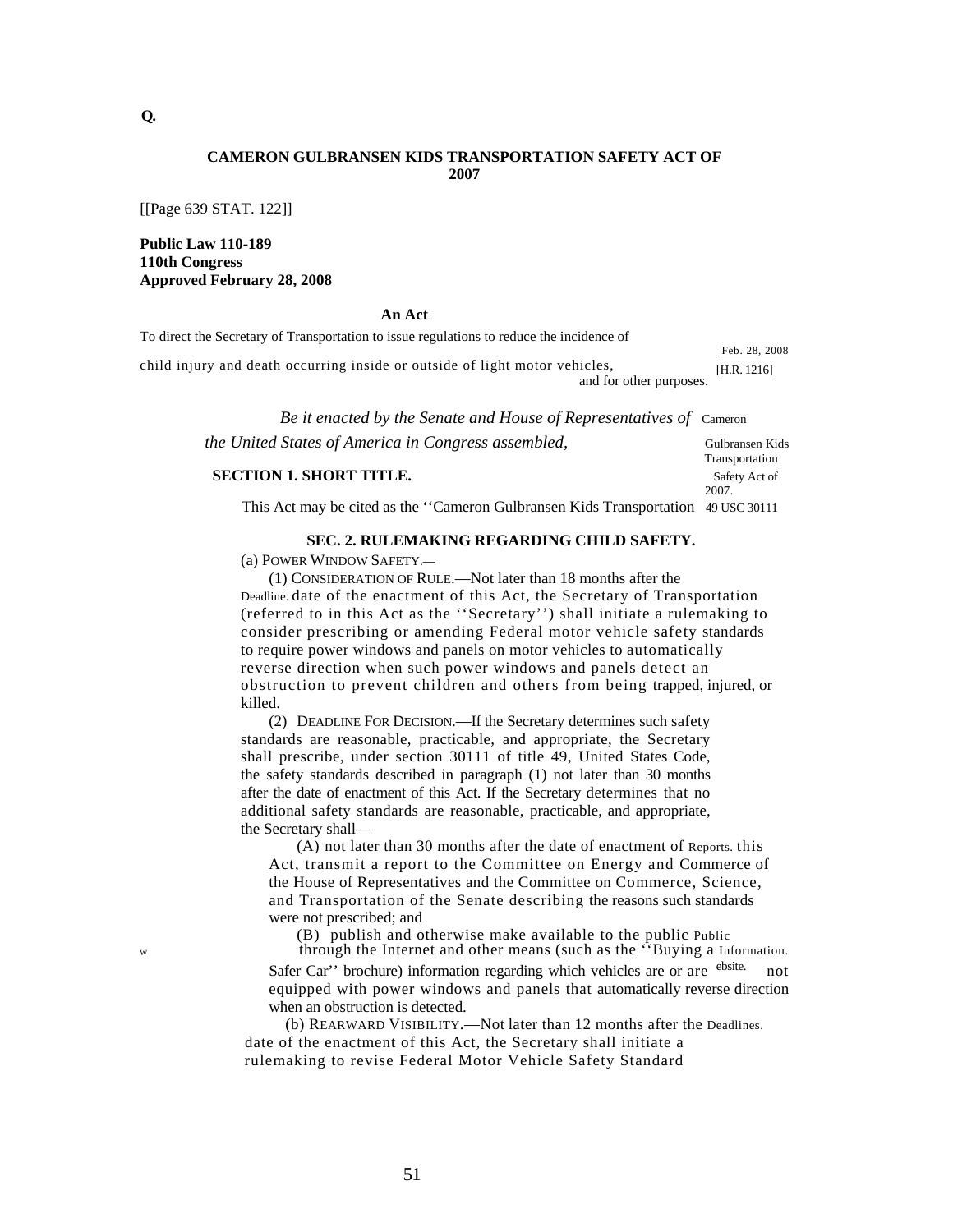111 (FMVSS 111) to expand the required field of view to enable the driver of a motor vehicle to detect areas behind the motor vehicle to reduce death and injury resulting from backing incidents, particularly incidents involving small children and disabled persons. The Secretary may prescribe different requirements for different types of motor vehicles to expand the required field of view to enable the driver of a motor vehicle to detect areas behind the motor vehicle to reduce death and injury resulting from backing incidents, particularly incidents involving small children and disabled persons. Such standard may be met by the provision of additional mirrors, sensors, cameras, or other technology to expand the driver's field of view. The Secretary shall prescribe final standards pursuant to this subsection not later than 36 months after the date of enactment of this Act.

#### Deadline. (c) PHASE-IN PERIOD.—

(1) PHASE-IN PERIOD REQUIRED.—The safety standards prescribed pursuant to subsections (a) and (b) shall establish a phase-in period for compliance, as determined by the Secretary, and require full compliance with the safety standards not later than 48 months after the date on which the final rule is issued.

(2) PHASE-IN PRIORITIES.—In establishing the phase-in period of the rearward visibility safety standards required under subsection (b), the Secretary shall consider whether to require the phase-in according to different types of motor vehicles based on data demonstrating the frequency by which various types of motor vehicles have been involved in backing incidents resulting in injury or death. If the Secretary deter-mines that any type of motor vehicle should be given priority, the Secretary shall issue regulations that specify—

(A) which type or types of motor vehicles shall be phased-in first;

and

(B) the percentages by which such motor vehicles shall be phased-in.

(d) Preventing Motor Vehicles From Rolling Away.—

(1) REQUIREMENT.—Each motor vehicle with an automatic transmission that includes a ''park'' position manufactured for sale after September 1, 2010, shall be equipped with a system that requires the service brake to be depressed before the transmission can be shifted out of "park". This system shall function in any starting system key position in which the transmission can be shifted out of ''park''.

(2) TREATMENT AS MOTOR VEHICLE SAFETY STANDARD.— A

violation of paragraph (1) shall be treated as a violation of a motor vehicle safety standard prescribed under section 30111 of title 49, United States Code, and shall be subject to enforcement by the Secretary under chapter 301 of such title.

# Deadlin (3) PUBLICATION OF NONCOMPLIANT

#### e. VEHICLES.—

(A) INFORMATION SUBMISSION.—Not later than 60 days after the date of the enactment of this Act, for the current model year and annually thereafter through 2010, each motor vehicle manufacturer shall transmit to the Secretary the make and model of motor vehicles with automatic transmissions that include a ''park'' position that do not comply with the requirements of paragraph (1).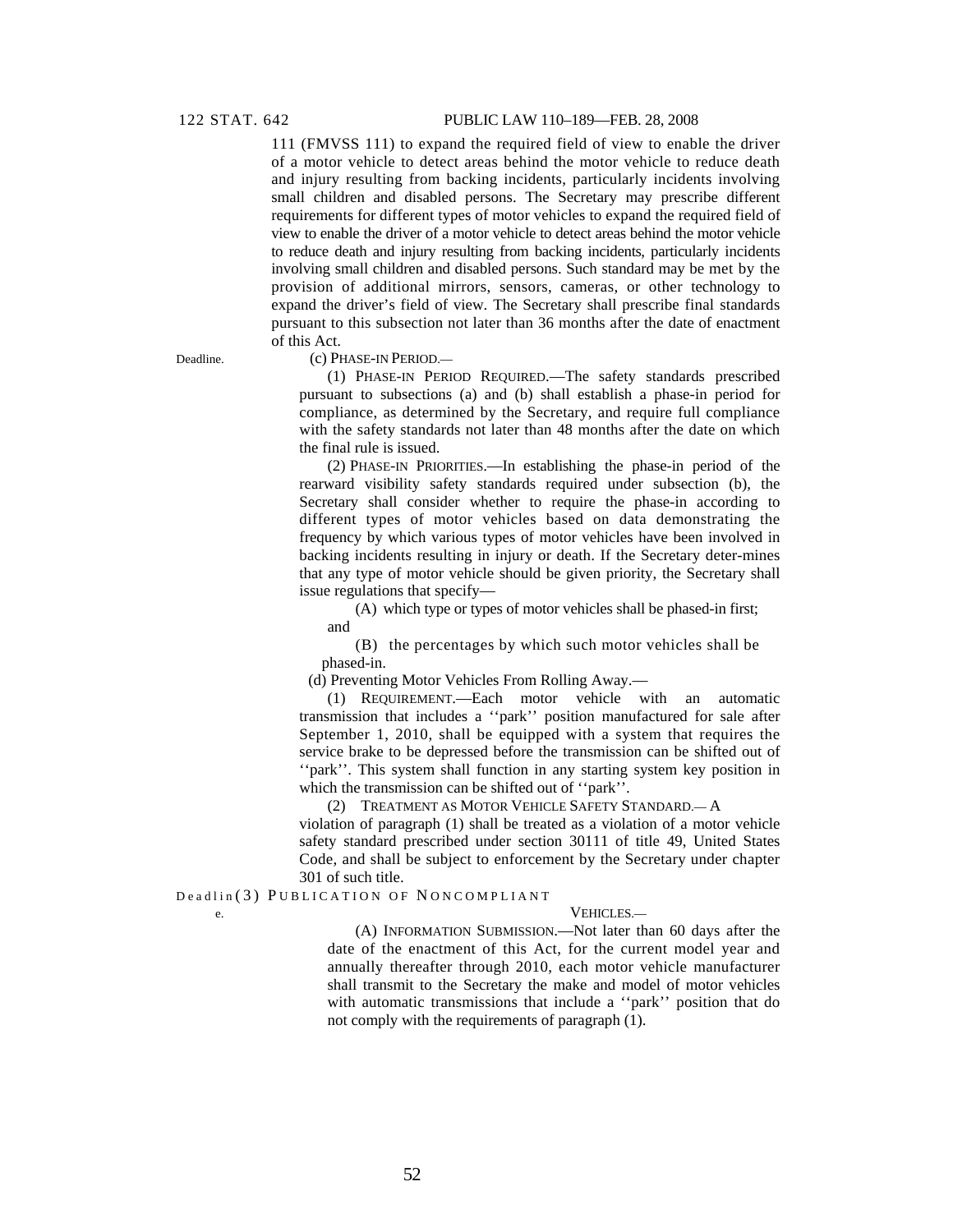#### PUBLIC LAW 110-189-FEB. 28, 2008 122

# STAT. 641

(B) PUBLICATION.—Not later than 30 days after receiving the Deadline.

 information submitted under subparagraph (A), the Secretary shall Public publish and otherwise make available to the public through the Information.

Website.

Internet and other means the make and model of the applicable motor vehicles that do not comply with the requirements of paragraph (1) Any motor vehicle not included in the publication under this subparagraph shall be presumed to comply with such requirements.

(e) DEFINITION OF MOTOR VEHICLE.—As used in this Act and for purposes of the motor vehicle safety standards described in subsections (a) and (b), the term ''motor vehicle'' has the meaning given such term in section 30102(a)(6) of title 49, United States Code, except that such term shall not include—

(1) a motorcycle or trailer (as such terms are defined in section 571.3 of title 49, Code of Federal Regulations); or

(2) any motor vehicle that is rated at more than 10,000 pounds gross vehicular weight.

(f) DATABASE ON INJURIES AND DEATHS IN NONTRAFFIC, NONCRASH EVENTS.—

(1) IN GENERAL.—Not later than 12 months after the date of the Deadline. enactment of this Act, the Secretary shall establish and maintain a database of injuries and deaths in nontraffic, noncrash events involving motor vehicles.

(2) CONTENTS.—The database established pursuant to paragraph (1) shall include information regarding—

(A) the number, types, and causes of injuries and deaths resulting from the events described in paragraph (1);

(B) the make, model, and model year of motor vehicles involved in such events, when practicable; and

(C) other variables that the Secretary determines will enhance the value of the database.

 (3) AVAILABILITY.—The Secretary shall make the information Public contained in the database established pursuant to paragraph (1) available Information. Website.

#### to the public through the Internet and other means. **SEC. 3. CHILD SAFETY INFORMATION PROGRAM.** 49 USC 30111

 (a) IN GENERAL.—Not later than 9 months after the date of the note. enactment of this Act, the Secretary shall provide information about hazards to Deadline. children in nontraffic, noncrash incident situations by—

(1) supplementing an existing consumer information program relating to child safety; or

(2) creating a new consumer information program relating to child safety.

(b) PROGRAM REQUIREMENTS.—In carrying out the program under subsection (a), the Secretary shall—

(1) utilize information collected pursuant to section 2(f) regarding nontraffic, noncrash injuries, and other relevant data the Secretary considers appropriate, to establish priorities for the program;

(2) address ways in which parents and caregivers can reduce risks to small children arising from back over incidents, hyperthermia in closed motor vehicles, accidental actuation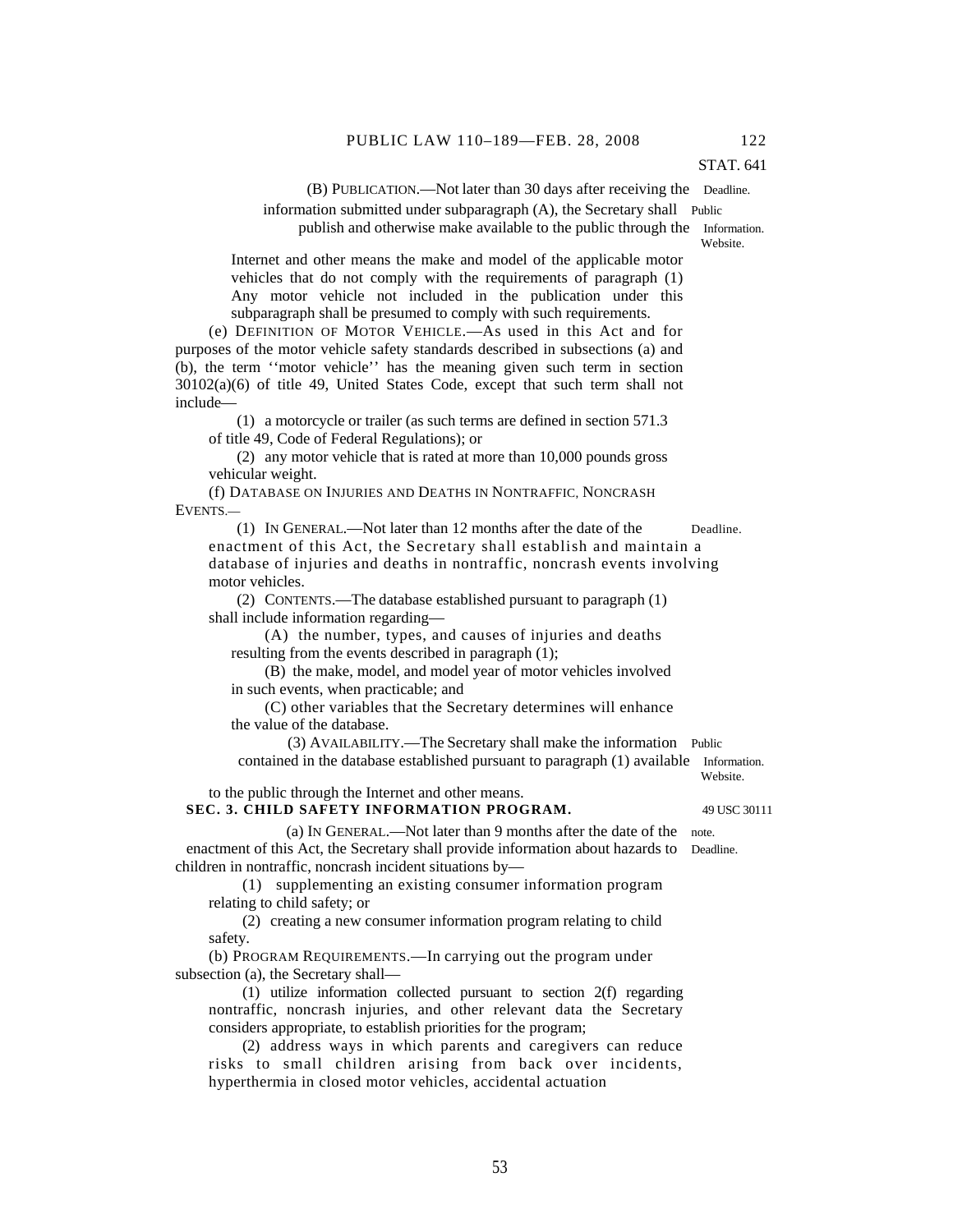of power windows, and any other risks the Secretary determines should be addressed; and

(3) make information related to the program available to the public through the Internet and other means.

# **SEC. 4. DEADLINES.**

If the Secretary determines that the deadlines applicable under this Act cannot be met, the Secretary shall—

(1) establish new deadlines; and

(2) notify the Committee on Energy and Commerce of the House of Representatives and the Committee on Commerce, Science, and Transportation of the Senate of the new deadlines and describing the reasons the deadlines specified under this Act could not be met.

Approved February 28, 2008.

Notification.

Public Information. Website. 49 USC 30111 note.

> LEGISLATIVEHISTORY—H.R. 1216: CONGRESSIONAL RECORD: Vol. 153 (2007): Dec. 19, considered and passed House. Vol. 154 (2008): Feb. 14, considered and passed Senate.